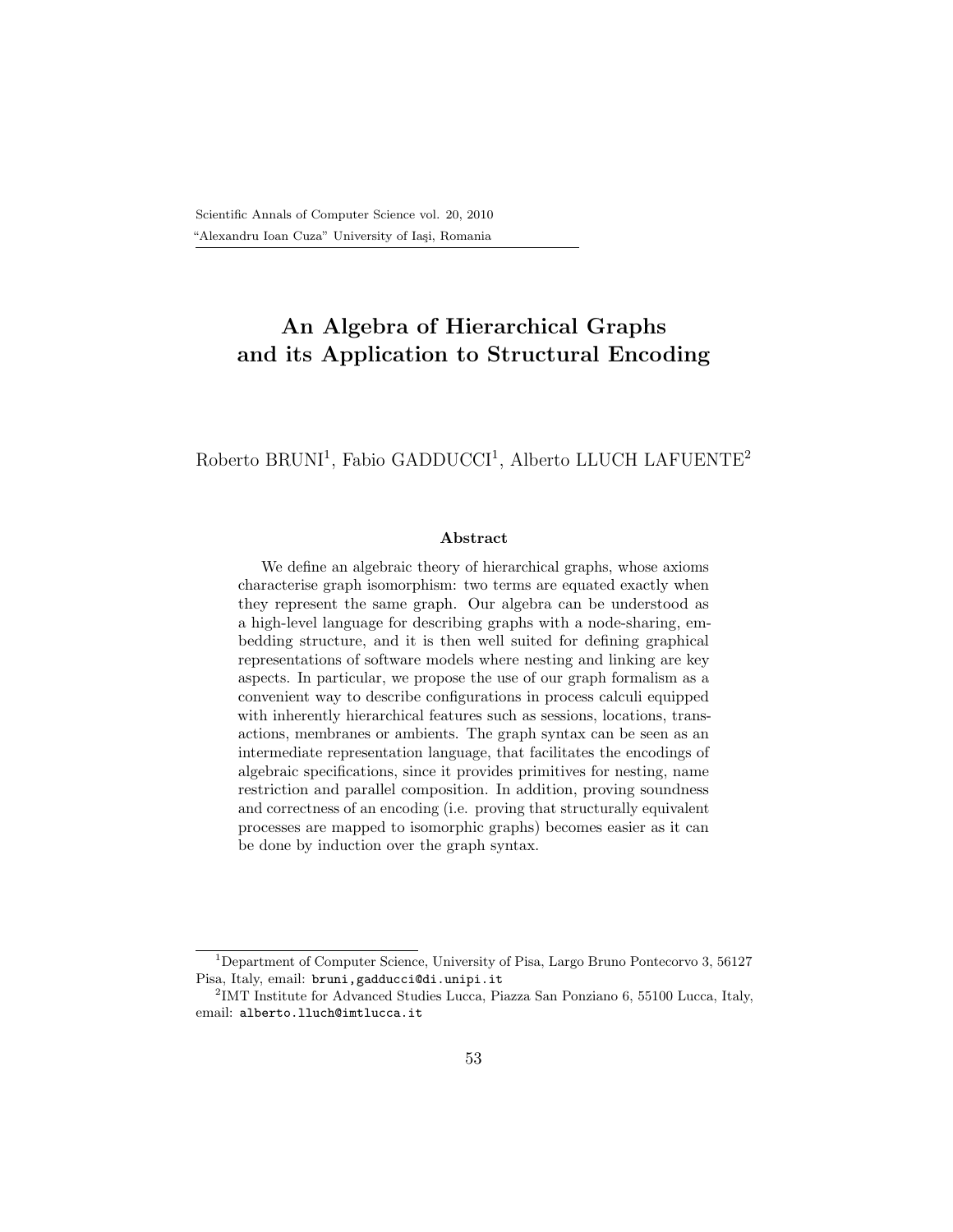## 1 Introduction

As witnessed by a vast literature, graphs offer a convenient ground for the specification and analysis of software systems. As an example, the use of graphs as a suitable domain for the visualisation of a system specified by algebraic means is pursued in various proposals, based on traditional Graph Transformation [18], Bigraphical Reactive Systems [23], Synchronized Hyperedge Replacement [17] and Membrane Systems [25, 26], just to cite a few of the most prominent examples.

Despite their expressiveness and flexibility, the use of these formalisms to build a graphical representation for an existing specification language involves the major challenge of encoding system configurations (states), guaranteeing that structural equivalence is preserved: any two equivalent configurations P and Q are mapped into isomorphic graphs  $\llbracket P \rrbracket$  and  $\llbracket Q \rrbracket$ . Preserving structural equivalence has several advantages. It offers an intuitive normal form representation for systems, and it allows to reuse results and techniques from graph theory for solving specific problems: for example, checking structural equivalence by the use of algorithms for testing graph isomorphism. In particular, the soundness of the encoding is necessary to use graph transformation approaches [13] to model dynamic aspects like operational semantics, reconfigurations, refactorings or model transformations since (sub)graph isomorphism is at the base of the rule matching mechanism.

When configurations  $P$  are specified by using an algebraic syntax (e.g. as in process calculi), their encoding  $\llbracket P \rrbracket$  can be driven by their (term) structure by defining it inductively. In the absence of an algebraic presentation for the language under consideration, an ad-hoc algebraic syntax must be developed if one wants to benefit from compositionality and structural induction in proofs, transformations or definitions. Still, most graph models are defined set-theoretically: most often, they are not equipped with a natural algebraic syntax and the existing ones require advanced skills to deal with sophisticated models involving ad-hoc definitions of graphs with interfaces (e.g. [18]) or complex type systems (e.g. [9]), or representing hierarchies as trees  $(e.g. [19, 23])$ , hampering definitions and proofs. Moreover, one encounters a severe drawback: namely, the syntax of those graph formalisms are often very different from the source language and they are not provided with suitable primitives to deal with features that commonly arise in algebraic specifications, like names (e.g. references, channels), name restrictions (e.g. hiding, nonce generation) or hierarchical aspects (e.g. ambients, scopes) in the case of process calculi. Summarising all the above, the representation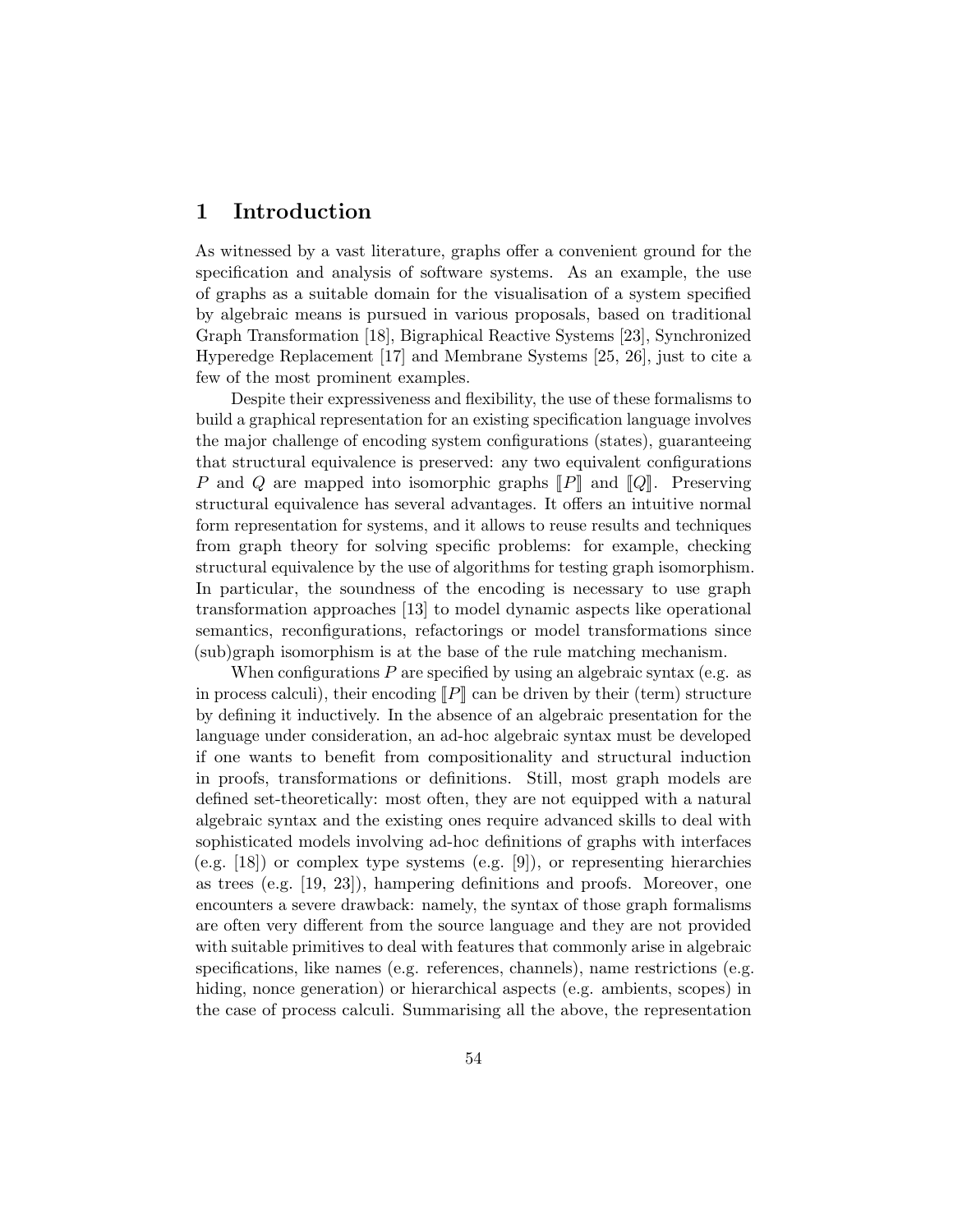distance from the syntax of configurations with respect to the syntax of encoding graphs complicates i) the definition of the encoding; ii) its proof of correctness; and *iii*) its reuse when slightly different algebras of configurations or kinds of graphs are considered.

Our idea is to distill a sort of standard intermediate language between those used for specifying system configurations and those available for graph formalisms, where some essential first-class concepts are suitably represented and built-in so that  $a)$  a standard encoding from the intermediate syntax to the graph models and its correctness are established once and for all; b) the representation distance from system configurations to the intermediate syntax is considerably reduced; and  $c$ ) the encoding of system configurations is then factorised via the intermediate language. The main advantage is that the definition of the encoding (and the proof of its correctness) are carried out more conveniently at the algebraic level.

We have decided to base our intermediate language on two key structural aspects that are arise repeatedly in system specifications, namely nesting and *linking*. Consider for instance the structure of file systems, composite diagrams, networks, membranes, sessions, transactions, locations, structured state machines or XML files. Various graphical models of nesting and sharing structures already exist but (as we claim in  $\S$  9) none of them offer a simple, intuitive syntax. Identifying the right structure is fundamental to enjoy scalability. In particular, nesting plays a fundamental role for abstracting the complexity of a system by offering different views at different levels of detail, based on the nesting depth.

This paper describes our proposal for addressing those challenges. The work presented here is the full version of two conference papers [5, 4], extended with the proofs of the main results and two original encodings. Below we clarify the sources of content in better detail while explaining the structure of the paper.

In [4], we have introduced a formalism made of an algebra  $(\S 2)$  for a model of hierarchical graphs (§ 3) to fill the gap between the different levels of abstraction at which algebraic specifications of software systems and graphical structures reside. The algebra enjoys primitives for dealing with names, restriction, parallel composition and, most importantly, nesting in the same way as they are used in process calculi. In particular, the nesting mechanism allows for easily defining graphical presentations of inherently hierarchical aspects such as locations, membranes, ambients, transactions or sessions, and it is equipped with a sound and complete set of axioms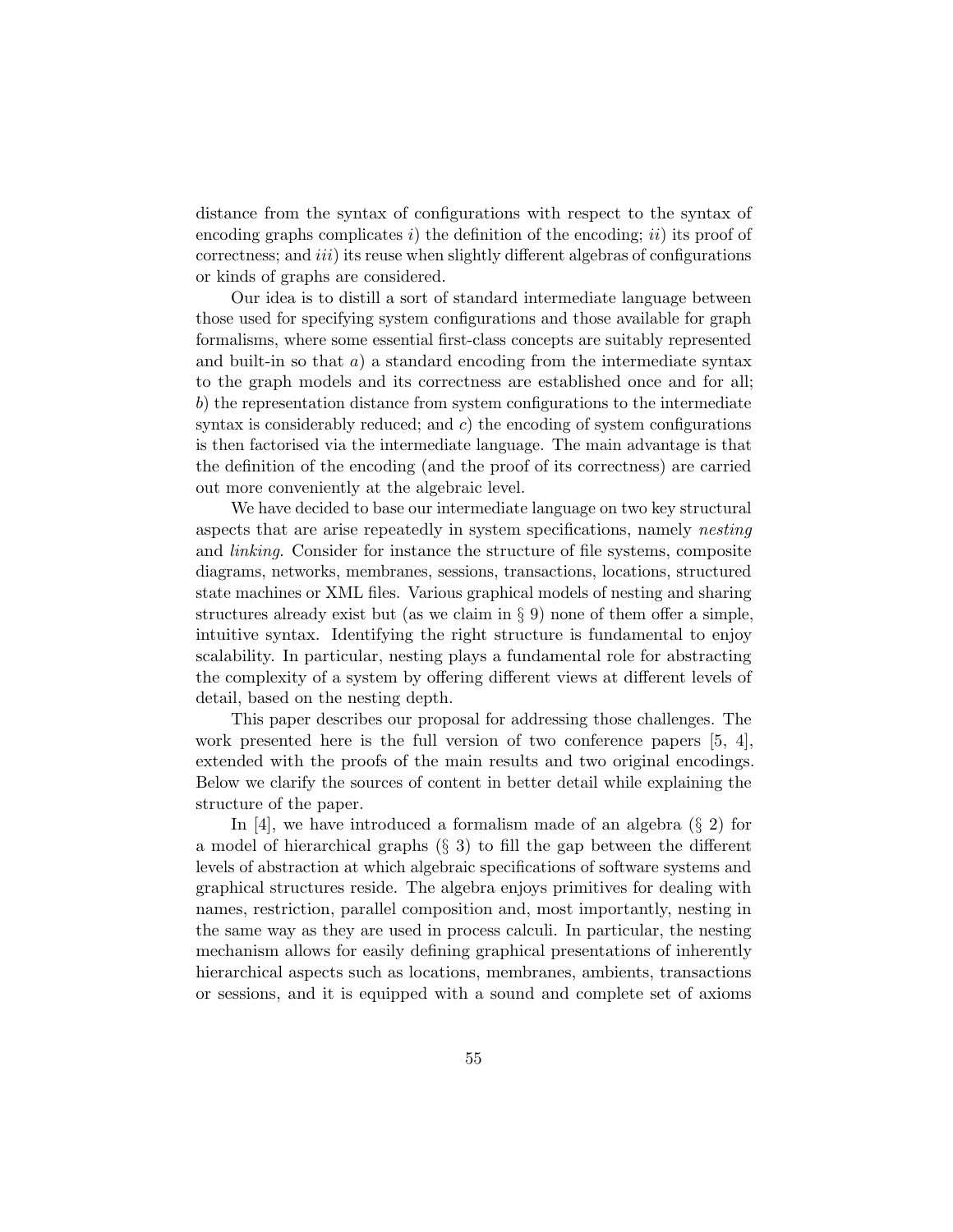equating two terms whenever they represent isomorphic graphs  $(\S 4)$ . Besides facilitating the visual specification of configurations, we argue that definitions, transformations and proofs by induction are made easier by the algebraic structure of configurations and graphs.

In [5] we have validated the above idea by using our graph algebra to encode the configurations of two (process) calculi with service-inherent features that have a certain hierarchical nature such as sessions, transactions or locations: the first one is a simple workflow language, vaguely reminiscent of BPEL; the second example concerns a sophisticated calculus for the description of service-oriented applications, namely, CaSPiS [1] (see § 7), whose features pose further challenges to visualisation, due to the interplay of name handling, nested sessions and a pipeline operator. This paper extends [5] with the proof of the correspondence result for CaSPiS (§ 7), preceded by two novel encodings: § 5 shows the encoding of the best-known nominal calculus, namely the  $\pi$ -calculus [22] and § 6 focuses on a calculus for transactions called sagas [8]. Each example illustrates the treatment of linking, nesting and their combination, respectively. We remark that the technique we propose can be transferred to other calculi as well, as witnessed by other available encodings mentioned in § 9.

## 2 An algebra of hierarchical graphs

We introduce here our algebra of (typed) hierarchical graphs that we call designs. The algebraic presentation of designs has emerged during our studies on Architectural Design Rewriting [7] (hence the name) and has been inspired by the graph algebra of CHARM [12].

**Definition 1 (design)** A design is a term of sort  $\mathbb{D}$  generated by

 $\mathbb{D}$  ::=  $L_{\overline{x}}[\mathbb{G}]$  $\mathbb{G}$  ::= 0 | x |  $l\langle \overline{x}\rangle$  |  $\mathbb{G}$  |  $\mathbb{G}$  |  $(\nu x)\mathbb{G}$  |  $\mathbb{D}\langle \overline{x}\rangle$ 

where l and L are drawn from alphabet  $\mathcal E$  and  $\mathcal D$  of edge and design labels, respectively, x is taken from a set N of nodes and  $\overline{x} \in \mathcal{N}^*$  is a list of nodes.

The algebraic reading is as usual, where each syntactical category and vocabulary is considered as a sort and productions are read as functions. This allows us, for instance, to consider open terms (i.e. terms with typed variables): they are useful for defining encodings by means of derived operators, as we shall see in  $\S 5, \S 6$  and  $\S 7$ .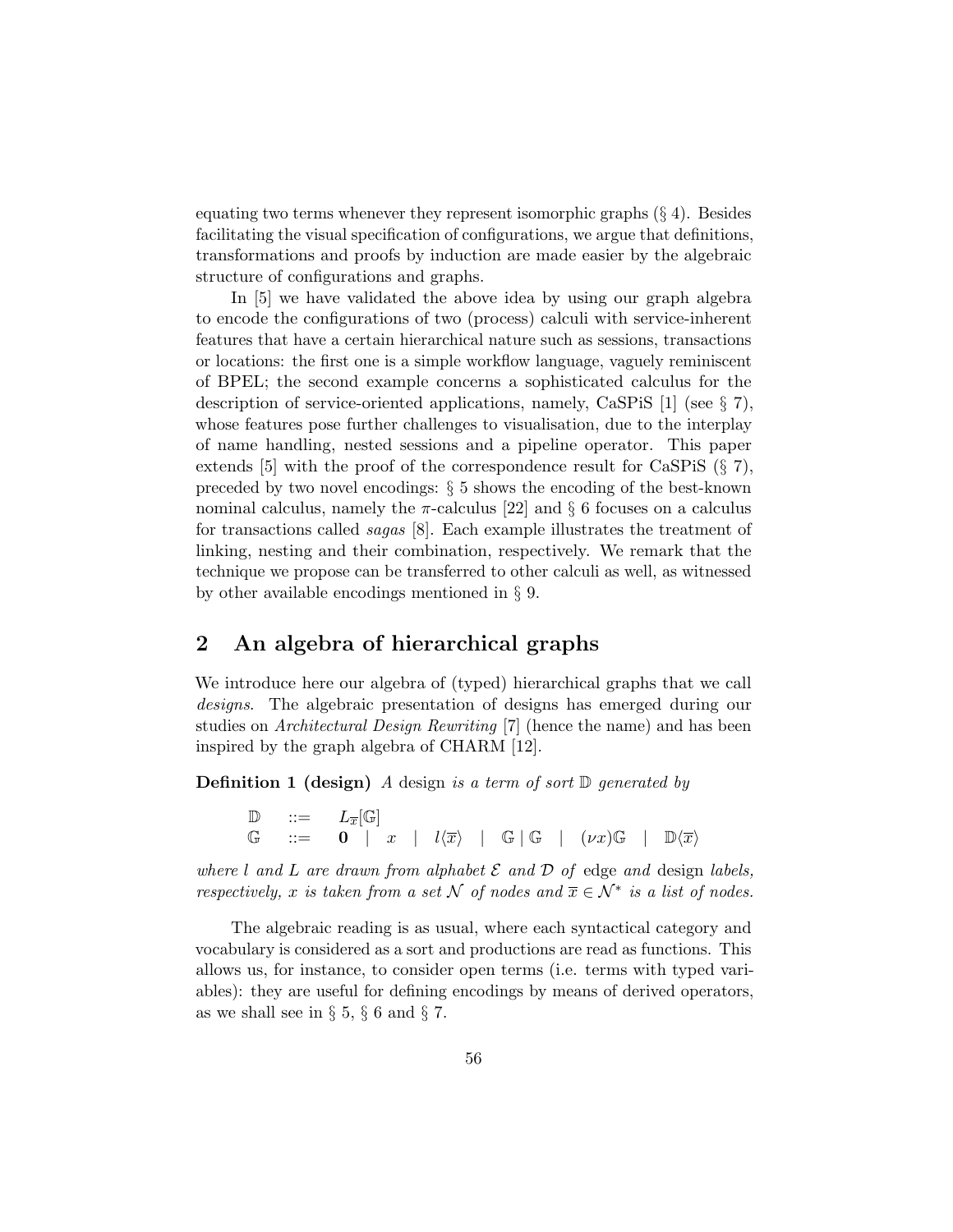As a matter of notation, we let  $\vert \overline{x} \vert$  denote the set of elements of a list  $\bar{x}$ ; we also overload  $|\cdot|$  in order to let it denote either the length of a list or the cardinality of a set.

Terms generated by G and D are meant to represent (possibly hierarchical) graphs and "edge-encapsulated" hierarchical graphs, respectively. The syntax has the following informal meaning: 0 represents the empty graph, x is a discrete graph containing node x only,  $l\langle\overline{x}\rangle$  is a graph formed by an *l*-labeled (hyper)edge attached to nodes  $\bar{x}$  (the *i*-th tentacle to the *i*-th node in  $\bar{x}$ , sometimes denoted by  $\bar{x}[i]$ ,  $\mathbb{G} \mid \mathbb{H}$  is the graph resulting from the parallel composition of graphs G and H (their disjoint union up to shared nodes),  $(\nu x)$ G is the graph G after making node x not visible from the outside (borrowing nominal calculus jargon we say that the node  $x$  is restricted), and  $\mathbb{D}\langle\overline{x}\rangle$  is a graph formed by attaching design  $\mathbb D$  to nodes  $\overline{x}$ (the *i*-th node in the interface of  $\mathbb D$  to the *i*-th node in  $\overline{x}$ ).

A term  $L_{\overline{x}}[\mathbb{G}]$  is a design labeled by L, with body graph  $\mathbb{G}$  whose nodes  $\bar{x}$  are exposed in the interface. To clarify the exact role of the interface of a design, we can use a programming metaphor: a design  $L_{\overline{x}}[\mathbb{G}]$  is like a procedure declaration where  $\bar{x}$  is the list of formal parameters. Then, term  $L_{\overline{x}}[\mathbb{G}]\langle\overline{y}\rangle$  represents the application of the procedure to the list of actual parameters  $\bar{y}$ ; of course, in this case the length of  $\bar{x}$  and  $\bar{y}$  must be equal (more precisely, the applicability of a design to a list of nodes must satisfy other requirements to be detailed later in the definition of well-formedness).

Restriction  $(\nu x)$ G acts as a binder for x in G and similarly  $L_{\overline{x}}[G]$  binds  $\vert \overline{x} \vert$  in G, leading to the usual (inductively defined) notion of free nodes  $fn(\cdot)$ 

Definition 2 (free nodes) The free nodes of a design or a graph are denoted by the function  $fn(\cdot)$ , defined as follows

| $fn(0) = \emptyset$                                 |                                                                              | $fn(x) = x$ |                                                                                  |
|-----------------------------------------------------|------------------------------------------------------------------------------|-------------|----------------------------------------------------------------------------------|
| $fn(l\langle \overline{x}\rangle) =  \overline{x} $ |                                                                              |             | $fn(\mathbb{G}   \mathbb{H}) = fn(\mathbb{G}) \cup fn(\mathbb{H})$               |
|                                                     | $fn((\nu x)\mathbb{G}) = fn(\mathbb{G})\setminus\{x\}$                       |             | $fn(\mathbb{D}\langle \overline{x}\rangle) = fn(\mathbb{D}) \cup  \overline{x} $ |
|                                                     | $fn(L_{\overline{x}}[\mathbb{G}]) = fn(\mathbb{G}) \setminus  \overline{x} $ |             |                                                                                  |

The following example offers a first intuition of the algebra and the model of hierarchical graphs. For this purpose we offer an informal, appealing visual notation. The formal underlying graphs are introduced in § 3.

Example 1. For simplicity, in this example we consider hyperedges that have two tentacles each, but this is not a restriction we shall enforce and in fact we will consider more general cases in the rest of the paper. Let  $a, b \in \mathcal{E}$ ,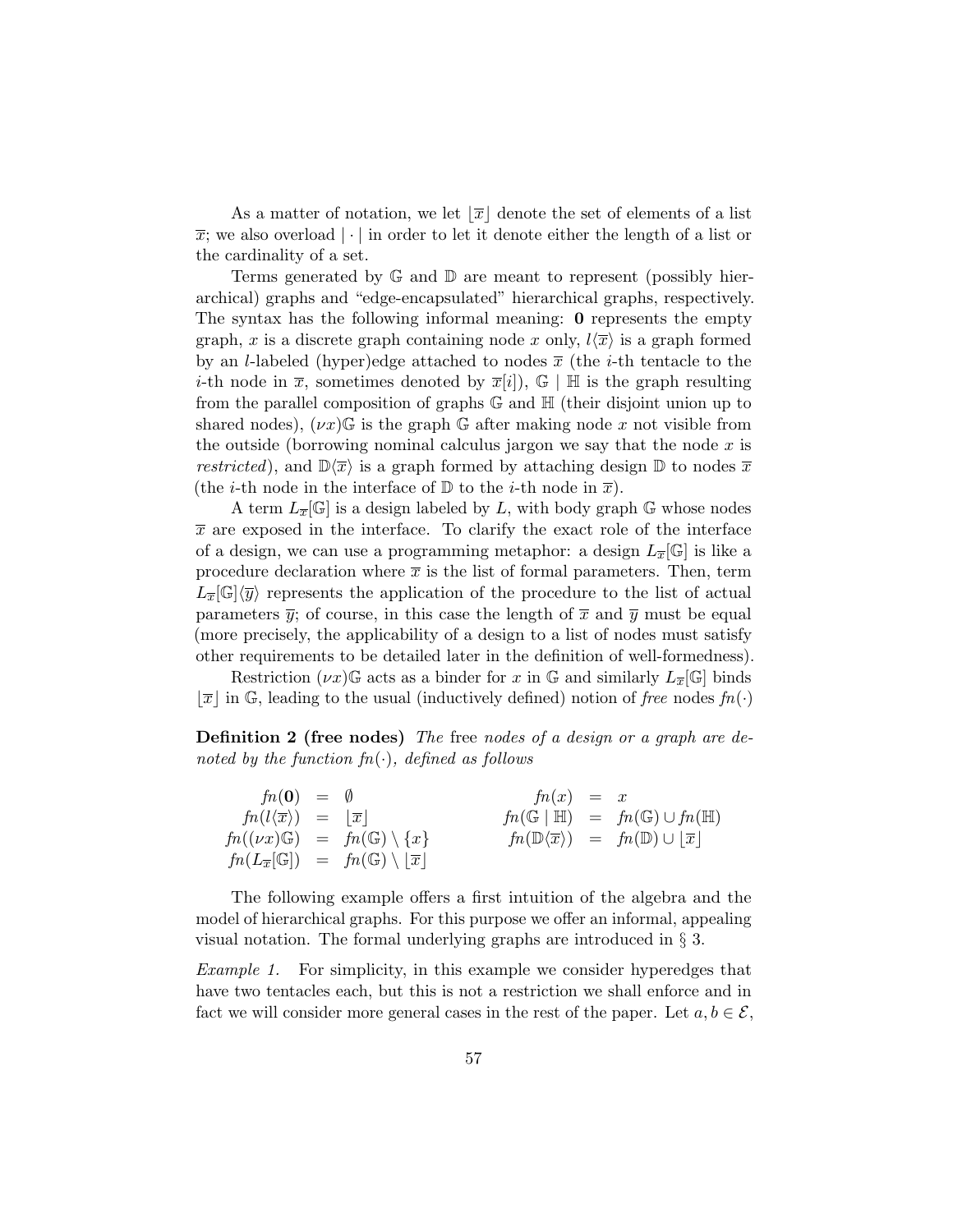

Figure 1: Some terms of the graph algebra

 $A \in \mathcal{D}, u, v, w, x, y \in \mathcal{N}$ . We write and depict in Figure 1 some terms of our algebra. Nodes are represented by circles, edges by small rounded boxes, and designs by large shaded boxes with a top bar. The first tentacle of an edge is represented by a plain arrow with no head, while the second one is denoted by a normal arrow. If a node is exposed in the interface we put it on the outermost layer and overlap the edges of the various layers denoting this with black boxes on design borders. In the particular examples only free nodes are annotated with their identities. Note that this representation is informal to give a first intuition of our model of hierarchical graphs. Next section offers the formal representation of the rightmost term.

In practice, it is very frequent that one is interested in disciplining the use of edge and design labels so to be attached only to a specific number of nodes (possibly of specific sorts) or to contain graphs of a specific topology. To this aim it is typically the case that: 1) nodes are sorted, in which case their labels take the form  $n : s$  for n the name and s the sort of the node; 2) each label of  $\mathcal E$  and  $\mathcal D$  has a fixed arity and for each rank a fixed node sort; 3) designs can be partitioned according to their top-level labels (i.e. the set of design labels  $\mathcal D$  can be seen as the set of sorts, with a membership predicate  $\mathbb{D}: L$  that holds whenever  $\mathbb{D} = L_{\overline{x}}[\mathbb{G}]$  for some  $\overline{x}$  and  $\mathbb{G}$ ). When this is the case, we say that a design (or a graph) is well-typed if for each sub-term  $L_{\overline{x}}[\mathbb{G}]$  we have that the (lists of) sorts of  $\overline{x}$  and L coincide, and similarly for sub-terms  $\mathbb{D}\langle\overline{x}\rangle$  and  $l\langle\overline{x}\rangle$ . From now on, we restrict our attention to well-formed designs.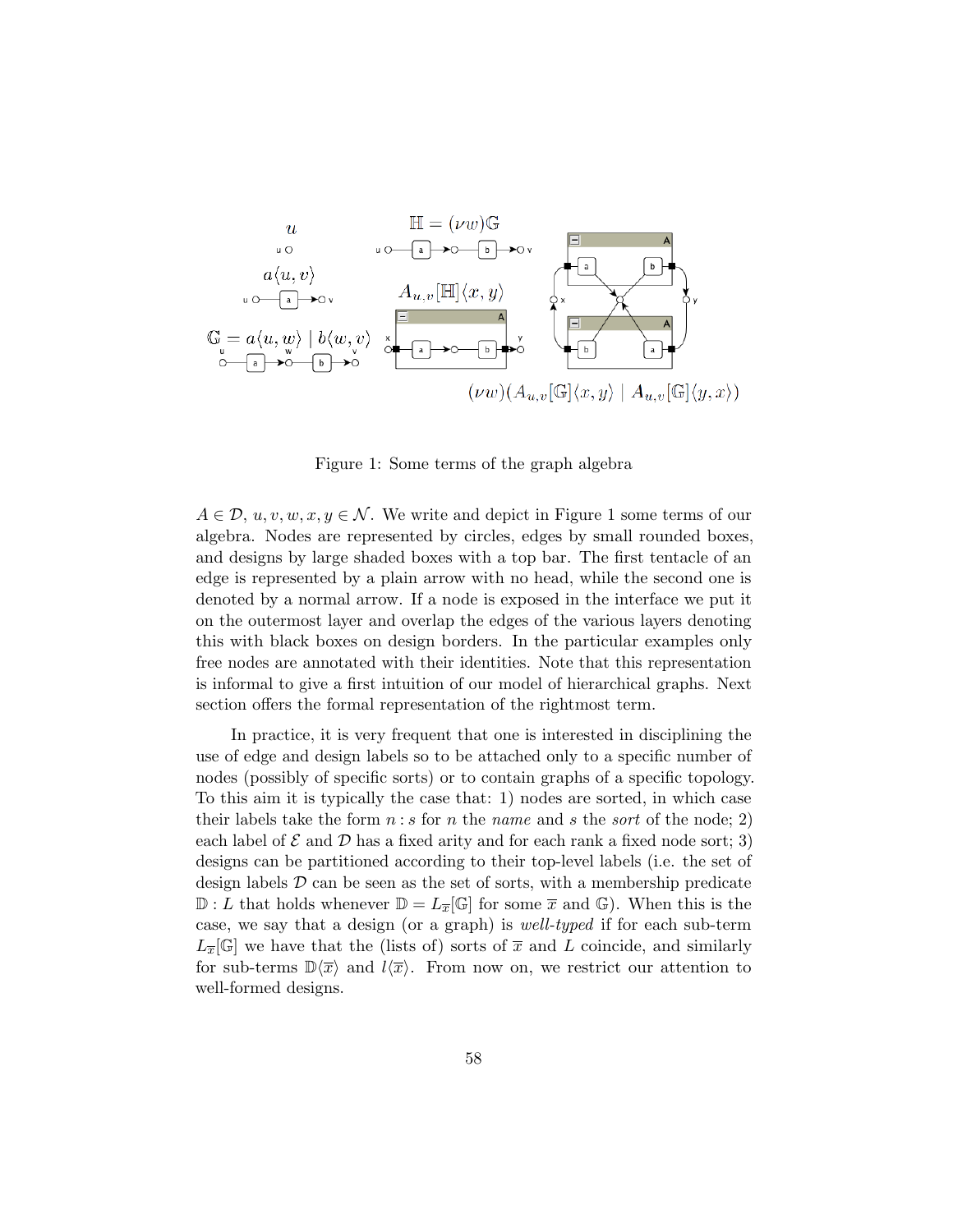**Definition 3 (well-formedness)** A design or graph is well-formed if

- 1. it is well-typed;
- 2. for each occurrence of design  $L_{\overline{x}}[\mathbb{G}]$  we have  $[\overline{x}] \subseteq \mathfrak{fn}(\mathbb{G})$ ;
- 3. for each occurrence of graph  $L_{\overline{x}}[\mathbb{G}]\langle\overline{y}\rangle$ , the substitution  $\overline{y}/_{\overline{x}}$  induces a bijection.

Intuitively, the restriction on the mapping  $\overline{y}/\overline{x}$  allows  $\overline{x}$  to account for matching and mismatching of nodes in the interface: distinct nodes in  $\bar{y}$ must correspond to distinct nodes in  $\bar{x}$ , and if the list  $\bar{x}$  contain repetitions, then all the occurrences of the same node x in  $\bar{x}$  must correspond to the same node  $y$  in  $\overline{y}$ , and vice versa.

In order to have a notion of syntactically equivalent designs (i.e. to consider designs up to isomorphism), the algebra includes the structural graph axioms of  $[12]$  such as associativity and commutativity for  $\vert$  (with identity 0) and node restriction (respectively, axioms DA1–DA3 and DA4– DA6). In addition, it includes axioms to  $\alpha$ -rename bound nodes (DA7–DA8), an axiom for making immaterial the addition of a node  $x$  to a graph where x is already free (DA9) and another one that makes sure global names are not localized inside designs (DA10).

Definition 4 (design axioms) The structural congruence for well-formed designs and graphs  $\equiv_D$  is the least congruence satisfying

| $G/H \equiv H/G$                                                                                                                            |            |                                                                                                    |                                                     | (DA1)  |
|---------------------------------------------------------------------------------------------------------------------------------------------|------------|----------------------------------------------------------------------------------------------------|-----------------------------------------------------|--------|
| $\mathbb{G} \mid (\mathbb{H} \mid \mathbb{I}) \equiv (\mathbb{G} \mid \mathbb{H}) \mid \mathbb{I}$                                          |            |                                                                                                    |                                                     | (DA2)  |
| $\mathbb{G} \mid \mathbf{0}$                                                                                                                | $\equiv$ G |                                                                                                    |                                                     | (DA3)  |
|                                                                                                                                             |            | $(\nu x)(\nu y)\mathbb{G} \equiv (\nu y)(\nu x)\mathbb{G}$                                         |                                                     | (DA4)  |
| $(\nu x)0 \equiv 0$                                                                                                                         |            |                                                                                                    |                                                     | (DA5)  |
|                                                                                                                                             |            | $\mathbb{G} \mid (\nu x) \mathbb{H} \equiv (\nu x) (\mathbb{G} \mid \mathbb{H})$                   | if $x \notin fn(\mathbb{G})$                        | (DA6)  |
|                                                                                                                                             |            | $L_{\overline{x}}[\mathbb{G}] \equiv L_{\overline{y}}[\mathbb{G}\{\overline{y}/_{\overline{x}}\}]$ | if $ \overline{y}  \cap fn(\mathbb{G}) = \emptyset$ | (DA7)  |
|                                                                                                                                             |            | $(\nu x)\mathbb{G} \equiv (\nu y)\mathbb{G}\left\{y/x\right\}$                                     | if $y \notin fn(\mathbb{G})$                        | (DA8)  |
| $x \mid \mathbb{G}$ = $\mathbb{G}$                                                                                                          |            |                                                                                                    | if $x \in fn(\mathbb{G})$                           | (DA9)  |
| $L_{\overline{x}}[z\mid \mathbb G]\langle \overline{y}\rangle \;\;\equiv\;\; z \mid L_{\overline{x}}[\mathbb G]\langle \overline{y}\rangle$ |            |                                                                                                    | if $z \notin  \overline{x} $                        | (DA10) |

where in axiom (DA7) the substitution is required to be a bijection (to avoid node coalescing) and to respect the typing (to preserve well-formedness).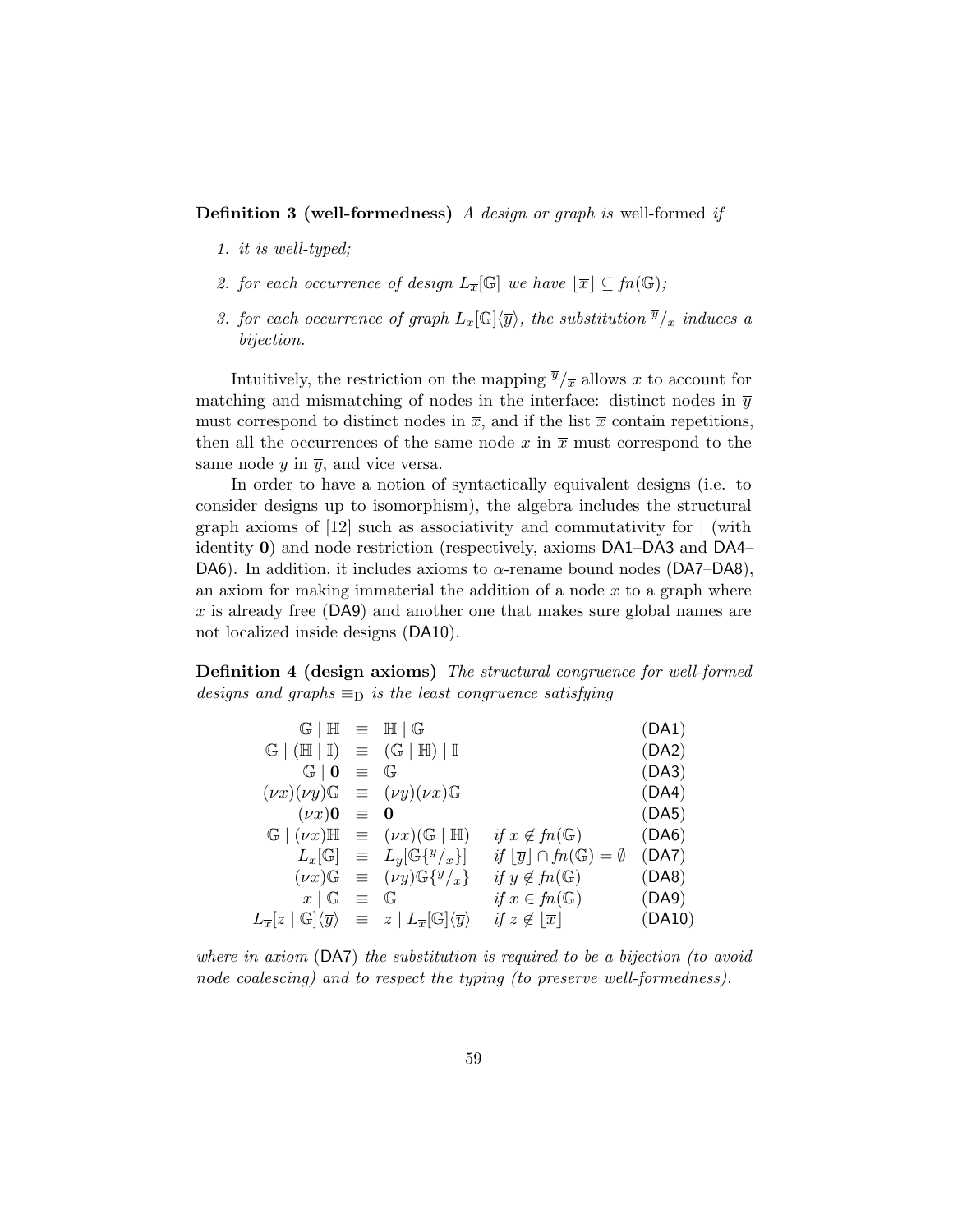Note that  $\equiv_D$  respects free nodes:  $\mathbb{G} \equiv_D \mathbb{H}$  implies  $fn(\mathbb{G}) = fn(\mathbb{H})$ . Being  $\equiv_D a$  congruence, we remark that  $L_{\overline{x}}[\mathbb{G}] \equiv_D L_{\overline{x}}[\mathbb{H}]$  whenever  $\mathbb{G} \equiv_D \mathbb{H}$ .

One important aspect of our algebra is that it allows the derivation of standard representatives for the equivalence classes induced by  $\equiv_D$ .

**Definition 5 (Normalized form)** A term  $\mathbb{G}$  is in normalized form if it is 0 or it has the shape (for some  $n + m + p + q \ge 1$ , nodes  $x_j$  and  $z_k$ , and edges  $l_h \langle \overline{v}_h \rangle$  and  $L^i_{\overline{y}_i}[\mathbb{G}_i] \langle \overline{w}_i \rangle$ 

$$
(\nu x_1)\dots(\nu x_m)(z_1\mid \dots\mid z_n\mid l_1\langle\overline{v}_1\rangle\mid \dots\mid l_p\langle\overline{v}_p\rangle\mid L^1_{\overline{y}_1}[\mathbb{G}_1]\langle\overline{w}_1\rangle\mid \dots\mid L^q_{\overline{y}_q}[\mathbb{G}_q]\langle\overline{w}_q\rangle)
$$

where all terms  $\mathbb{G}_i$  are themselves in normalized form, all nodes  $x_j$  are pairwise distinct, all nodes  $z_k$  are pairwise distinct and letting  $X = \{x_1, \ldots, x_m\}$ and  $Z = \{z_1, \ldots, z_n\}$  we have  $X \subseteq Z$ ,  $fn(\mathbb{G}) = Z \setminus X$  and  $fn(\tilde{L}_{\overline{y}_i}^i[\mathbb{G}_i]) = Z$ for all  $i = 1...q$ .

**Proposition 1** Any term  $\mathbb{G}$  admits a  $\equiv_{\mathbb{D}}$ -equivalent term norm( $\mathbb{G}$ ) in normalized form.

**Proof:** We proceed by structural induction. For the base cases we have that 0 and x already in normalized form and the single-edged graph  $l\langle\overline{x}\rangle$  can be put in normalized form by exploiting DA9 to add in parallel composition the nodes in  $\lbrack \bar{x} \rbrack$ . For the inductive cases, assume norm(G) and norm(H) are the normalized forms of G and H respectively. The normalized form of the graph  $(\nu x)\mathbb{G}$  is  $(\nu x)norm(\mathbb{G})$  if  $x \in fn(\mathbb{G})$ , otherwise it is just  $norm(\mathbb{G})$ , because  $(\nu x) \mathbb{G} \equiv_{\text{D}} (\nu x) (\mathbb{G} \mid \mathbf{0}) \equiv_{\text{D}} \mathbb{G} \mid (\nu x) \mathbf{0} \equiv_{\text{D}} \mathbb{G} \mid \mathbf{0} \equiv_{\text{D}} \mathbb{G}$  (by axioms DA3, DA6 and DA5). For the last two cases, we introduce the notation normsat $(\mathbb{G}, Y)$ , where Y is a set of nodes, to denote the term obtained by saturating norm( $\mathbb{G}$ ) by the parallel composition of the nodes in Y. This can be straightforwardly defined by: 1) alpha-converting all the bound names appearing in  $norm(\mathbb{G})$  so to be all different from the names in Y (this is achieved by axioms DA7 and DA8); 2) put  $\mathbb G$  in parallel with  $\mathbb Y$ , where  $\mathbb Y$ is the parallel composition of all names in  $Y \setminus f_n(\mathbb{G}); 3$  exploit axiom DA9 to create as many duplicates of  $Y$  as the top-level design edges appearing in norm( $\mathbb{G}$ ); 4) exploit axioms DA1, DA2 and DA6 to place one copy of Y right after the top-level restrictions and the other copies of Y nearby each top-level design edge; 5) exploit axiom DA10 to move the copies of  $\mathbb {Y}$ inside their adjacent design edges and then apply iteratively this procedure (from step 2) to their content. Then, the normalized form of  $L_{\overline{x}}[\mathbb{G}]\langle\overline{y}\rangle$  is  $\mathbb{Z} \mid L_{\overline{x}}[normsat(\mathbb{G}, Y)]\langle \overline{y}\rangle$ , where  $Y = |\overline{y}| \setminus fn(L_{\overline{x}}[\mathbb{G}])$  and  $\mathbb{Z}$  is the parallel composition of nodes in  $|\overline{y}| \cup f_n(L_{\overline{x}}[\mathbb{G}])$  (the equivalence is proved by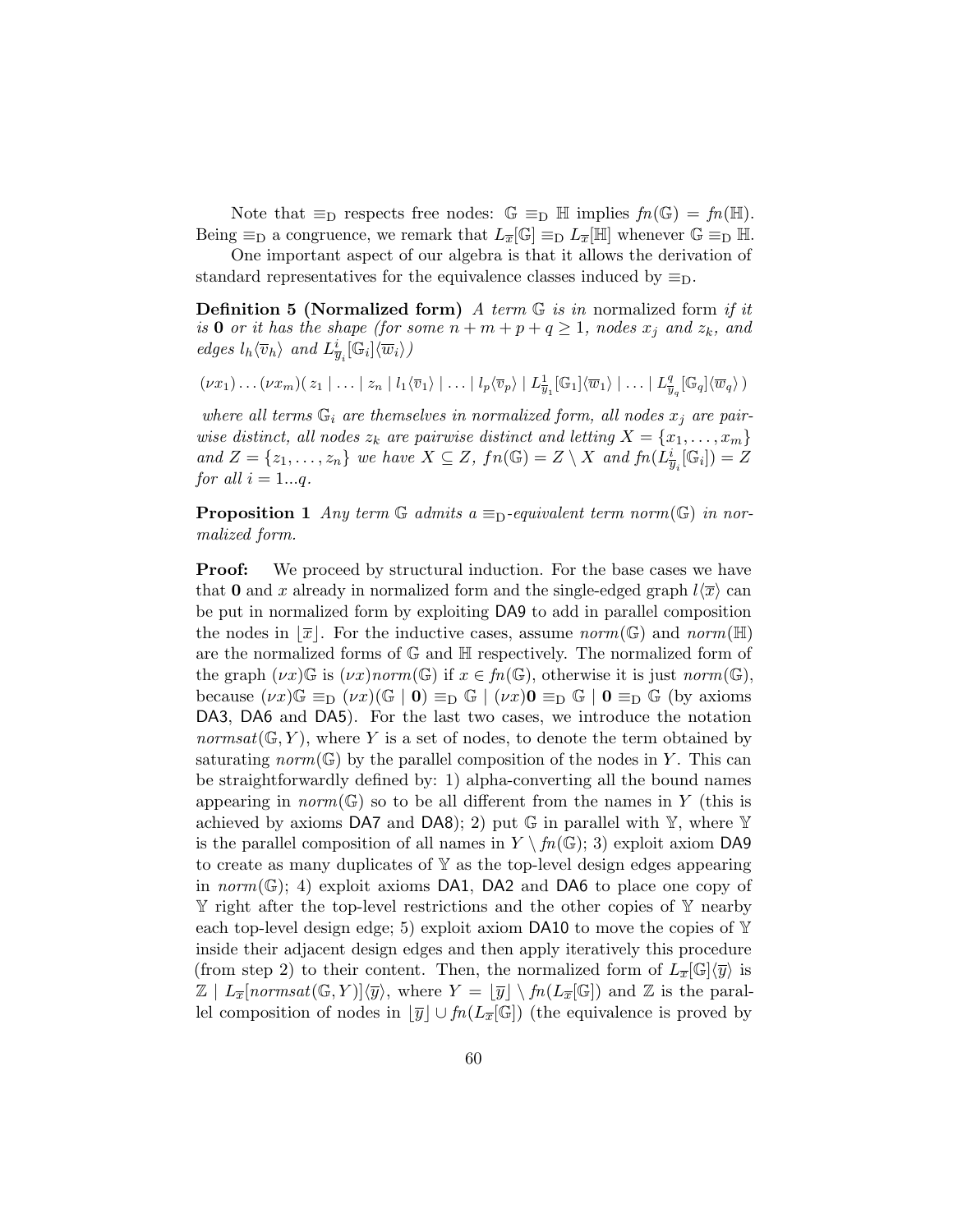

Figure 2: An algebra of graph sequences.

applying axioms DA9 and DA10 repeatedly). Finally, the normalized form of  $\mathbb{G} \mid \mathbb{H}$  is obtained by: 1) taking normsat $(\mathbb{G}, Y) \mid normal(\mathbb{H}, Z)$ , where  $Y = fn(\mathbb{H}) \setminus fn(\mathbb{G})$  and  $Z = fn(\mathbb{G}) \setminus fn(\mathbb{H}); 2)$  alpha-converting all the top-level restricted names appearing in  $normal(\mathbb{H}, Z)$  so to be all different from the bound names in *normsat*( $\mathbb{G}, Y$ ) and then group all such top-level restrictions to the left; 3) rearrange the term using axioms DA1 and DA2 to group similar items (nodes, edges and design edges); 4) exploit axiom DA9 to remove duplicate top-level nodes.

Roughly, in  $norm(\mathbb{G})$  the top-level restrictions are grouped to the left, and all the global names  $z_k$  are made explicit and propagated inside each single component  $L^i_{\overline{y}_i}[\mathbb{G}_i]\langle \overline{w}_i\rangle$ . Up to  $\alpha$ -renaming and to nodes and edges permutation, the normalized form can be proved to be unique.

We call a graph *flat* whenever there is no design in its body. Sometimes, we impose the flattening property on the graph algebra by an axiom schema, implicitly removing (by performing some kind of hyper-edge replacement [15]) those edges satisfying a specific membership predicate.

**Definition 6 (flattening axiom)** A flattening axiom flat<sub>L</sub> for some design label L is of the form  $L_{\overline{x}}[\mathbb{G}]\langle \overline{y}\rangle \equiv \mathbb{G}\{\overline{y}/_{\overline{x}}\}.$ 

In the next example we see how flattening is fundamental in order to characterise classes of graphs by means of derived operators. Indeed, flattening is used in all three encoding examples (see  $\S 5$ , 6 and  $\S 7$ ) where some design labels will be used just for the sake of composing various classes of processes and not really to build scopes.

*Example 2.* Suppose that we want to characterise the set A of a-labelled, acyclic, and connected sequences (see Example 1). We can define an algebra with an element  $\alpha : \rightarrow A$  in the sequence, and a binary sequential composition ;  $\therefore$  :  $A \times A \to A$ . Both are derived operators defined by  $\alpha \stackrel{\text{def}}{=} A_{u,v}[a(u,v)]$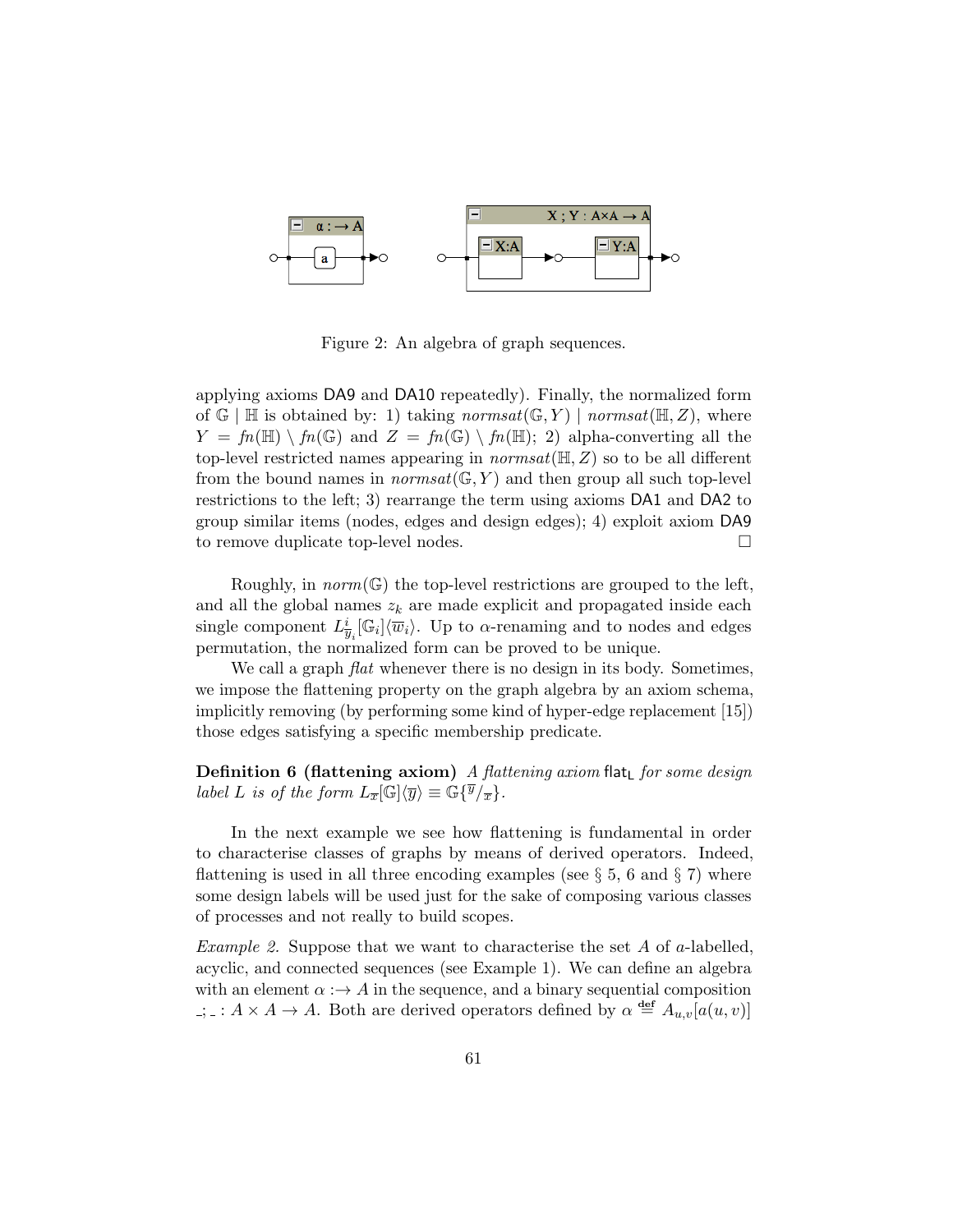

Figure 3: Sequence composition without (top) and with flattening (bottom).

and  $X; Y \triangleq A_{u,v}[(\nu w)(X\langle u, w \rangle \mid Y\langle w, v \rangle)],$  where X and Y have type A. The graphical representation of both operators is visualised in Figure 2. We put the operator declaration on the top bar of the outermost design and we annotate the variables with their names and types. Note that, implicitly, the type of the outermost box is the type returned by the operation. Clearly, the algebra as such constructs hierarchical sequences, where e.g.  $(\alpha; \alpha)$ ,  $\langle x, y \rangle$ and  $((\alpha, \alpha), \alpha)\langle x, y \rangle$  intuitively define different graphs due to the nestings (see Figure 3). If we introduce the flattening axiom flat<sub>A</sub> in the algebra, instead, the two former terms are identified, and intuitively correspond to the normal form  $(\nu w_1, w_2)(a(x, w_1) | a(w_1, w_2) | a(w_2, y))$  (see Figure 3).

The above example illustrates the two roles of the nesting operator: as a way to enclose a graph and as a sort of typed interface to enable disciplined graph compositions. The presence of flattening axioms makes the first role immaterial. The example also illustrates how graphical encodings of existing (algebraic) languages are defined and exploited: the main issue is to see the constructors of the original language as derived operators of the graph algebra. Note that this enables the use of term rewrite techniques at the level of the original language. Consider for instance the term rewrite rule  $X: Y \Rightarrow Y: X$ for the above example, where  $X, Y : A$ . With just one rule we are capturing all the possible ways to permute two arbitrary connected subsequences (the rule is applicable in any larger term and under any substitution of X and Y by terms of type  $A$ ). Or else, consider proving by structural induction that the obtained graphs are all connected sequences. Such simplicity cannot be achieved easily with ordinary set-theoretic presentations of graphs.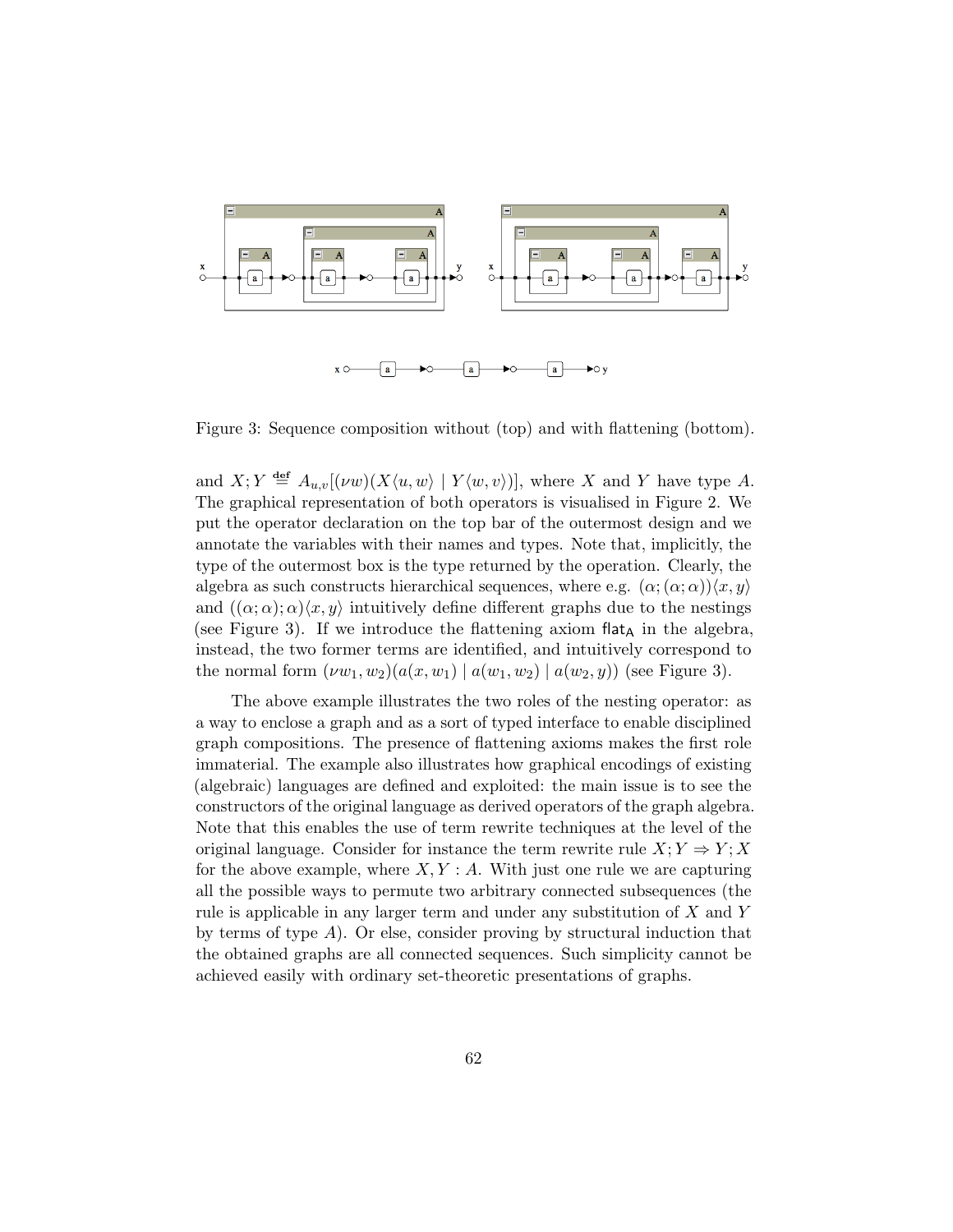Another kind of axioms that may be useful to include in the structural congruence are extrusion axioms. It is worth to mention that the extrusion axiom was not presented in [4] since it was not needed for the examples there, while in [5] extrusion for all design labels was considered as part of the structural congruence as it was used in all the examples. To the contrary we see here examples where extrusion is needed for some labels only.

**Definition 7 (extrusion axiom)** An extrusion axiom extr<sub>L</sub> for some design label L is of the form  $L[(\nu y)\mathbb{G}]\langle \overline{x}\rangle \equiv (\nu y)L[\mathbb{G}]\langle \overline{x}\rangle$ , where  $y \notin |\overline{x}|$ .

Extrusion axioms are needed to handle those calculi in which name restriction is not localised inside a scope or it is allowed to cross the boundaries of some scopes, as it happens for some process calculi. Indeed, we see in § 7 how these axioms are used to capture extrusion for some scope constructs.

Note that the addition of axiom flat<sub>L</sub> also implies the validity of axiom extr<sub>L</sub>, hence in the following we assume that for each label L either exactly one or none of the axioms flat<sub>L</sub> and  $ext{r}_L$  is present.

### 3 A model of hierarchical graphs

We first present the set of *plain* graphs and graph *layers*, upon which we build our novel notion of *hierarchical* graphs. In the following,  $N$  and  $\mathcal{A} = \mathcal{A}_{\mathcal{E}} \oplus \mathcal{A}_{\mathcal{D}}$  denote the universe of nodes and edges, respectively, for  $\mathcal{A}$ indexed over the alphabets  $\mathcal E$  and  $\mathcal D$ .

**Definition 8 (graph layer)** The set  $\mathcal L$  of graph layers is the set of tuples  $G = \langle N_G, E_G, t_G, F_G \rangle$  where  $E_G \subseteq \mathcal{A}$  is a (finite) set of edges,  $N_G \subseteq \mathcal{N}$  a (finite) set of nodes,  $t_G : E_G \to N_G^*$  a tentacle function, and  $F_G \subseteq N_G$  a set of free nodes. The set  $P$  of plain graphs contains those graph layers  $G$  such that  $E_G \subseteq \mathcal{A}_{\mathcal{E}}$ .

Thus, we just equipped the standard notion of hypergraph with a chosen set of free nodes, intuitively denoting those nodes that are available to the environment, mimicking free names of our algebra. Next, we build the set of hierarchical graphs.

**Definition 9 (hierarchical graph)** The set  $H$  of hierarchical graphs is the smallest set<sup>3</sup> containing the tuples  $G = \langle N_G, E_G, t_G, i_G, x_G, r_G, F_G \rangle$  where

 $3$ Taking the least set we exclude that cyclic dependencies can arise from containment, like a graph being embedded in one of its edges.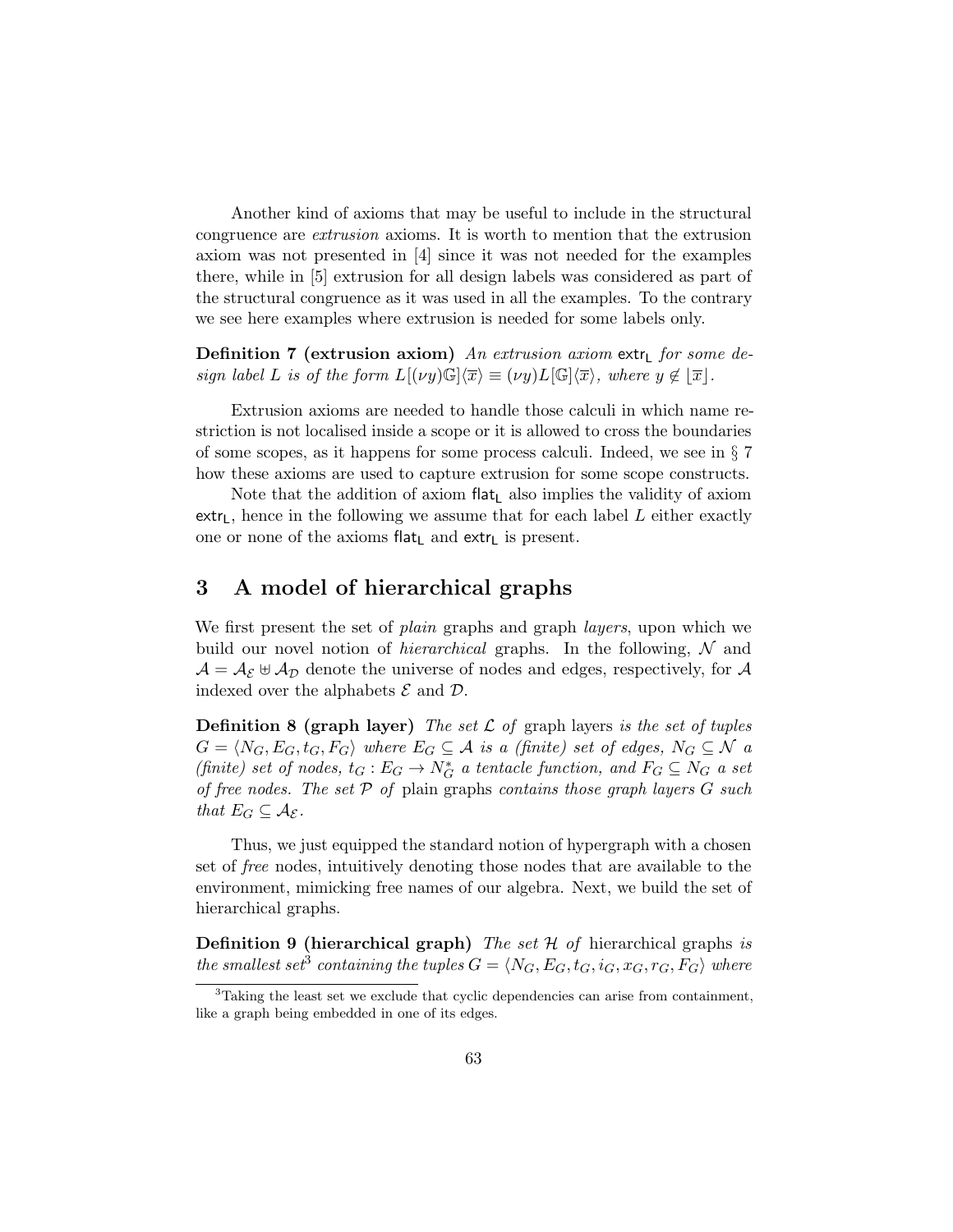- 1.  $\langle N_G, E_G, t_G, F_G \rangle$  is a graph layer;
- 2.  $i_G : E_G \cap A_D \to \mathcal{H}$  is an embedding function (we say that  $i_G(e)$  is the inner graph of  $e \in E_G \cap A_{\mathcal{D}}$ );
- 3.  $x_G : E_G \cap A_D \to \mathcal{N}^*$  is an exposure function  $(x_G(e)$  tells which nodes of  $i_G(e)$  are exposed and in which order), such that for all  $e \in E_G \cap A_D$ 
	- (a)  $\lfloor x_G(e) \rfloor \subseteq N_{i_G(e)} \setminus F_{i_G(e)},$  i.e. free nodes of inner graphs are not exposed
	- (b)  $|x_G(e)| = |t_G(e)|$ , *i.e.* exposure and tentacle functions have the same  $arity<sup>4</sup>$
	- (c)  $\forall n,m \in \mathbb{N}$  we have that  $x_G(e)[n] = x_G(e)[m]$  iff  $t_G(e)[n] =$  $t_G(e)[m]$ , i.e. it is not possible to expose a node twice without attaching it to the same external node (and vice versa);
- 4.  $r_G : E_G \cap A_D \to (N_G \hookrightarrow N)$  is a renaming function  $(r_G(e))$  tells how nodes  $N_G$  are named in  $i_G(e)$ , such that for all  $e \in E_G \cap \mathcal{A}_{\mathcal{D}}$  $r_G(e)(N_G) = F_{i_G(e)}, \ i.e. \ \ the \ nodes \ of \ the \ graph \ are \ (after \ remaining)$ the free nodes of inner layers.

Thus, a hierarchical graph G is either a plain graph, or it is equipped with a function associating to each edge in  $E_G \cap A_{\mathcal{D}}$  another graph. The tuple  $\langle N_G, E_G, t_G, i_G \rangle$  recalls the layered model of hierarchical graphs of [14], with  $i_G$  being the function that embeds a graph (of a lower layer) inside an edge. Node sharing is introduced by the graph component  $F_G$  and the renaming function  $r<sub>G</sub>$ , inspired by the graphs with (cospan-based) interfaces of [18]. In practice, we shall often assume that  $r_G(e)$  (when defined) is the ordinary inclusion: the general case is useful to embedd and reuse graphs without renaming their nodes.

Recalling the programming metaphor, intuitively each hierarchical edge e can be seen as a procedure declaration:  $t<sub>G</sub>(e)$  are the actual arguments,  $x_G(e)$  the formal parameters,  $F_{i_G(e)}$  the global variables for which  $r_G(e)$  acts as aliasing, and  $N_{i_G(e)} \setminus (F_{i_G(e)} \cup \mathcal{L}(x_G(e)))$  the local variables.

Example 3. Consider the last term of Example 1 and its informal graphical representation on Figure 1 (right). Its actual interpretation as a hierarchical

<sup>&</sup>lt;sup>4</sup>We shall not put any emphasis on the typing of the graph, but clearly if the set of nodes is many sorted an additional requirement should force the exposure and tentacle functions to agree on the node types.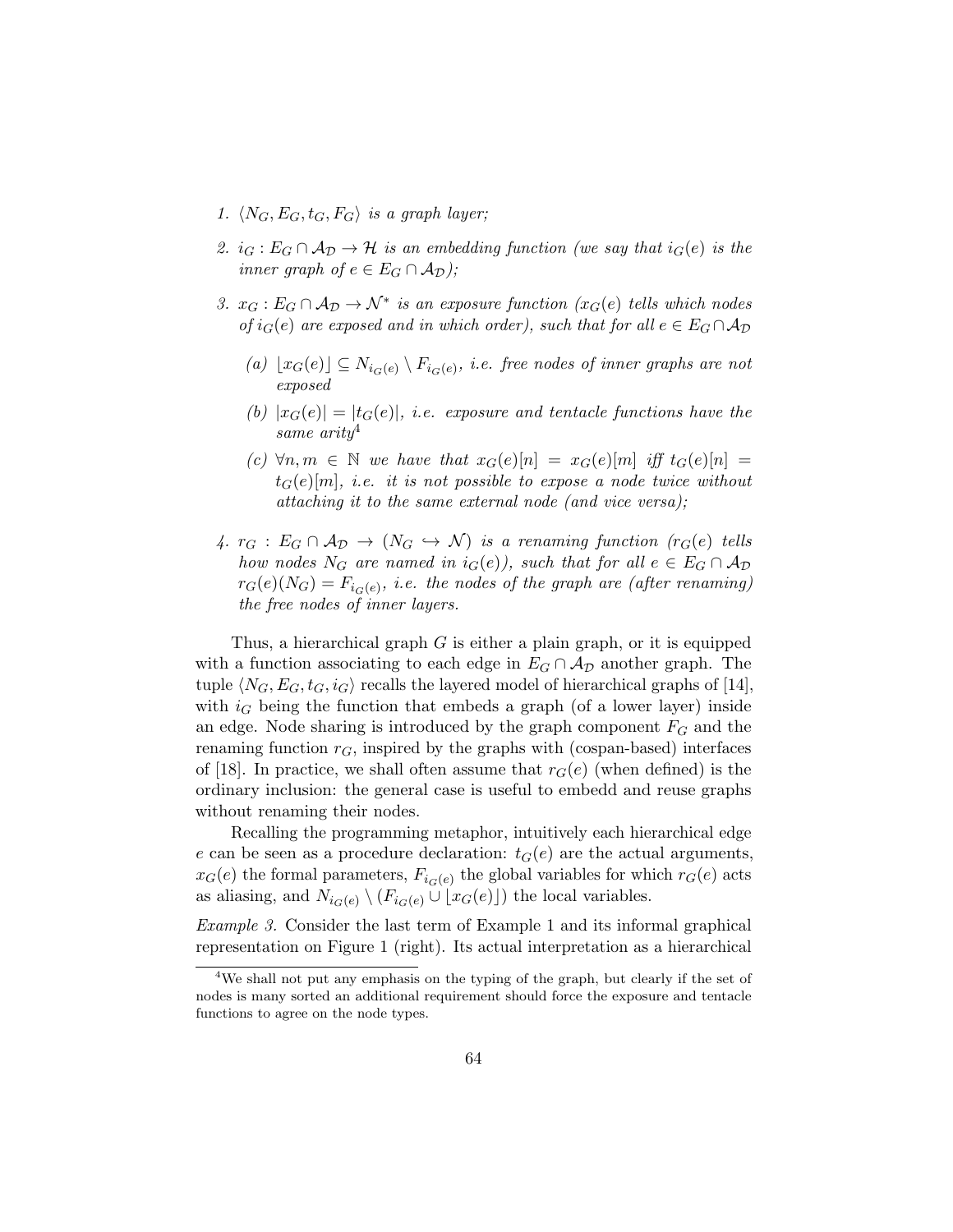

Figure 4: A hierarchical graph (left) and its simplified representation (right)

graph appears in Figure 4 (left) decorated with the most relevant annotations (the tentacle, exposition and renaming functions for the two hierarchical edges). As witnessed by Figure 4 (right), we can introduce convenient shorthands, such as dotted lines for mapping parameters, node-sharing represented by unique nodes and tentacles crossing the hierarchy levels, dropping the order of tentacles in favour of graphical decorations (missing or different heads and tails) to get a simplified notation (reminiscent of Figure 2 (right)) that still retains all the relevant information. Note that such a simplified representation is very close to the informal notation of terms of our graph algebra shown in Figure 1.

These examples give an intuition about how our model of hierarchical graphs works and the comparison with the informal representation suggest how they could be used to obtain an intuitive, clear visualisation. The examples should also highlight that the algebra defined in § 2 is providing a simple syntax that hides the complexities of hierarchical structures, as it occurs in our model of hierarchical graphs. The syntax can then be used in definitions, proofs and transformations in a much more friendly way than would be the case when working directly with actual graphs.

In the rest of the section we explain how such graphs are obtained out of terms, but first we have to fix some notation and concepts. In the following, we shall just use *graph* in place of *hierarchical graph*. Note that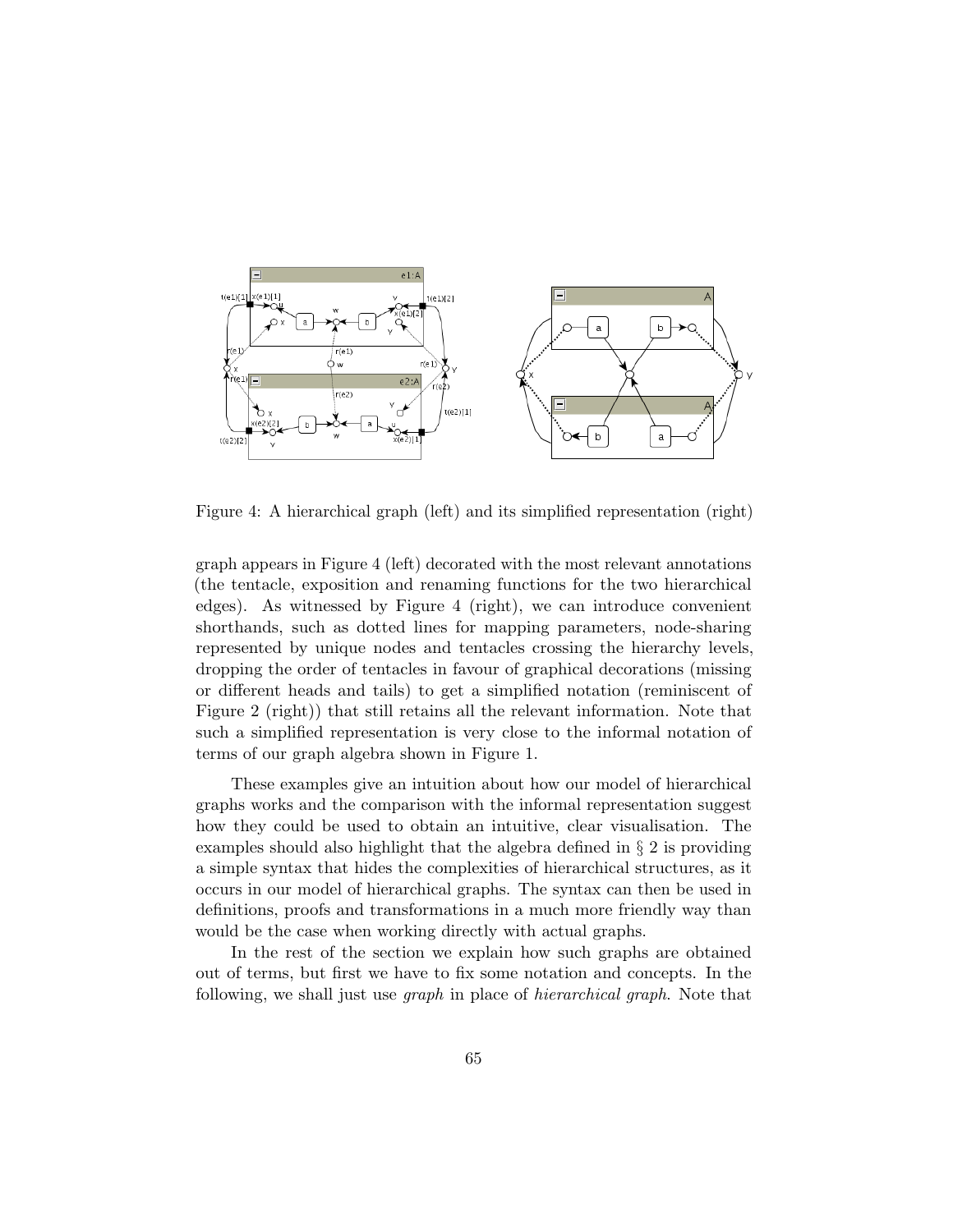the embedding structure forms a directed acyclic graph, whose unfolding we call *embedding tree*. The leaves of the embedding tree are actually plain graphs. The *height* (resp. *depth* or *layer*) of a graph is the height (resp. depth) of its embedding tree. In the following,  $H$  denotes both the set of all such graphs or the category having such graphs as objects and the following graph morphisms as arrows.

**Definition 10 (graph morphism)** Let G, H be graphs such that  $F_G \subseteq$  $F_H$ . A graph morphism  $\phi : G \rightarrow H$  is a tuple  $\langle \phi_N, \phi_E, \phi_I \rangle$  where  $\phi_N : N_G \rightarrow$  $N_H$  is a node morphism,  $\phi_E : E_G \to E_H$  an edge morphism, and  $\phi_I = \{ \phi^e \mid$  $e \in E_G \cap \mathcal{A}_{\mathcal{D}}\}\$ a family of graph morphisms  $\phi^e : i_G(e) \rightarrow i_H(\phi_E(e))$  such that<sup>5</sup>

- 1.  $\forall e \in E_G$ ,  $\phi_N(t_G(e)) = t_H(\phi_E(e))$ , i.e. the tentacle function is respected;
- 2.  $\forall e \in E_G \cap \mathcal{A}_{\mathcal{D}}, \phi_N^e(x_G(e)) = x_H(\phi_E(e)),$  i.e. the exposure function is respected;
- 3.  $\forall e \in E_G \cap \mathcal{A}_{\mathcal{D}}, \forall n \in N_G, \ \phi_N^e(r_G(e)(n)) = r_H(\phi_E(e))(\phi_N(n)), \ i.e. \ the$ renaming function is respected;
- 4.  $\forall n \in F_G$ ,  $\phi_N(n) = n$ , *i.e.* the free nodes are preserved.

In the above definition we abuse the notation by lifting morphisms to sets and vectors. It is worth to observe that our morphisms are not the most general one can define. In particular, using the terminology of [24] they are root-level in the sense that they represent a layer-by-layer embedding. More general notions are the deep morphisms of [24] which embed a graph G into some lower graph of the embedding tree of a graph  $H$ . However, for the purpose of this paper our morphisms are enough: we can easily define isomorphisms and the category obtained has all pushouts for spans of injective morphisms, which we use to define a composition operator and which prepare the ground for some basic pushout-based graph transformations.

**Proposition 2 (pushouts [13])** Let  $\phi : G \to H$ ,  $\psi : G \to I$  be injective graph morphisms. Then, the pushout of  $\phi$  and  $\psi$  always exists.

Here, injectiveness simply means that the underlying functions on the nodes and edges of the graph layers are also injective. The proof is then easy, since no item coalescing is forced by the span of arrows, and all the auxiliary functions (exposure, etc.) are defined in the expected way.

<sup>5</sup>Again, many-sorted alphabets would require the morphisms to be type consistent.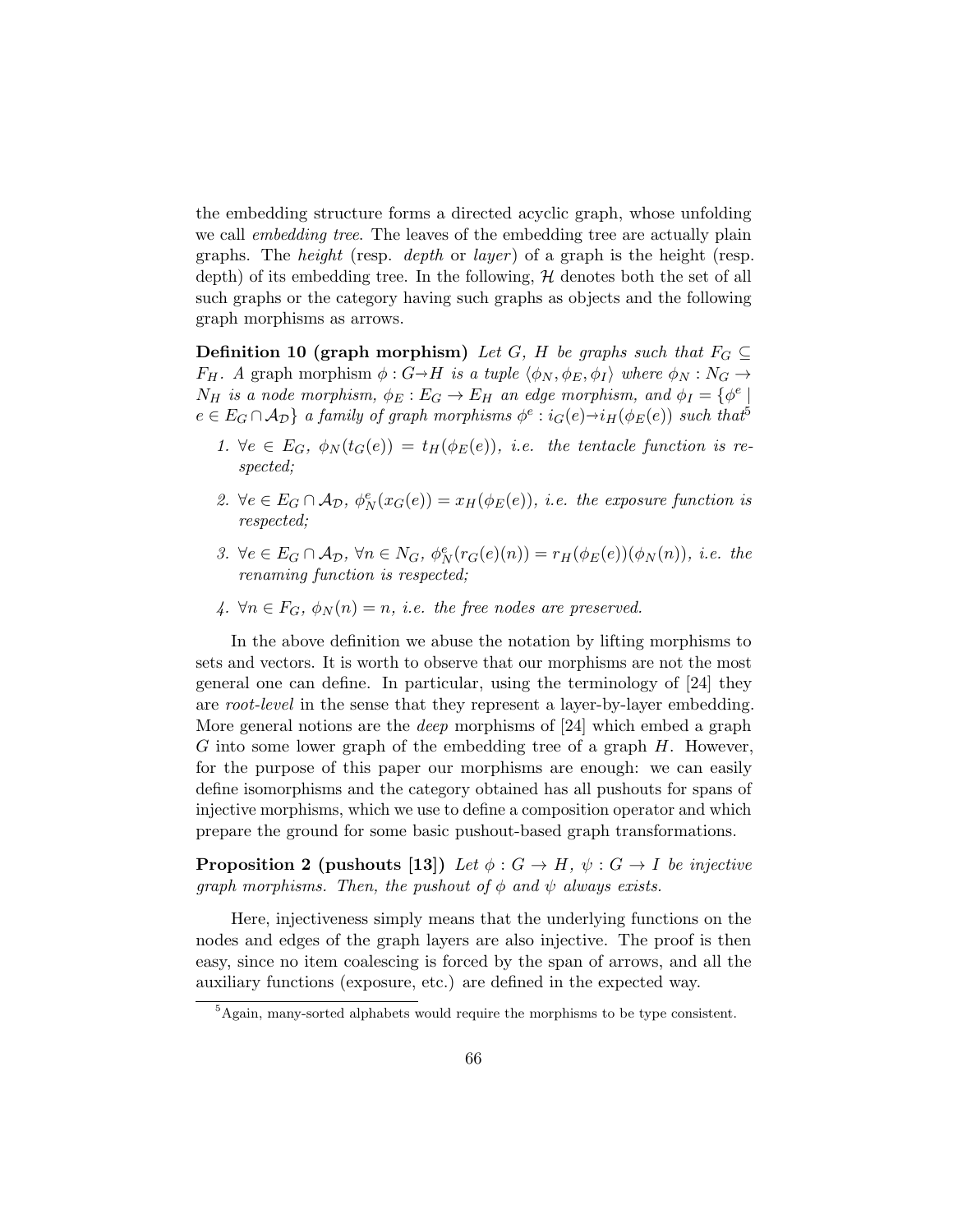### 4 Encoding into graphs.

We describe here the algebraic characterisation of graphs. We start presenting a few auxiliary definitions. In the following we denote the empty function with  $\perp$ , distinguishing it from the empty set  $\emptyset$ .

**Definition 11** Let  $N \in \mathcal{N}$  be a subset of the nodes of graph G. Then,  $\widehat{N}$  is the hierarchical graph given by the tuple  $\langle N, \emptyset, \bot, \bot, \bot, \bot, N \rangle$ , and  $in_N : \widehat{N} \to G$  is the obviously defined, injective graph morphism.

Graph composition is always defined, thanks to Proposition 2.

**Definition 12 (graph composition)** Let G, H be graphs. Then, the composition of G and H, denoted  $G \oplus H$ , is the (codomain of the) pushout of the span  $\tilde{F_G} \cap \tilde{F}_H \to G$  and  $\tilde{F_G} \cap \tilde{F}_H \to H$ .

We are now ready to see how terms of our algebra can be interpreted as graphs. We assume that subscripts refer to the corresponding encoded graph. For instance,  $[\![\mathbb{G}]\!] = \langle N_{\mathbb{G}}, E_{\mathbb{G}}, t_{\mathbb{G}}, i_{\mathbb{G}}, x_{\mathbb{G}}, r_{\mathbb{G}}, F_{\mathbb{G}}\rangle.$ 

Definition 13 (graph interpretation) The encoding  $\lbrack \cdot \rbrack$ , mapping wellformed terms into graphs, is the function inductively defined as

 $\begin{bmatrix} [x] \ \mathbb{I} \end{bmatrix} = \begin{bmatrix} \overline{x} \\ \overline{w} \end{bmatrix}$ <br>  $\begin{bmatrix} [x] \ \overline{x} \end{bmatrix} = \langle [x], \{e'\}, e' \mapsto \overline{x}, \bot, \bot, \bot, [\overline{x}] \rangle$  $\begin{bmatrix} \mathbb{G} \end{bmatrix} \mathbb{H}$  =  $\begin{bmatrix} \mathbb{G} \end{bmatrix} \oplus \begin{bmatrix} \mathbb{H} \end{bmatrix}$   $\begin{bmatrix} \mathbb{O} \end{bmatrix} = \langle \emptyset, \emptyset, \bot, \bot, \bot, \bot, \emptyset \rangle$  $\overline{[(\nu x)\mathbb{G}]} = \overline{\langle N_{\mathbb{G}}, E_{\mathbb{G}}, i_{\mathbb{G}}, i_{\mathbb{G}}, x_{\mathbb{G}}, r_{\mathbb{G}}, F_{\mathbb{G}} \setminus \{x\} \rangle}$  $\llbracket L_{\overline{x}}[\mathbb{G}]\langle\overline{y}\rangle\rrbracket = \langle N_{\mathbb{G}}, \{e\}, e \mapsto \overline{y}, e \mapsto \llbracket \mathbb{G} \rrbracket \oplus \lbrack \overline{y} \rbrack, e \mapsto \overline{x}, e \mapsto id_N, (F_{\mathbb{G}} \setminus \lvert \overline{x} \rvert) \cup \lvert \overline{y} \rvert \rangle$ 

where  $e' \in \mathcal{A}_{\mathcal{E}}$  and  $e \in \mathcal{A}_{\mathcal{D}}$ .

The encoding into (plain) graphs of the empty design, isolated nodes and single edges is trivial. Node restriction consists of removing the restricted node from the set of free nodes. The encoding of the parallel composition is as expected: a disjoint union of the corresponding hierarchical graphs up to common free nodes, plus a possible saturation of the sub-graphs with the nodes now appearing in the top graph layer. A hierarchical edge (last row) is basically a graph with a single edge (which is mapped to the corresponding body graph) and a copy of the free nodes of the body graph (properly mapped to the corresponding copies in the body), while adding the names  $|\overline{y}|$  among the free ones.

We say that two graphs G,H are isomorphic (denoted  $G \simeq H$ ) whenever there is an isomorphism between them.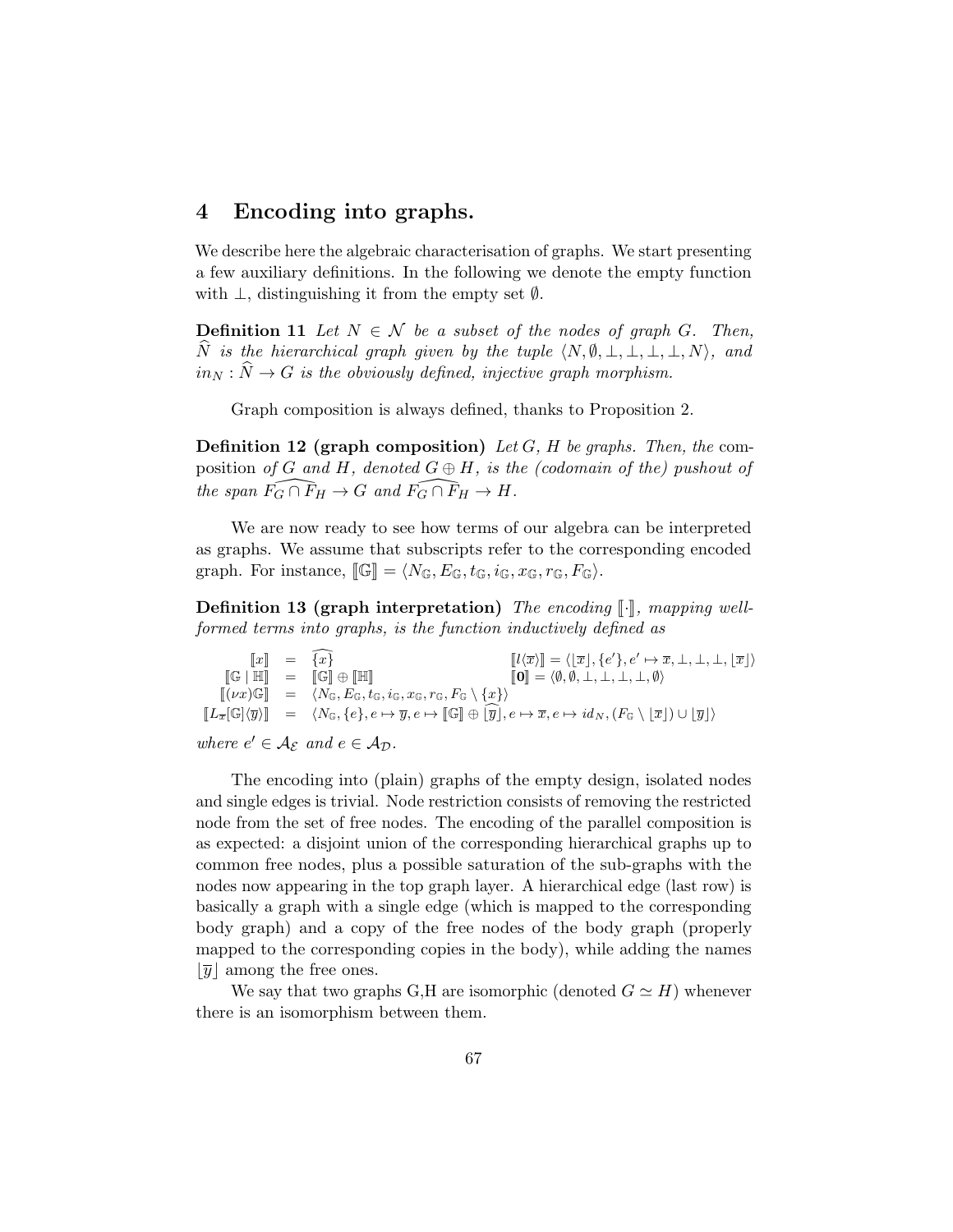We can now show that our encoding is sound and complete, meaning that equivalent terms are mapped to isomorphic graphs and vice versa.

**Theorem 1** Let  $\mathbb{G}_1$ ,  $\mathbb{G}_2$  be well-formed terms generated by the design algebra. Then,  $\mathbb{G}_1 \equiv_D \mathbb{G}_2$  if and only if  $[\mathbb{G}_1] \simeq [\mathbb{G}_2]$ .

**Proof:** The soundness is rather straightforward: it proceeds by showing that each axiom is preserved by the encoding. The result follows from standard properties of pushouts for axioms DA1–DA3 and axiom DA9 and of set difference for axioms DA4–DA6. Alpha-renaming axioms DA7–DA8 are dealt with by graph isomorphism, thanks to the side conditions in Definition 4 that guarantee type preservation and avoid node coalescing. The most interesting axiom is therefore DA10, for which we detail the proof. Below we let  $\llbracket \mathbb{G} \rrbracket = \langle N_{\mathbb{G}}, E_{\mathbb{G}}, t_{\mathbb{G}}, i_{\mathbb{G}}, x_{\mathbb{G}}, F_{\mathbb{G}} \rangle, N' = (F_{\mathbb{G}} \setminus |\overline{x}|) \cup |\overline{y}|$  and  $N'' = N' \cup \{z\}.$ 

> $[z | L_{\overline{x}}[\mathbb{G}]\langle\overline{y}\rangle]$  $= \llbracket z \rrbracket \oplus \llbracket L_{\overline{x}}[\mathbb{G}]\langle \overline{y} \rangle \rrbracket$  $=\quad \llbracket z \rrbracket \oplus \langle N', \{e\}, e \mapsto \overline{y}, e \mapsto \llbracket \mathbb{G} \rrbracket \oplus \llbracket \llbracket \overline{y} \rrbracket \rrbracket, e \mapsto \overline{x}, e \mapsto id_{N'}, N' \rangle$  $\simeq \langle N'', \{e\}, e \mapsto \overline{y}, e \mapsto [\![z]\!] \oplus [\![\mathfrak{S}]\!] \oplus [\![\mathfrak{S}]\!]$ ,  $e \mapsto \overline{x}, e \mapsto id_{N'',} N''$  $= \langle N'', \{e\}, e \mapsto \overline{y}, e \mapsto [\overline{z} \mid \mathbb{G}][\overline{y}]], e \mapsto \overline{x}, e \mapsto id_{N''}, N'' \rangle$ <br>  $= \mathbb{I}_{L}[\mathcal{L} \mid C]/\overline{\mathcal{L}} \setminus \mathbb{I}$  $= \left\| L_{\overline{x}}[z \mid \mathbb{G}] \langle \overline{y} \rangle \right\|$

The crucial step is the one where graph isomorphism  $\simeq$  is exploited: the passage is valid, because  $z$  is a free name and therefore it is certainly preserved by the morphisms induced from the pushout at the top-level.

The completeness proof is more involved. The proof sketch we present here is modelled after the one for [11, Lemma 22], and it proceeds by exploiting the normal form for well-formed terms of our algebra (see Definition 5).

Now, let  $\mathbb{G}_1$  and  $\mathbb{G}_2$  be two terms such that  $\mathbb{G}_1 \not\equiv_D \mathbb{G}_2$  but they are mapped to isomorphic graphs. Without loss of generality, we assume that the terms are in normal form and that the sum of their depths is the minimal value for which two such terms can be found. The isomorphism  $\phi : [\mathbb{G}_1] \to [\mathbb{G}_2]$  ensures that at the top level the graphs  $[\mathbb{G}_1]$  and  $[\mathbb{G}_2]$  have the same number of nodes and exactly the same free nodes. Moreover it establishes a bijective correspondence between the edges in  $\llbracket \mathbb{G}_1 \rrbracket$  and those in  $\llbracket \mathbb{G}_2 \rrbracket$ , so that e and  $\phi(e)$  must carry the same label and their tentacle functions must commute w.r.t.  $\phi$ . Thus,  $\mathbb{G}_1$  and  $\mathbb{G}_2$  must have the shape

$$
\mathbb{G}_1 = (\nu x_1) \dots (\nu x_m) (z_1 \mid \dots \mid z_n \mid \Pi_j l_j \langle \overline{y}_j \rangle \mid \Pi_i L_{\overline{x}_i}^i [\mathbb{G}_i'] \langle \overline{w}_i \rangle)
$$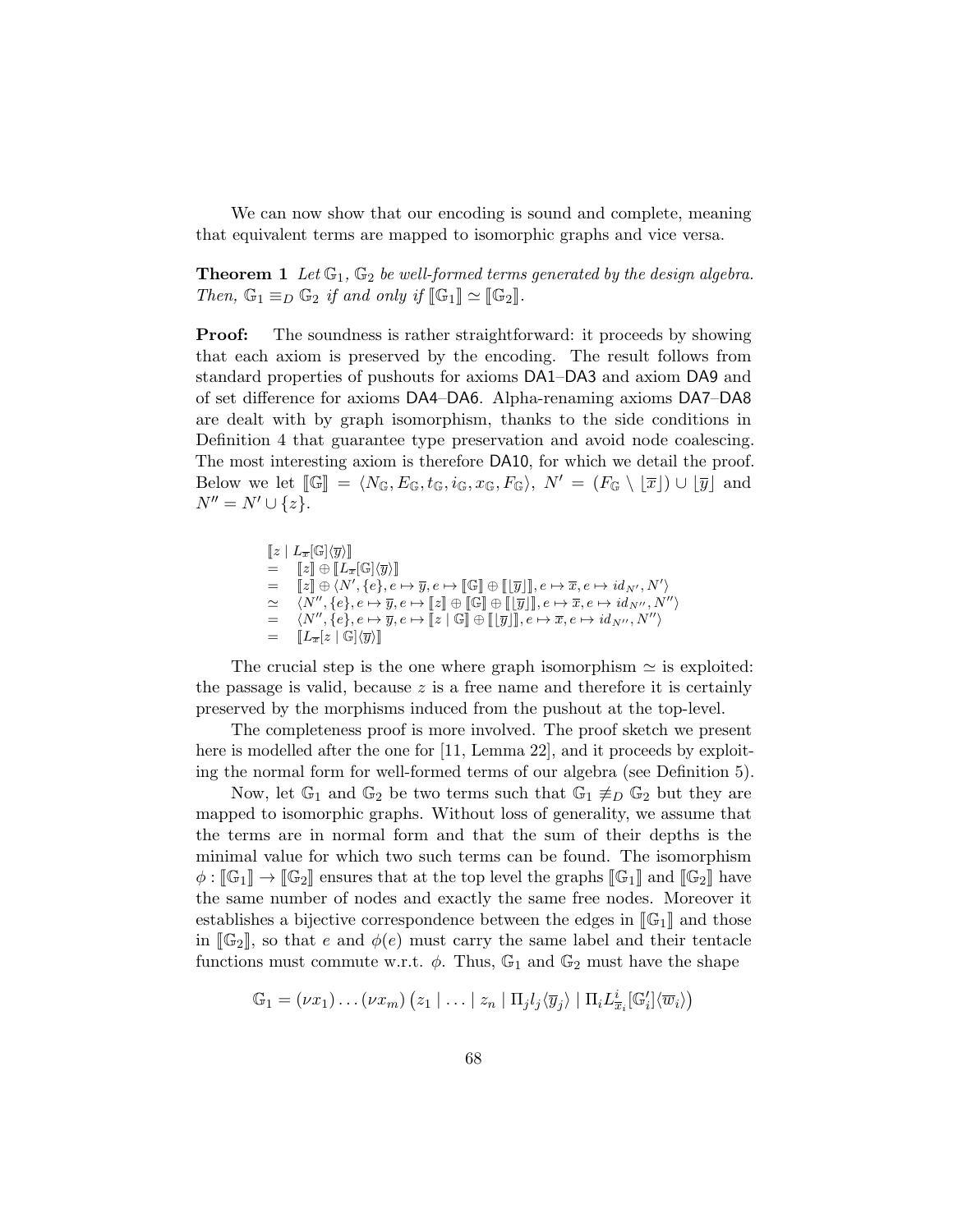and

$$
\mathbb{G}_2 = (\nu x_1') \dots (\nu x_m') \left( z_1' \mid \dots \mid z_n' \mid \Pi_j l_j \langle \overline{y'}_j \rangle \mid \Pi_i L_{\overline{x'}_i}^i [\mathbb{G}_i''] \langle \overline{w'}_i \rangle \right)
$$

for suitable  $\mathbb{G}_i'$  and  $\mathbb{G}_i''$  in normal forms such that  $\mathbb{G}_i' \simeq \mathbb{G}_i''$ . Since  $\mathbb{G}_1 \not\equiv_D \mathbb{G}_2$ , there must be some index k such that  $\mathbb{G}'_k \not\equiv_D \mathbb{G}''_k$ , but this contradicts the existence of  $\mathbb{G}_1$  and  $\mathbb{G}_2$ , because the sum of the depths of  $\mathbb{G}_k'$  and  $\mathbb{G}_k''$  is clearly strictly less than that of  $\mathbb{G}_1$  and  $\mathbb{G}_2$ .

Moreover, our encoding is surjective, i.e. every graph can be denoted by a term of the algebra.

**Proposition 3** Let G be a graph. Then, there exists a well-formed term  $\mathbb{G}$ generated by the design algebra such that  $G$  is isomorphic to  $[\![\mathbb{G}]\!]$ .

**Proof:** The proof proceeds by induction on the height of the embedding tree of a graph.

If the height is 0, i.e. if the graph is flat, the proof is quite straightforward. Indeed, let us consider a graph  $\langle N, E, \perp, \perp, \perp, F \rangle$ . Now, the underlying graph without interfaces can be considered as the union of (possibly connected) edges  $\{l_1\langle \overline{x}_1\rangle \dots l_k\langle \overline{x}_k\rangle\}$  and isolated nodes  $\{y_1, \dots, y_m\}$ , additionally verifying  $F \subseteq N = \bigcup_{i=1...k} \lfloor \overline{x}_i \rfloor \cup \{y_1, \ldots, y_m\}$ . Thus, the associated term of the algebra is given by  $(\nu z_1) \dots (\nu z_n)(N \mid \Pi_{i=1...k} l_i \langle \overline{x}_i \rangle)$ for  $\{z_1 \dots z_l\} = N \setminus F$ . Performing the parallel composition by means of pushouts implements the sharing of nodes among the edges of the graph.

The induction step is similar. Let us assume that the correspondence holds for each graph in the lower layers. Moreover, note that each one of those graphs contains as free nodes all those nodes occurring at the top-most layer. And since also the top-most layer of the graph can be modeled as the union of (possibly connected) edges and isolated nodes, the required term is obtained by inserting all the terms corresponding to the graphs in the lower layers in the right position of the design at the top level.  $\Box$ 

If either flattening or extrusion axioms are present, then the encoding must be changed to "dissolve" certain embeddings and edges. To this aim, we need to distinguish three different cases in the encoding of designs: the first rule works exactly as before, when neither flattening nor extrusion axioms are actually present, while the other two are shown below

$$
\begin{array}{rcl}\n\llbracket L_{\overline{x}}[\mathbb{G}]\langle\overline{y}\rangle\rrbracket & = & \langle N, \{e\}, e \mapsto \overline{y}, e \mapsto [\![\mathbb{G}]\!] \oplus [\overline{y}], e \mapsto \overline{x}, e \mapsto id_N, N'\rangle & \text{if extr}_L \in \equiv_{\mathcal{D}} \\
\llbracket L_{\overline{x}}[\mathbb{G}]\langle\overline{y}\rangle\rrbracket & = & \llbracket \mathbb{G}\{\overline{y}/\overline{x}\}\rrbracket\n\end{array}
$$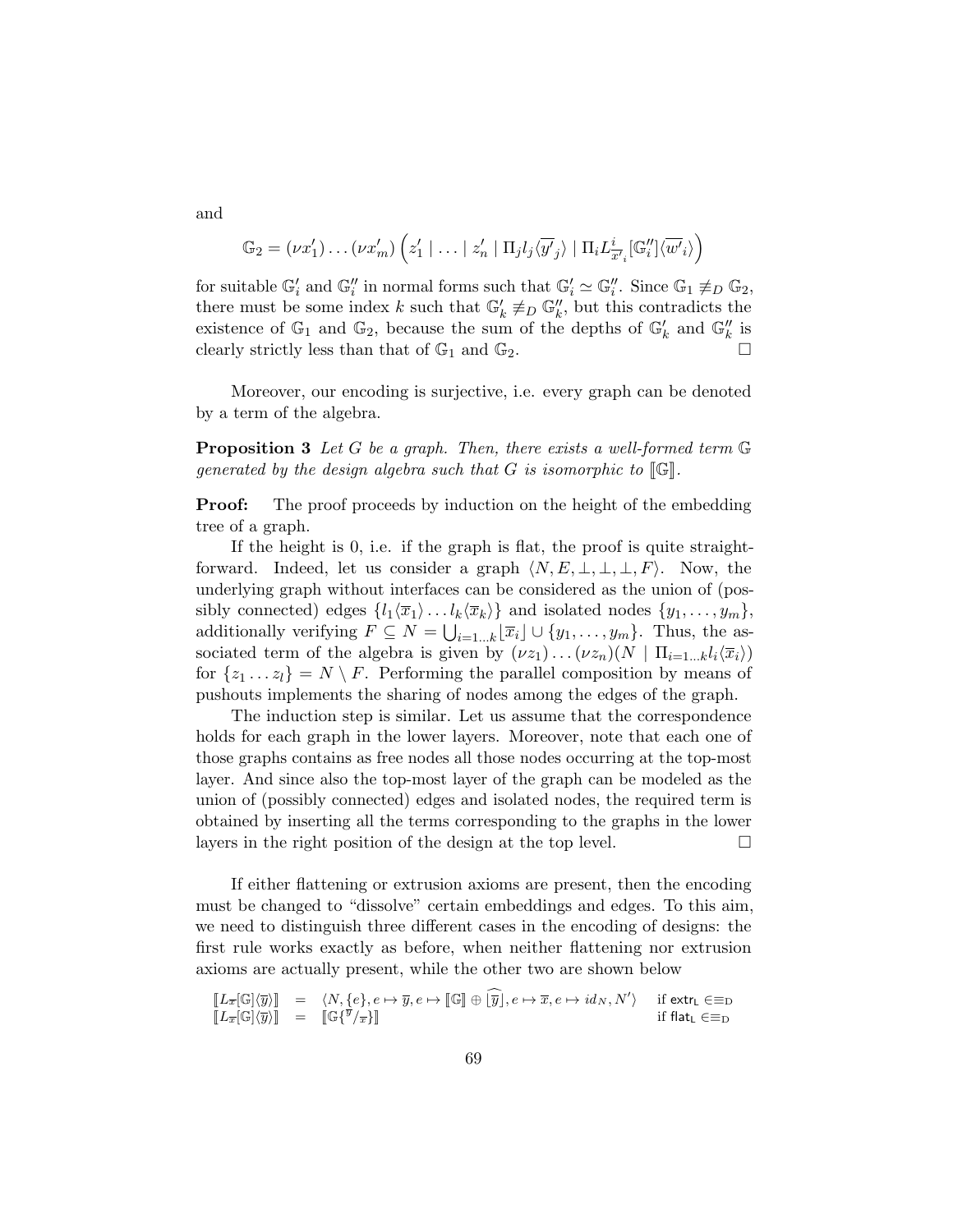where  $e : A_{\mathcal{D}}$  and N, N' stand for  $(N_{\mathbb{G}} \setminus [\overline{x}] ) \cup [\overline{y}]$  and  $(F_{\mathbb{G}} \setminus [\overline{x}] ) \cup [\overline{y}]$ , respectively.

If a flattening axiom occurs, there is no associated edge: the encoding of  $L_{\overline{x}}[\mathbb{G}]\langle\overline{y}\rangle$  is the same as the one of  $\mathbb{G}$ , after suitably renaming the nodes. In other words, the axiom is interpreted directionally, and the associated enclosing edge has no occurrence of the flattened design. Likewise, if an extrusion axiom occurs, the structural congruence is interpreted directionally, and the restriction operators float to the top. Indeed, now all the names of G appears in  $L_{\overline{x}}[\mathbb{G}]\langle\overline{y}\rangle$ , except those in  $|\overline{x}|$  (exposed as those in  $|\overline{y}|$ ).

Soundness and completeness still hold. However, in the presence of extruding axioms the encoding is not surjective, unless we impose some well-formedness criteria over embedding edges to require that all the nodes of a lower layer that are not exposed do occur in the higher one when the embedding exploits an arc with label  $L$  for which the extruding axiom holds.

# 5 A calculus with flat structure and communication: the  $\pi$ -calculus

This section offers a first instance of our approach by presenting an encoding of the finitary fragment of the  $\pi$ -calculus [22]. We have chosen this example due to its popularity and simplicity. Moreover, as a graphical encoding already exists [18], we can compare the two proposals and evaluate the convenience of exploiting our graph algebra in the definition of the encoding and, most importantly, on its proof of correctness. Familiarity with the calculus would be helpful but our presentation should suffice for our aims.

#### 5.1 The  $\pi$ -calculus

Definition 14 ( $\pi$ -calculus syntax) Let U be a set of names. The set  $\mathcal P$ of (finite) processes is the set of terms of sort  $P$  generated by the grammar

$$
\begin{array}{ccc}\nP & ::= & \mathbf{0} & | & M & | & (\nu a)P & | & P \mid P \\
M & ::= & M + M & | & \pi.P\n\end{array}
$$

where  $\pi \in {\tau} \cup {a(b), \overline{a}b \mid a, b \in \mathcal{U}}$  and  $a \in \mathcal{U}$ .

In the definition above, terms generated by  $P$  and  $M$  are called process and sequential processes (or summations), respectively. We recall that  $\tau$ ,  $a(b)$  and  $\bar{a}b$  are called, respectively, the silent prefix, the input prefix and the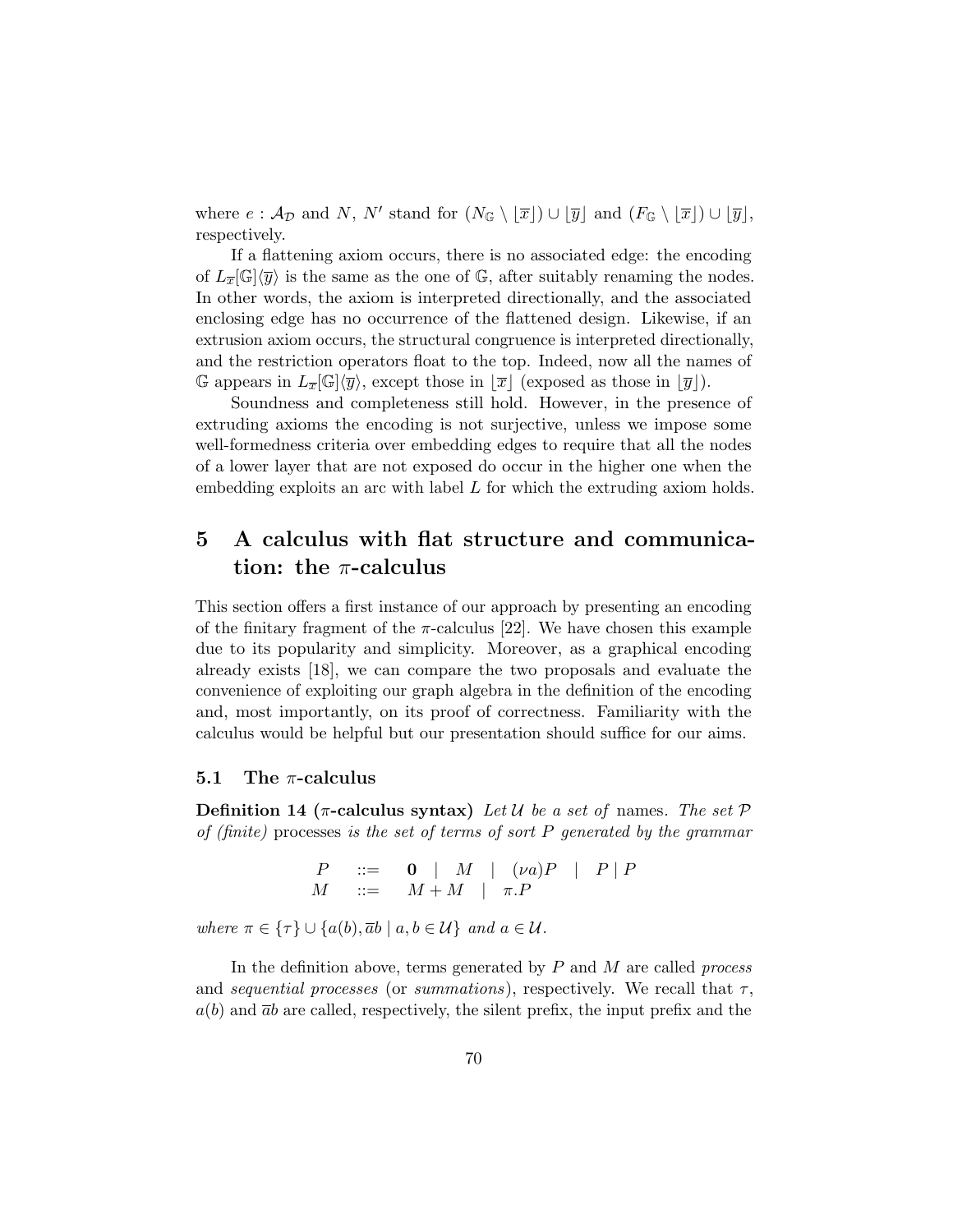output prefix; moreover, the input prefix  $a(b)$ . P and the restriction operator  $(\nu b)P$  act as binders for b with scope P. We denote by  $n(\pi)$  the names appearing in  $\pi$ , i.e.  $n(\tau) = \emptyset$  and  $n(a(b)) = n(\overline{a}b) = \{a, b\}$ . The standard definition for the set of free names of a process  $P$ , denoted by  $fn(P)$ , is assumed. Similarly for  $\alpha$ -convertibility, with respect to the binders: the name b is bound in both  $a(b)$ . P and  $(\nu b)P$ , and it can be freely  $\alpha$ -converted.

*Example 4.* Consider the following process **agent**  $\frac{def}{=}$  (*v*secret) private secret which represents an agent ready to send a fresh name *secret* over the free channel *private*. Now, consider **gossiper**  $\stackrel{\text{def}}{=} (\nu \text{msg})$  private(confidential).  $\overline{\text{confidential}}\text{ msg }+\overline{\text{public}}\text{confidential},$  which represents an agent ready to read a name *confidential* from the free channel *private*, after which a new message msq over the *confidential* channel or the *confidential* name over the free channel *public* can be sent. Note that  $fn(\text{agent}) = \{private\}$ , while  $fn(gosisper) = {private, public}.$  The process sys  $\stackrel{\text{def}}{=} (\nu)$  private)(agent | gossiper) represents a system in which the former two agents are put in parallel and communicate through the local channel private (in fact  $fn(sys) = {public}.$ 

A congruence relation captures structural equivalences like the commutativity and associativity of parallel composition or the  $\alpha$ -renaming of bound names. The structural congruence for the  $\pi$ -calculus is defined as follows.

Definition 15 ( $\pi$ -calculus structural congruence) The structural congruence for processes  $\equiv_{\pi}$  is the least congruence satisfying

| $P \mid Q \equiv Q \mid P$       |            |                                                                              | $(\pi A1)$  |
|----------------------------------|------------|------------------------------------------------------------------------------|-------------|
| $P (Q R) \equiv (P Q) R$         |            |                                                                              | $(\pi A2)$  |
| $P\mid 0$                        | $\equiv$ P |                                                                              | $(\pi A3)$  |
| $M+N \equiv N+M$                 |            |                                                                              | $(\pi A4)$  |
| $M + (N + O) \equiv (M + N) + O$ |            |                                                                              | $(\pi A5)$  |
| $(\nu a)$ 0 $\equiv$ 0           |            |                                                                              | $(\pi A6)$  |
|                                  |            | $(\nu a)(\nu b)P \equiv (\nu b)(\nu a)P$                                     | $(\pi A7)$  |
|                                  |            | $P   (\nu a)Q = (\nu a)(P   Q)$ if $a \notin fn(P)$                          | $(\pi A8)$  |
|                                  |            | $\pi.(\nu a)P + M \equiv (\nu a)(\pi.P + M)$ if $a \notin fn(M) \cup n(\pi)$ | $(\pi A9)$  |
|                                  |            | $(\nu a)P \equiv (\nu b)P\{^b/_a\}$ if $b \notin fn(P)$                      | $(\pi A10)$ |
|                                  |            | $c(a).P \equiv c(b).P\{^b/_a\}$ if $b \notin fn(P)$                          | $(\pi A11)$ |

Axiom  $\pi$ A9 is not standard but is sometimes included in the structural congruence in order to consider restriction as some sort of declaration (conversely, the absence of the axiom means that restriction is some sort of run-time fresh name generation). In our case we preferred to consider it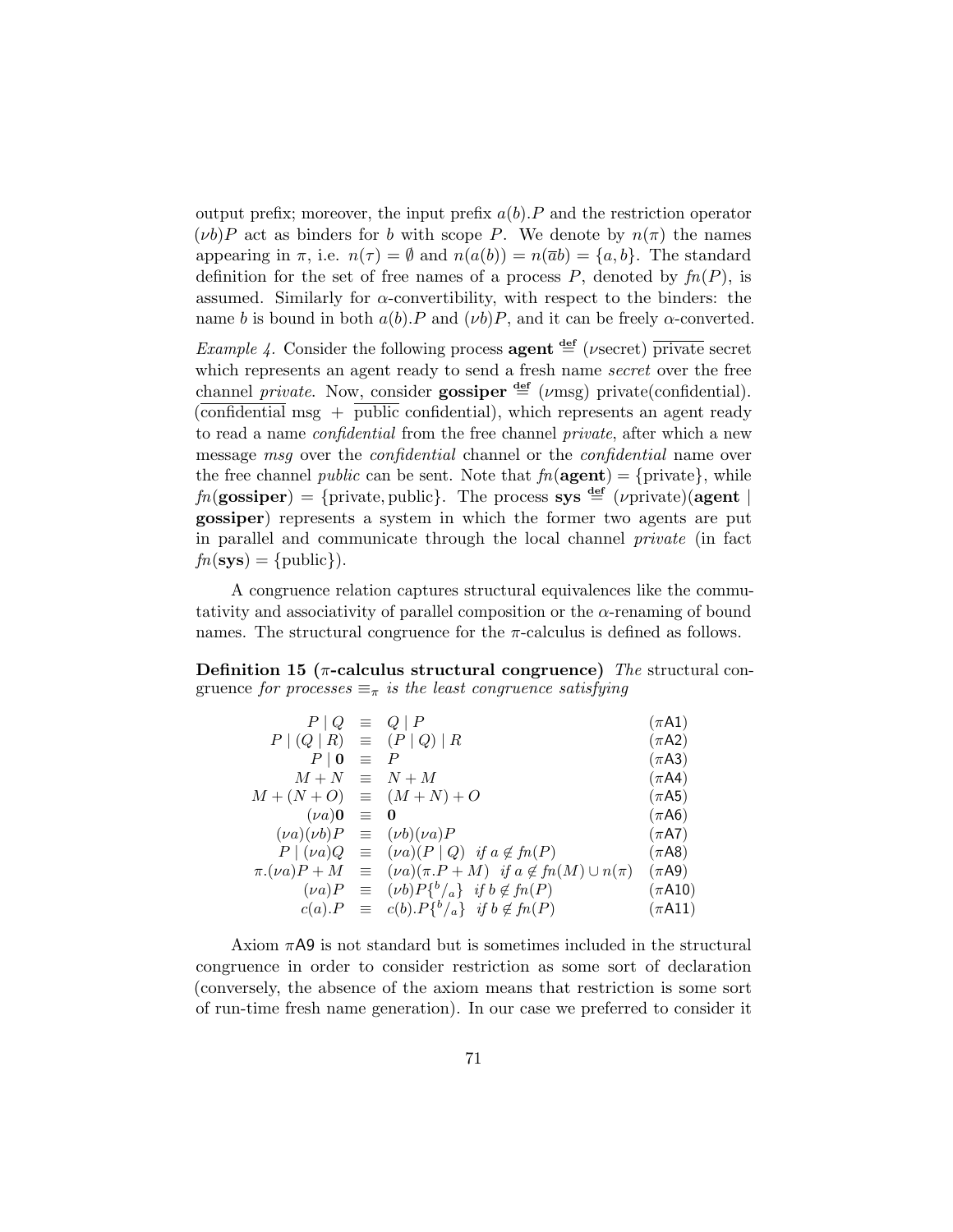

Figure 5: Type graph for the  $\pi$ -calculus.

since it yields a more clear graphical representation. However, dealing with the absence of the axiom is also standard as explained in [18].

#### 5.2 Encoding the  $\pi$ -calculus

We start presenting (cf. Figure 5) the graph items that we shall use. Basically, we have design sorts (labels of  $\mathcal{D}$ ) corresponding to those present in the  $\pi$ -calculus, i.e. the syntactical categories for processes  $(P)$  and summations  $(M)$  and the sort of names  $(U)$  to which we add some auxiliary ones. More precisely, the node sorts we consider are  $\bullet$ ,  $\diamond$  and  $\diamond$  that intuitively correspond to control points of parallel and sequential processes, and channel names, respectively. Design labels  $P$  and  $M$  model designs representing parallel and sequential processes and they are used to ensure the well-formedness of graphs. To achieve this we introduce the flattening axioms flat- $\mu$  and flat $\mu$ , which in the visualisation is represented by using dotted boxes. Both design types  $P$  and  $M$  have a unique tentacle denoted with a plain line, which is to be attached to a control point of the corresponding type.

Edge labels of  $(\mathcal{E})$  are  $\tau$ , in, out and c that respectively correspond to silent actions, inputs, outputs and explicit casting from sequential to parallel processes (to be explained later). Such labels are needed because we consider action prefixes as being *material* in the encoding, i.e. we use graph items to represent them. On the other hand, parallel composition and non-deterministic choice are considered as being *immaterial*, i.e. they are interpreted as graph operations that do not introduce any graph item. Intuitively, this reflects the axioms associated to the operations. We use a plain line and an arrow for the entry and exit control points of actions and the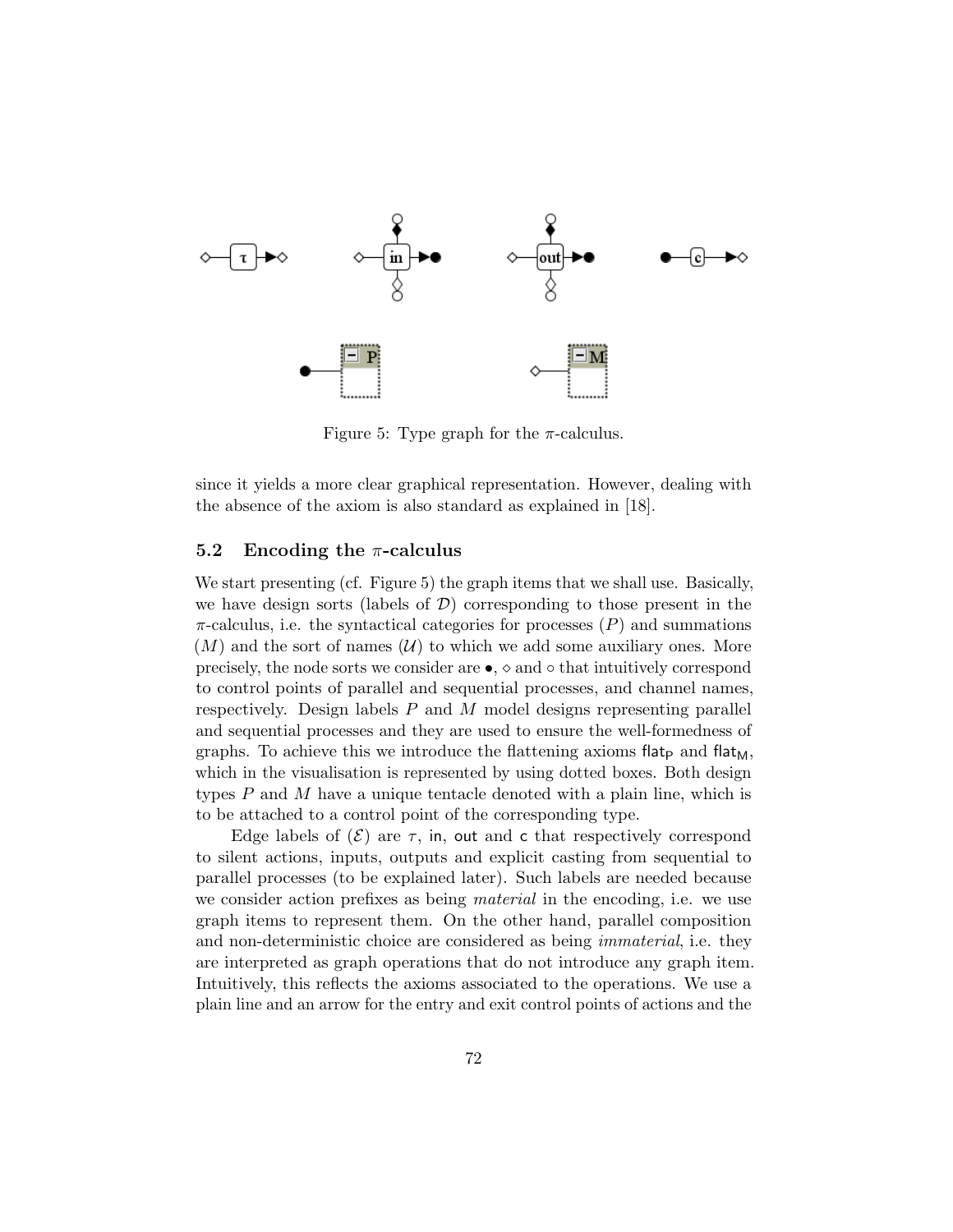

Figure 6: Graphical interpretation for the  $\pi$ -calculus (processes).



Figure 7: Graphical interpretation for the  $\pi$ -calculus (summations).

explicit cast. Channel and message arguments of communication operations are denoted by arrows ended by empty and filled diamonds, respectively.

We are ready to define the graphical encoding of the  $\pi$ -calculus. We define it in terms of derived operators, instead of using a denotational encoding, to stress the similarities and common sorting between the calculus and our graph algebra. We find convenient to introduce a cast operator from M to P (as in [18]) which allows to distinguish between the two sorts of control points where different forms of branching apply (parallel and choice).

Definition 16 ( $\pi$ -calculus encoding) The interpretation of the operators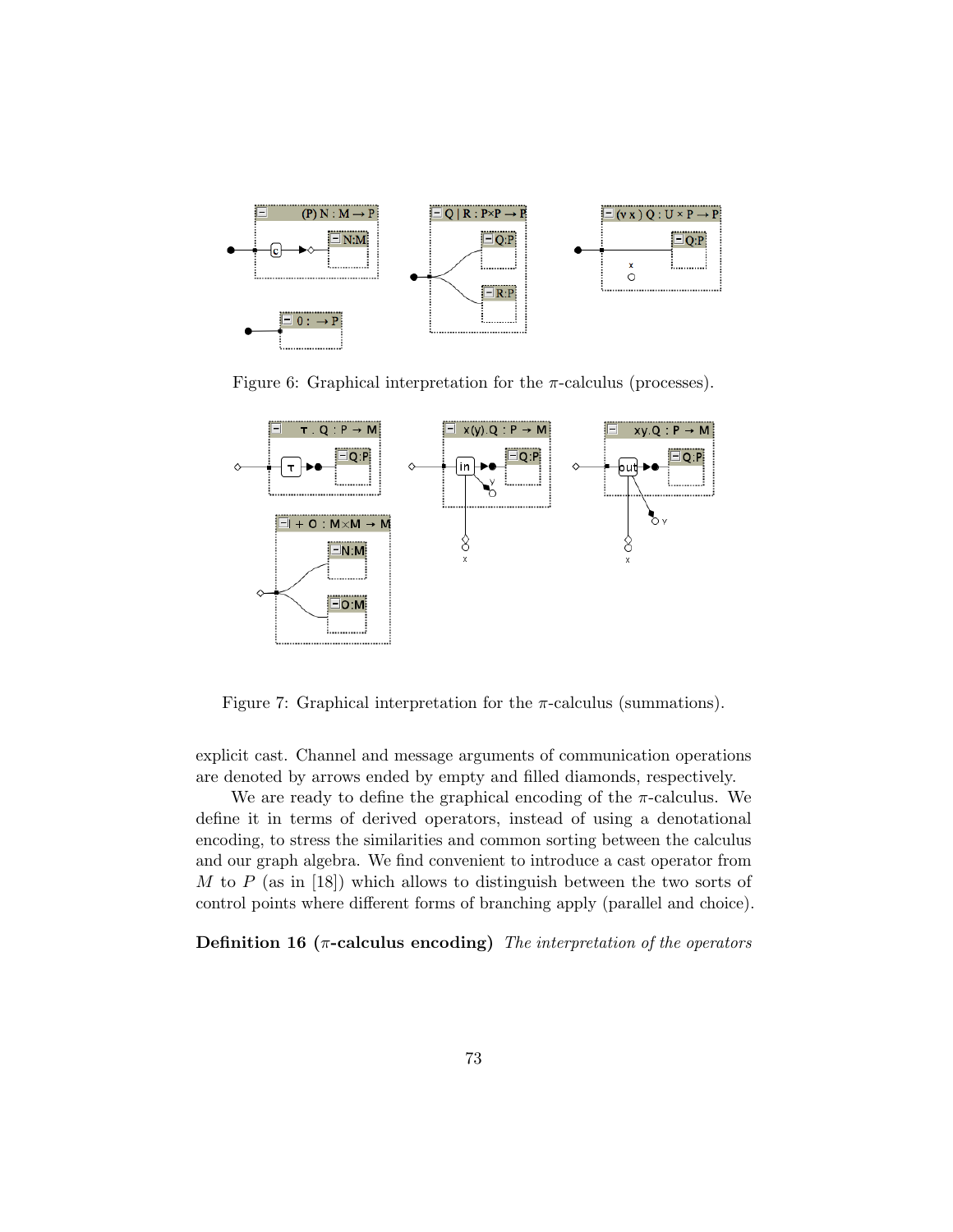of the  $\pi$ -calculus over the design algebra is given by

$$
\begin{array}{ccc}\n\mathbf{0} & \stackrel{\text{def}}{=} & P_p[p] \\
(\nu x)R & \stackrel{\text{def}}{=} & P_p[(\nu x)R\langle p)] \\
Q \mid R & \stackrel{\text{def}}{=} & P_p[Q\langle p \rangle | R\langle p \rangle] \\
(P)N & \stackrel{\text{def}}{=} & P_p[(\nu d)(c\langle p, d \rangle | N\langle d \rangle)] \\
N + O & \stackrel{\text{def}}{=} & M_d[N\langle d \rangle | O\langle d)] \\
\tau.Q & \stackrel{\text{def}}{=} & M_d[(\nu p)(\tau \langle d, p \rangle | Q\langle p \rangle)] \\
\overline{x}y.Q & \stackrel{\text{def}}{=} & M_d[(\nu p)(\text{out} \langle d, x, y, p \rangle | Q\langle p \rangle)] \\
x(y).Q & \stackrel{\text{def}}{=} & M_d[(\nu p, y)(\text{in} \langle d, x, y, p \rangle | Q\langle p \rangle)]\n\end{array}
$$

together with axioms flat<sub>p</sub> and flat<sub>M</sub>.

The graphical representation of the above definition can be found in Figures 6 and 7. We remark only the most relevant aspects. Casting from sequential processes into parallel ones must be done explicitly to distinguish summations from processes (as in [18]). This is done by connecting via prefixing the graph of a sequential process with a c-labelled edge. The parallel composition of two processes Q and R amounts to embed the respective graphs of  $Q$  and  $R$  in P-typed edges attached to the same  $\bullet$ -typed node. Note that our informal visualisation fuses the tentacles of the designs corresponding to the two processes that are put in parallel and the resulting one (their composition). This results in a visually appealing representation. The presence of the flattening axiom flatter will dissolve the embedding and as a result the corresponding graphs will be at the same level. Processes in parallel thus become graphs departing from the same control point. Another relevant part of the encoding regards the input prefix, since it involves a free and a bound name, and a process. We see that the encoding of  $x(\overline{y})$ . consists of an arc representing the input operation which is attached to the main  $\sim$ -typed control point and its  $\bullet$ -typed continuation where the graph corresponding to Q is plugged. The edge representing the input action is connected to a free and a bound node representing the communication channel x and the argument channel y, respectively. In our visualisation, variable graph items are denoted by labelling them with variable names (such as  $x$  and  $y$  in the encoding of action prefixes).

Example 5. Recall the process of Example 4. Its graphical encoding is depicted on Figure 8. The figure clearly represents the two different forms of branching: the parallel composition of both the agent and the gossiper processes and the choice of the gossiper after reading the secret channel.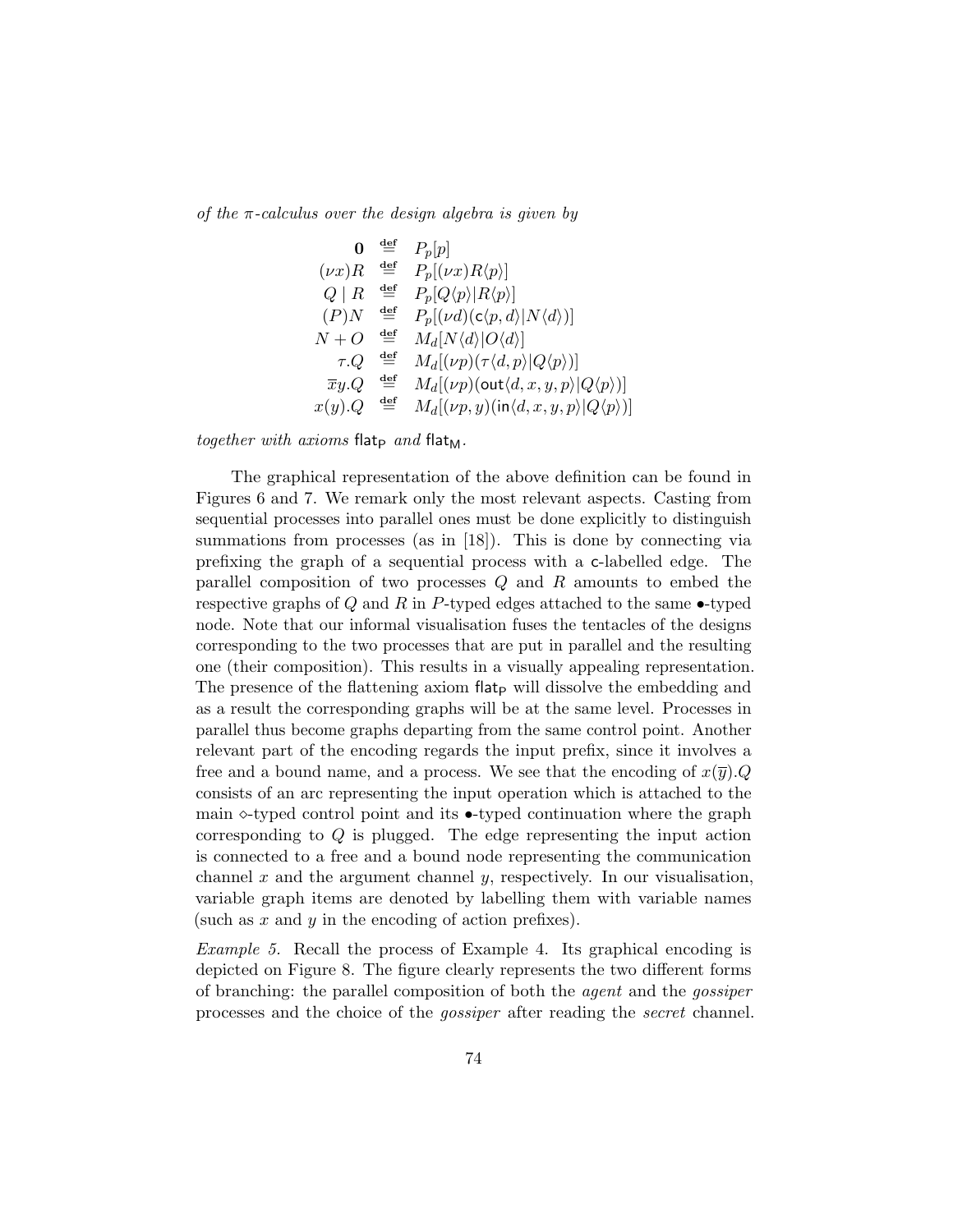

Figure 8: Graphical encoding of a process.

Note how the sort of edges disambiguates the form of branching and how explicit casting is used to change the control point sort. The sharing of names (like channel private) where processes synchronise is also evident. It is also worth noting how the graphical representation distinguishes global and restricted names: the former are depicted as lying outside the P-labeled frame and the latter inside it.

The proposed encoding is sound and complete, i.e. two processes are structurally congruent if and only if they are mapped to isomorphic graphs. As a matter of fact, the graphs obtained are roughly the same as those proposed in the encoding of [18] for the finite fragment of the calculus. In addition, our encoding precisely characterises in a compact and elegant way the set of all graphs that correspond to  $\pi$ -calculus processes, namely those generated by the derived algebra (which is implicitly given by the encoding).

Proposition 4 (correctness of  $\pi$ -calculus encoding) For any P, Q  $\in$  $\mathcal{P}, P \equiv_{\pi} Q$  iff  $P \equiv_{\text{D}} Q$ .

**Proof:** The graph algebra provides a handy, elegant notation to carry out the proof of soundness in a purely algebraic form. For the purpose of the proof it turns out to be convenient to use a functional notation for the encoding. So we let  $\llbracket P \rrbracket$  denote the interpretation of P according to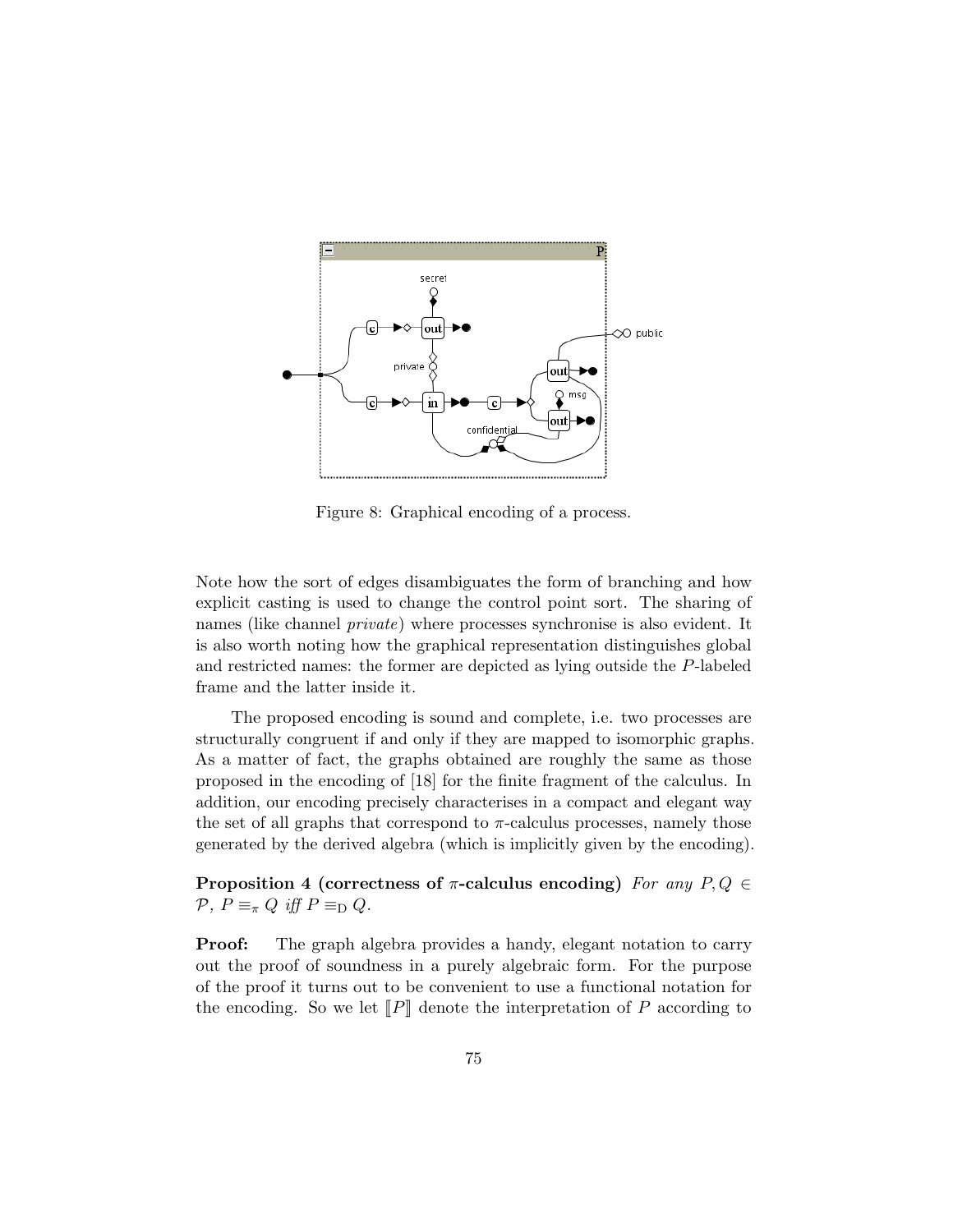Definition 16. Now, all we have to show is that the structural axioms of the  $\pi$ -calculus identify equivalent designs. More precisely, we have to show that for each axiom  $P \equiv Q$  in  $\equiv_{\pi}$  we have  $||P|| \equiv_{\text{D}} ||Q||$ . This is enough since the proof of  $P \equiv Q$  just applies the axioms of  $\equiv_{\pi}$ , plus additionally the closure with respect to the operators of the calculus, and the latter component is satisfied by definition.

Consider axiom  $\pi A1$ , i.e.  $Q \mid R \equiv R \mid Q$ . We have

|          | $[Q \mid R]$                     |                 |
|----------|----------------------------------|-----------------|
| $\equiv$ | $P_p[Q(p) R(p)]$                 | (Definition 16) |
|          | $\equiv P_p[R(p) Q(p)]$          | $(Axiom DA1)$   |
| $\equiv$ | $\llbracket R \mid Q \rrbracket$ | (Definition 16) |
|          |                                  |                 |

The proof for the remaining axioms is similar. For instance, the proof for axioms  $\pi A2-\pi A6$  regarding commutativity, associativity and neutral element for parallel and non-deterministic composition of processes is straightforward (as the above one of  $\pi$ A1) as we have similar axioms for parallel composition of graphs in  $\equiv_{\mathcal{D}}$ . The same reasoning can be applied for  $\alpha$ -conversion and for axioms  $\pi A7 - \pi A9$  regarding the restriction operator.

As the encoding maps processes to essentially flat graphs, the proof of completeness could be carried out just exploiting the result in [18]. However, we provide here a direct proof that exploits algebraic reasoning: we shall use the normal form of  $\pi$ -calculus processes to show that  $P \not\equiv_{\pi} Q \Rightarrow [P] \not\equiv_{\text{D}}$ [*Q*]. The standard normal form of processes is  $(\nu \bar{x})S_1 \mid \cdots \mid S_n$ , where  $\overline{x} \subseteq fn(S_1 \mid \cdots \mid S_n)$  and each  $S_i$  is of the form  $\sum_{j=1}^{n_i} A_{i,j} Q_{i,j}$  with each  $Q_{i,j}$ again in normal form, but with no occurrence of the restriction operator: intuitively, all restrictions appear as early as possible in the term and what follows is the parallel composition of non-deterministic choices of processes  $Q_{i,j}$  in normal form, all prefixed with an action  $A_{i,j}$ .

Now suppose that we are given two processes Q and R that are not structurally equivalent, i.e. we have  $Q \neq_{\pi} R$ . We analyse all possibilities for this to occur and show that in all cases it follows  $\llbracket Q \rrbracket \neq_D \llbracket R \rrbracket$ . Roughly, either the two processes have the same outermost shape or they do not. If they have the same outermost shape, then they must differ for some subterms and then we can exploit inductive hypothesis to assume that such subterms correspond to non isomorphic graphs and then conclude that  $\llbracket Q \rrbracket \not\equiv_{\text{D}} \llbracket R \rrbracket$  (the base case for induction is vacuous, as both processes would be  $\mathbf{0}$ ). Therefore we are left to show that if Q and R have different outermost shapes their encodings can be distinguished.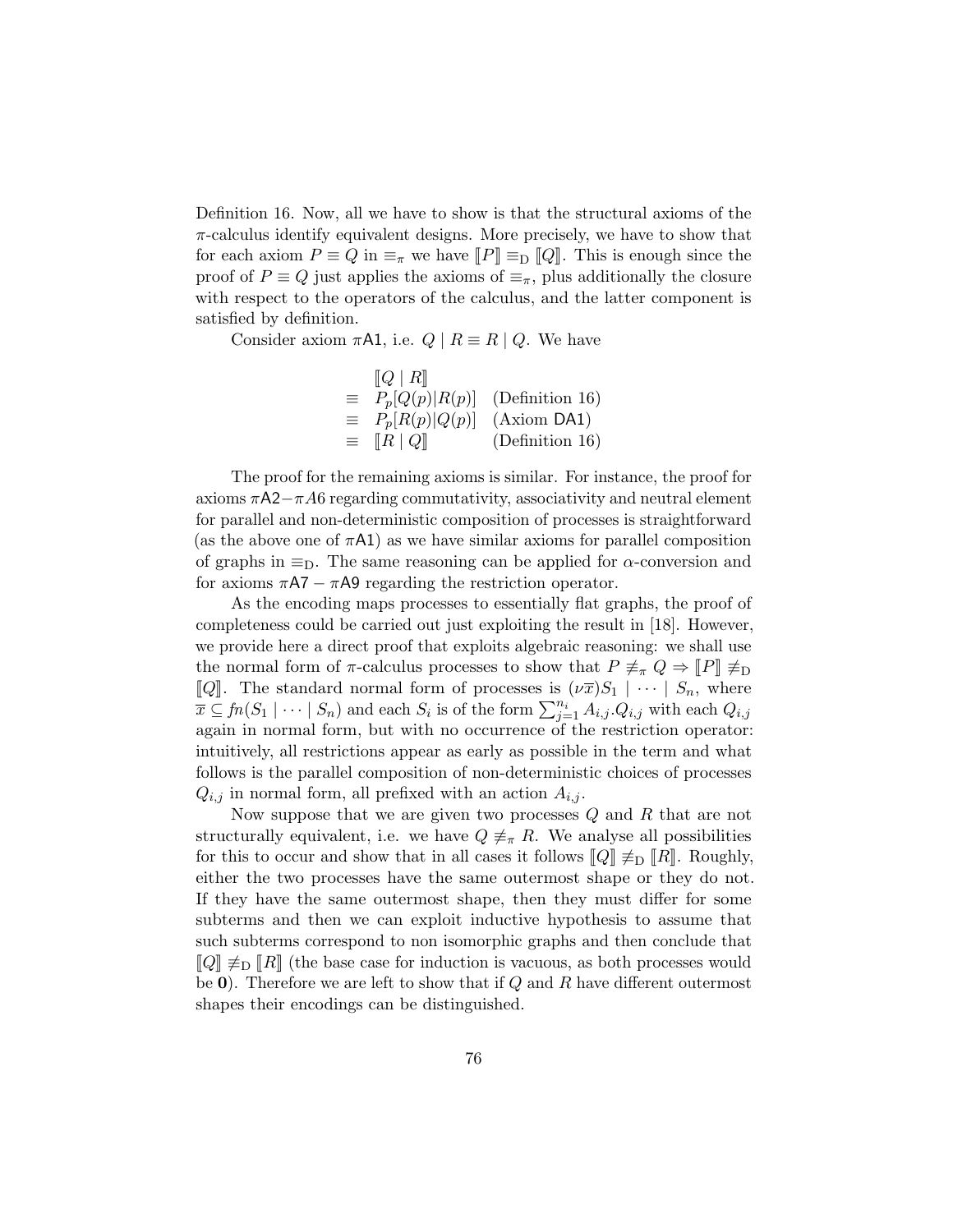We start with the simple case where the topmost restriction differ. Without loss of generality suppose that  $Q \stackrel{\text{def}}{=} (\nu \bar{x})Q'$  and  $R \stackrel{\text{def}}{=} (\nu x)(\nu \bar{x})R'$ , with x in  $fn(R')$  but not in  $\overline{x}$ . We have  $[Q] = P_p[(\nu \overline{x})[Q']\langle p\rangle]$  and  $[R] = P_p[(\nu \overline{x})(\nu \overline{x})[P']\langle p\rangle]$  they cannot be identified by  $\overline{x}$  and  $\overline{x}$  and  $[R]$  $P_p[(\nu x)(\nu \overline{x})[R'](p)]$ : they cannot be identified by  $\equiv_D$  since x is clearly part of  $fn([R'])$  and we know that  $\equiv_D$  respects free names.<br>Consider now that both top restrictions are conjugated

Consider now that both top-restrictions are equivalent but the number of sequential processes in the topmost parallel differs. Without loss of generality suppose that  $Q \triangleq (\nu \bar{x})(S_1 \mid \cdots \mid S_n)$  and  $R \triangleq (\nu \bar{x})(T_1 \mid \cdots \mid T_n \mid T_{n+1}).$ We have  $\llbracket Q \rrbracket = P_p[(\nu \overline{x})(\llbracket S_1 \rrbracket \langle p \rangle \mid \cdots \mid \llbracket S_n \rrbracket \langle p \rangle)]$  and  $\llbracket R \rrbracket = P_p[(\nu \overline{x})(\llbracket T_1 \rrbracket \langle p \rangle \mid$  $\cdots$   $\|T_n\|\langle p\rangle |T_{n+1}\|\langle p\rangle|$ : they cannot be equivalent terms since each  $\|S_i\|$ (being of the form  $\sum_{j=1}^{n_i} A_{i,j} Q_{i,j}$ ) contributes with at least one distinguished tentacle outgoing from node p, and similarly for each  $T_i$ .

The rest of the cases follow a similar reasoning.

6 A calculus with nested structure and no communication: Sagas

We consider in this section the *nested sagas with programmable compensations* of [8], a calculus for long running transactions.

#### 6.1 Sagas

The calculus (which we shall call just sagas) aims at providing a core language for composing activities into sagas (atomic transactions) or processes (nonatomic compensable activities). Formally, the syntax of sagas is as follows.

**Definition 17 (sagas syntax)** Let  $A$  be a set of atomic activities. The sets S of sagas and P of compensable processes are the sets of terms of sorts S and P, respectively, generated by the grammar below

> $S \quad ::= \quad a \mid \{P\} \quad (sagas)$  $P$  ::=  $S\%S$  |  $P; P$  |  $P | P$  (processes)

where  $a \in \mathcal{A}$ .

For the sake of simplicity, with respect to the original presentation we neglect the introduction of nil processes and non-compensable activities. A saga is an atomic activity or an arbitrarily complex transaction built out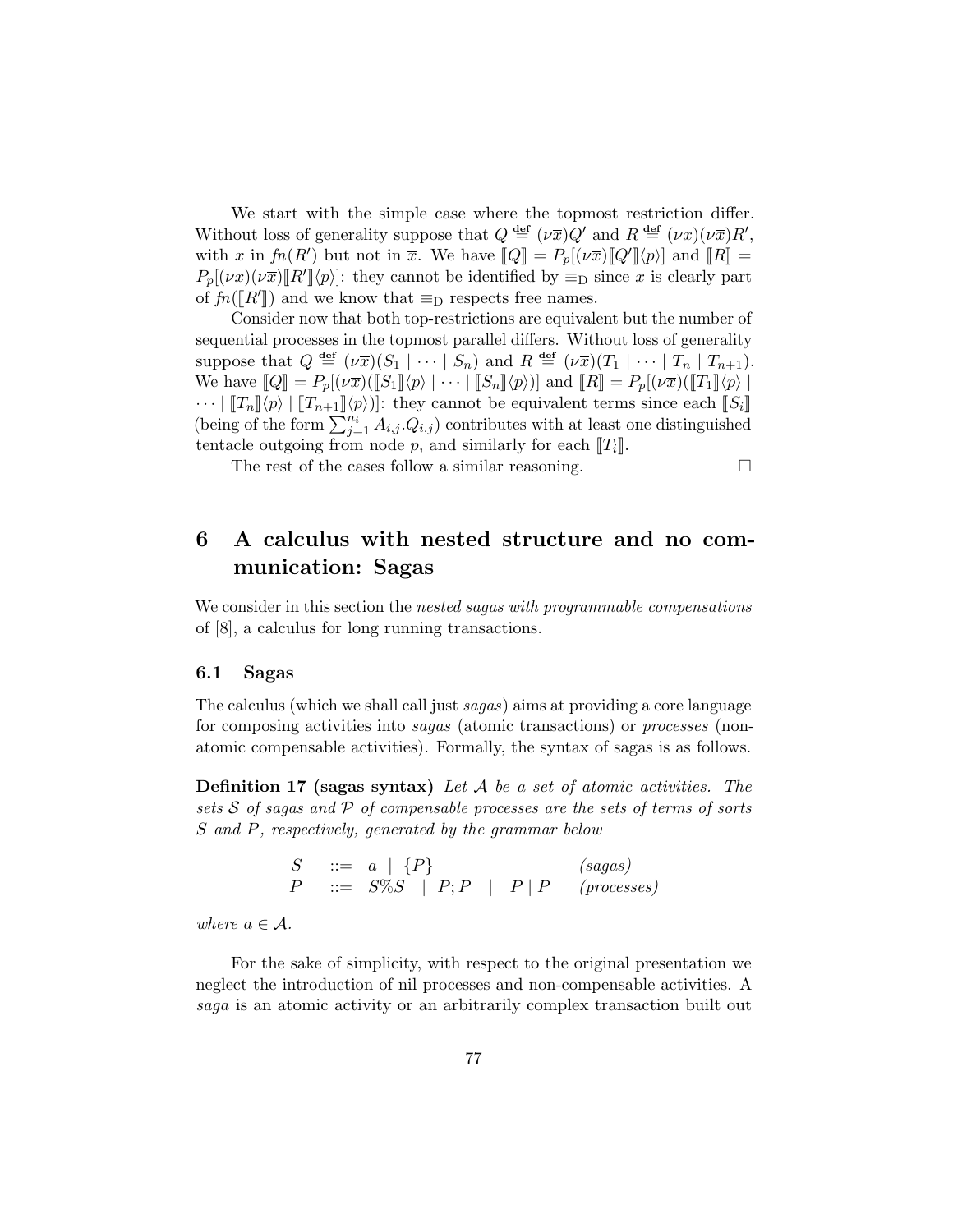from a compensable process. A basic process  $A\%B$  is built by declaring a saga  $A$  as an ordinary flow and equipping it with another saga  $B$  as its compensation flow. The calculus provides also primitives for composing processes in sequence and parallel (split&join).

*Example 6.* Consider the following example, inspired from  $[8]$  of the saga {acceptOrder%refuseOrder ; ( updateCredit%refundOrder | prepareOrder% updateStock) | {addPoints%skip}%{substractPoints%skip})}. The saga is used for modelling a scenario for dealing with purchase orders. The initial activity (*acceptOrder*) handles requests from clients. Next three processes are executed in parallel. The first one  $(\textit{updateCredit})$  charges the amount of the order to the balance of the client. The second one ( $prepareOrder$ ) handles the packaging of the order and updates the stock. The third one deals with point reward activities: it is formed by a nested saga to update the reward balance of a user (part of a program for accumulating points with purchases). All the activities have a corresponding compensation to undo the actions performed by the successful completion of the activities. Note that activity addPoints has a vacuous compensation (skip), to avoid aborting the purchase when the point accumulation activity aborts due to absence of a reward account (idem for activity *substractPoints*).

The structural congruence for sagas captures the associativity of sequential and parallel composition and the commutativity of the latter.

Definition 18 (sagas structural congruence) The structural congruence for sagas  $\equiv_{\rm S}$  is the least congruence satisfying

$$
P; (Q; R) \equiv (P; Q); R \qquad (sA1)
$$
  
\n
$$
P | Q \equiv Q | P \qquad (sA2)
$$
  
\n
$$
P | (Q | R) \equiv (P | Q) | R \qquad (sA3)
$$

where  $P, Q, R \in \mathcal{P}$ 

#### 6.2 Encoding sagas

As in the encoding of the  $\pi$ -calculus the first idea is to interpret syntactical categories of the calculus as design sorts (i.e. labels in  $\mathcal{D}$ ) and constructors as derived operators over our graph algebra. In this case we decide to introduce design labels N for Nested sagas, S for Sagas, P for compensable Pairs and  $T$  (Transactions) for compensable processes. Note that  $N$  is a subsort of  $S$ , while  $P$  is a subsort for  $T$ . Figure 9 illustrates our type graph. We have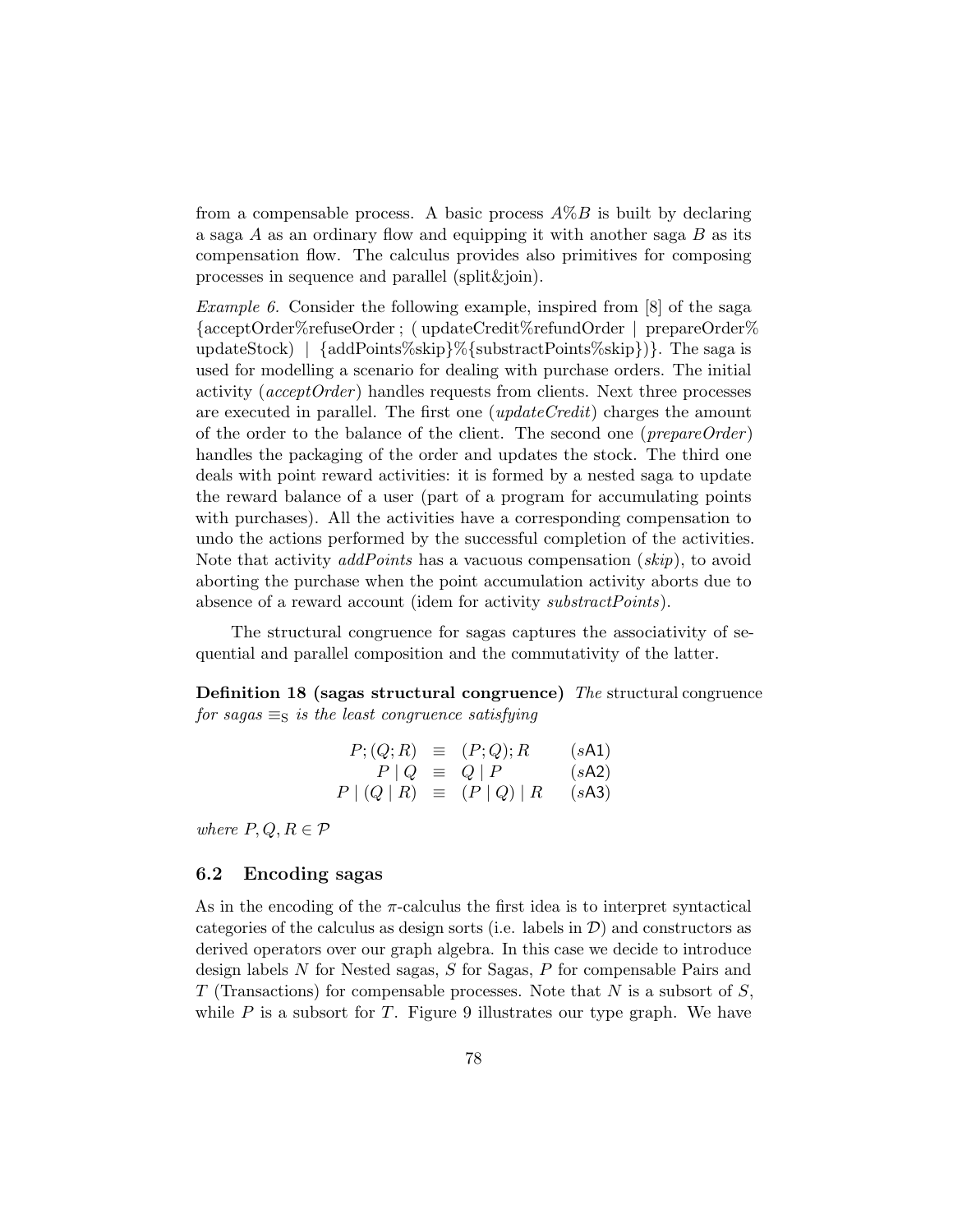

Figure 9: Type graph for sagas



Figure 10: Graphical interpretation for sagas.

chosen an arity of four tentacles for pairs and transactions to denote the following control points: entry of the ordinary flow (incoming filled arrow), exit of the ordinary flow (outgoing filled arrow), entry of the compensation flow (incoming empty arrow) and exit of the compensation flow (outgoing empty arrow). Activities and sagas are represented by edges with only two tentacles (for the ordinary flow). Note that we have actually a family of activity edges, one for each activity in  $A$ , i.e.  $A$  is our designed set of edge labels  $\mathcal{E}$ . Because  $S$  and  $T$  are just used for composition we introduce the flattening axioms flat<sub>S</sub> and flat<sub>T</sub>.

The encoding is formally defined as follows (c.f. Figure 10).

Definition 19 (sagas encoding) The interpretation of the sagas opera-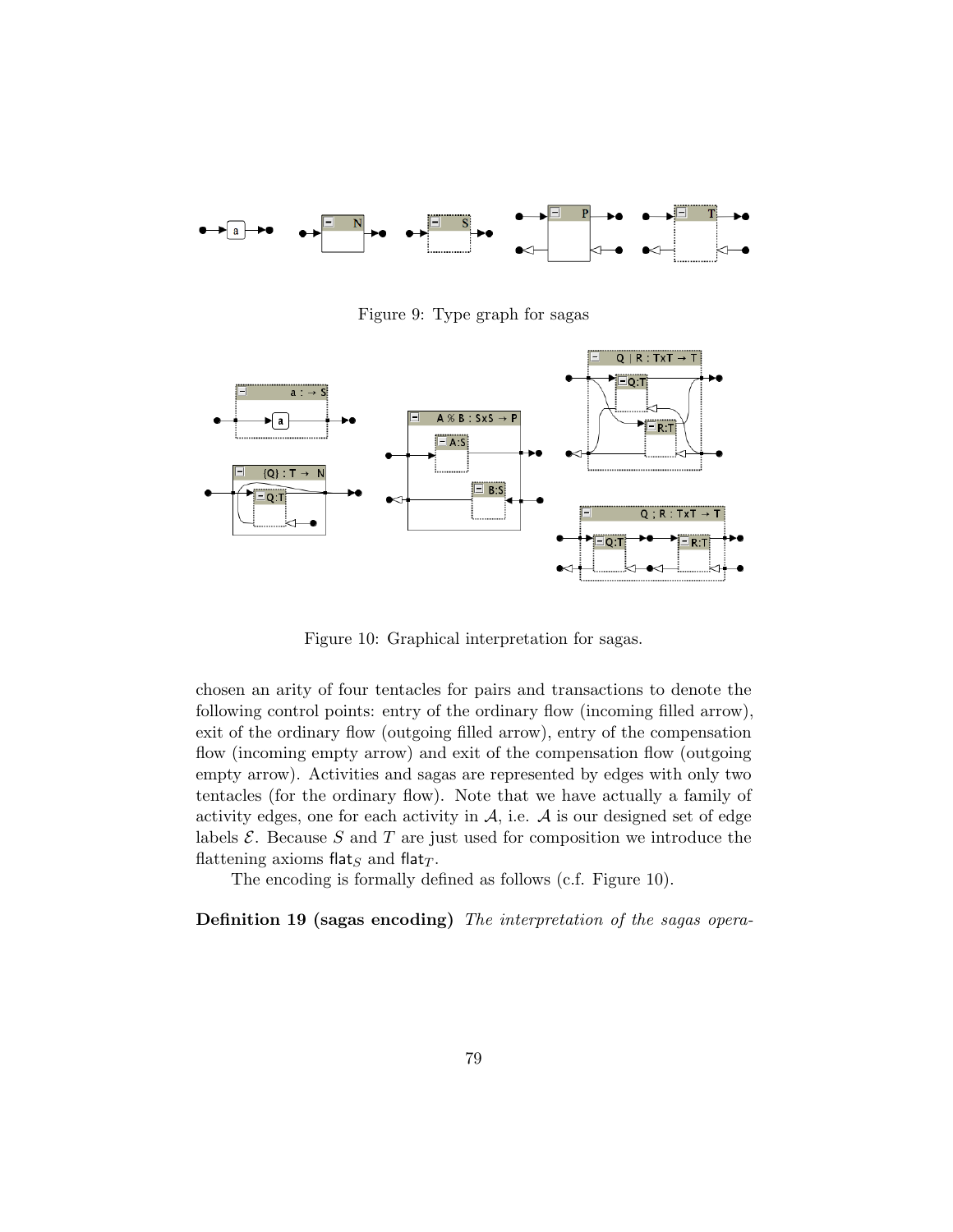

Figure 11: Graphical encoding of a saga

tors over the design algebra is given by

$$
a \stackrel{\text{def}}{=} S_{p,q}[a\langle p,q \rangle]
$$
  
\n
$$
\{Q\} \stackrel{\text{def}}{=} N_{p,q}[(\nu t)Q\langle p,q,t,q \rangle]
$$
  
\n
$$
A \stackrel{\text{def}}{=} B \stackrel{\text{def}}{=} P_{p,q,r,s}[A\langle p,q \rangle | B\langle r,s \rangle]
$$
  
\n
$$
Q \; ; \; R \stackrel{\text{def}}{=} T_{p,q,r,s}[(\nu u,v)(Q\langle p,u,v,s \rangle | R\langle u,q,r,v \rangle)]
$$
  
\n
$$
Q \; | \; R \stackrel{\text{def}}{=} T_{p,q,r,s}[Q\langle p,q,r,s \rangle | R\langle p,q,r,s \rangle]
$$

together with axiom flats and flat-

Note again that some primitives of the calculus are considered as material in the encoding, i.e. represented by graph items like edges. This is the case of activities (as it was the case for actions in the  $\pi$ -calculus) as shown in Figure 9 and also of compensable pairs and nested sagas. Instead, sequencing and parallel composition (see Figure 10) are immaterial and their associated axioms are captured by the flattening axioms.

Example 7. Figure 11 depicts the graphical representation of the saga introduced in Example 6. It is worth to note the nesting of sagas which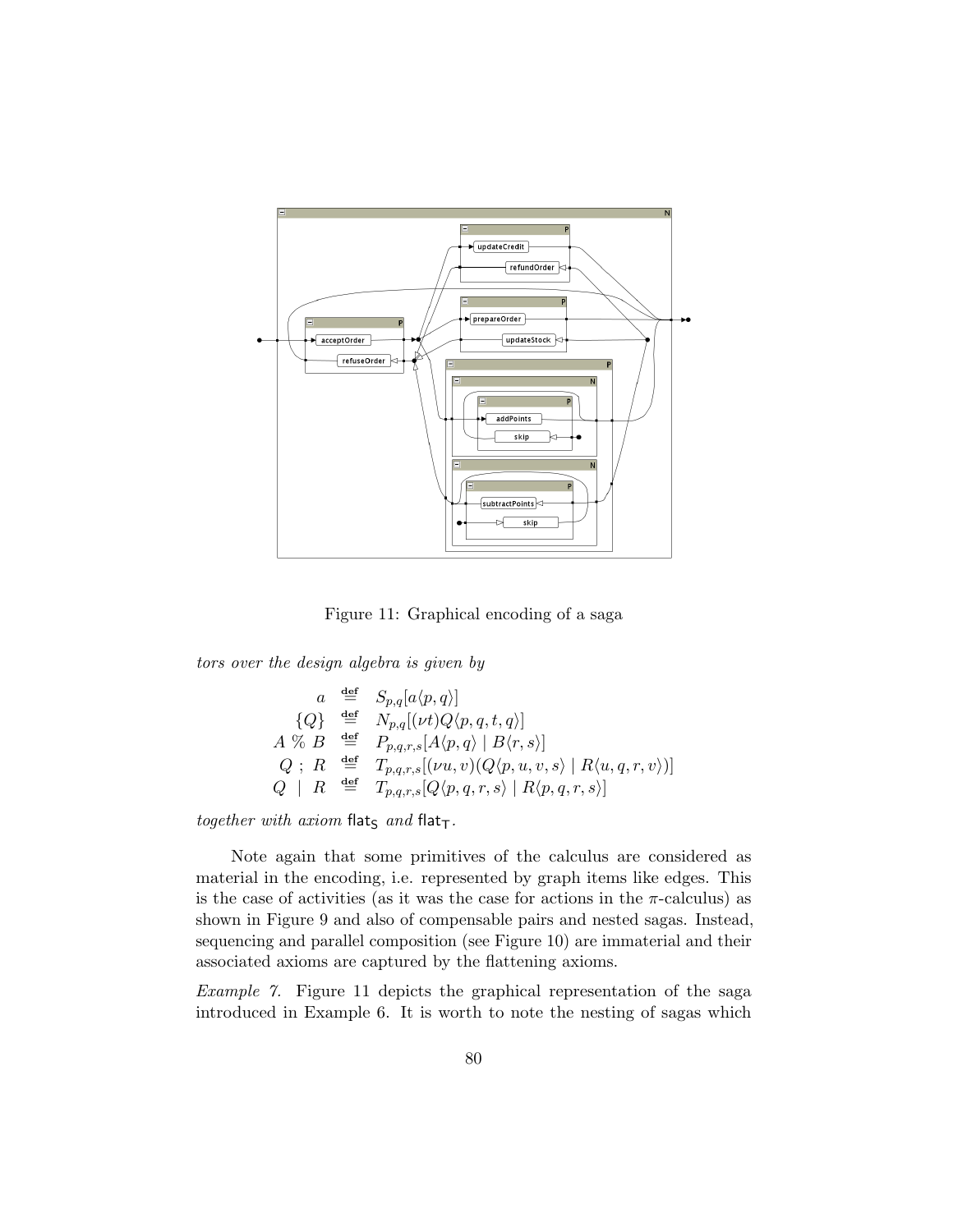decouples the entry of the compensation flow and redirects the exit flow into the ordinary flow. Also note the two uses of nesting: immaterial for parallel and sequential composition and material for basic processes and nested transactions.

The proposed encoding is sound and complete, i.e. equivalent processes and sagas are mapped into isomorphic graphs.

Proposition 5 (correctness of sagas encoding) For any  $Q, R \in \mathcal{P}$  we have  $Q \equiv_{\rm S} R$  iff  $Q \equiv_{\rm D} R$ .

**Proof:** As in the proof of the encoding of the  $\pi$ -calculus we show each direction of the equivalence separately, starting with soundness, i.e.  $Q \equiv_{\rm S} R \Rightarrow Q \equiv_{\rm D} R$ . Again,  $\llbracket \cdot \rrbracket$  denotes the interpretation according to Definition 19 and we just need to show that the structural axioms of the sagas do only identify equivalent designs.

Consider axiom sA1, i.e.  $P$ ;  $(Q; R) \equiv (P; Q); R$ . We have

$$
P; (Q; R)
$$

- $T_{p,q,r,s}[(\nu u, v)(P(p, u, v, s) | (Q; R)\langle u, q, r, v\rangle)]$ (Definition 19)
- $\equiv T_{p,q,r,s}[(\nu u,v)(P(p,u,v,s) | T_{(u,q,r,v)}[(\nu u',v')(Q\langle u,u',v',v\rangle | R\langle u',q,r,v')]])]$ (Definition 19)
- $\equiv T_{p,q,r,s}[(\nu u,v)(P\langle p,u,v,s\rangle \mid (\nu u',v')(Q\langle u,u',v',v\rangle \mid R\langle u',q,r,v'\rangle))]$  $(Hat<sub>T</sub>)$
- $\equiv T_{p,q,r,s}[(\nu u',v')(\nu u,v)((P(p,u,v,s) | Q\langle u,u',v',v \rangle) | R\langle u',q,r,v' \rangle)]$ (DA4,DA6,DA2)
- $\equiv T_{p,q,r,s}[(\nu u',v')T_{(p,u',v',s)}[(\nu u,v)(P(p,u,v,s) | Q(u,u',v',v))] | R(u',q,r,v')]$  $(flat<sub>T</sub>)$
- $\equiv T_{p,q,r,s}[(\nu u',v')((Q;R)\langle p,u',v',s\rangle | R\langle u',q,r,v'\rangle)]$ (Definition 19)  $\equiv (P; Q); R$
- (Definition 19)

The proofs for axioms sA2 and sA3 are also straightforward and similar to the above proof and those for the parallel axiom of the  $\pi$ -calculus.

Now we prove completeness, i.e.  $Q \equiv_{\text{S}} R \Leftarrow Q \equiv_{\text{D}} R$ . The proof technique is analogous to the one seen for  $\pi$ -calculus, but with a slightly more complicated case to consider, which requires an original bit of reasoning and where the graph algebra can be exploited conveniently. We shall use the normal form of processes to show that  $Q \neq_{\rm S} R \Rightarrow Q \neq_{\rm D} R$ . The normal form of a saga S is either a or  $\{P\}$  with P in normal form and the normal form of a compensable processes Q is either  $A\%B$  or  $Q_1; \ldots; Q_n$  (with  $n > 1$ and each  $Q_i$  again in normal form, of course excluding the occurrence of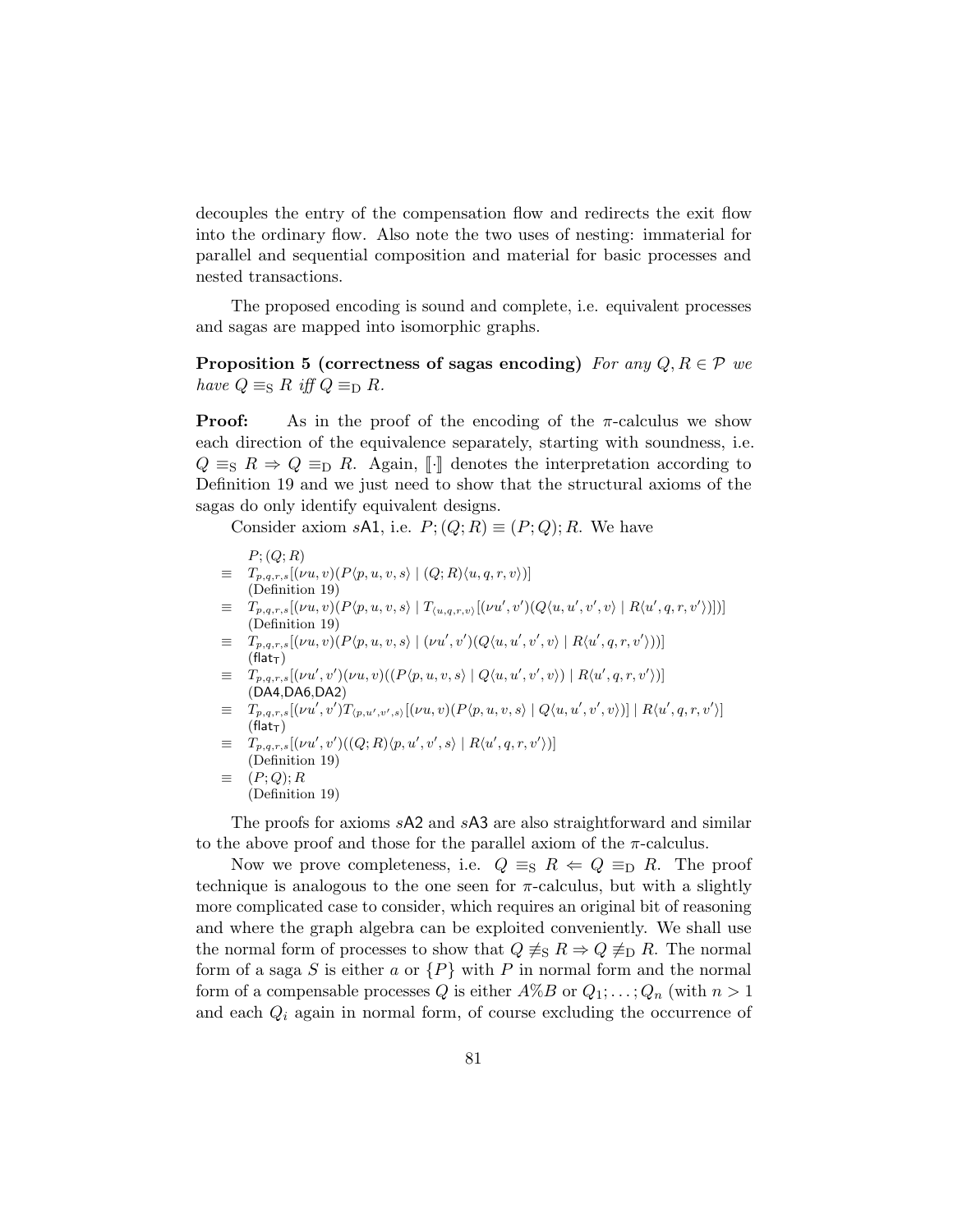sequence operators on top) or  $Q_1 \mid \cdots \mid Q_n$  (with  $n > 1$  and each  $Q_i$  again in normal form, excluding the occurrence of parallel compositions on top).

Now suppose that we are given two processes  $Q$  and  $R$  that are not structurally equivalent, i.e. we have  $Q \neq S$  R. We analyse all possibilities for this to occur and show that in all the cases it follows  $\llbracket Q \rrbracket \neq_{\text{D}} \llbracket R \rrbracket$ . If they have the same shape, then the proof can be easily carried out by inductive arguments. If they have different shapes, then we must analyse the possible combinations separately.

We start with the simplest case for Q, i.e.  $Q \equiv A\%B$ . We have several cases in which R is not structurally equivalent to  $A\%B$ . First, R can be of the form  $C\%D$  with at least one of C and D being respectively different from A and B. Trivially  $A\%B \neq_D C\%D$ . Another possibility for R is to be of the form  $R_1; \ldots; R_n$ . This case is trivial since the interpretation of  $\pm$ ; introduces new nodes that cannot be removed by  $\equiv_D$ . Finally, R can be of the form  $R_1 \mid \cdots \mid R_n$  but note that each subprocess  $R_i$  must have one of the forms we previously attempted for  $R$  (excluding the occurrence of parallel compositions on top). Hence, again they cannot be equivalent to A%B. We conclude that  $Q \not\equiv_{\text{D}} R$ .

The difficult case is when one of the processes (say  $Q$ ) has the shape of a sequential composition  $Q_1; \ldots; Q_n$  (with  $n > 1$ ) and the other process that of a parallel composition  $R_1 \mid \cdots \mid R_m$  (with  $m > 1$ ). In this case we can look more closely at the encoded terms. By structural induction it is easy to prove that both can be reduced to normal forms  $T_{p,q,r,s}[(\nu U, V)\Pi_i P_{\overline{p}_i}[\mathbb{G}_i]\langle\overline{u}_i\rangle]$  and  $T_{p,q,r,s}[(\nu U', V')\Pi_i P_{\overline{p}_i'}[\mathbb{G}_i']\langle\overline{u}_i'\rangle]$ . If they involve a different number of P-edges or a different number of restrictions then we are done. If not, let us observe that the parallel and sequential flows underlying the graphical representation of such processes induce a partial order over the nodes and edges (e.g. along the direction of the ordinary flow). Obviously such order must be preserved by graph isomorphism. Then we can prove that  $Q_1; \ldots; Q_n$  cannot be isomorphic to  $R_1 \mid \cdots \mid R_m$ just by considering the fresh node u introduced by  $[\![Q_1;(Q_2;\ldots;Q_n)]\!] =$  $T_{p,q,r,s}[(\nu u, v)(\llbracket Q_1 \rrbracket \langle p, u, v, s \rangle \mid \llbracket Q_2; \ldots; Q_n \rrbracket \langle u, q, r, v \rangle)]$ : clearly the node u must follow any (topmost) P-labeled edge introduced by  $Q_1$ , i.e. any (topmost) P-labeled edge with a tentacle attached to the node  $p$ . Now take  $\llbracket R_1 \mid (R_2 \mid \cdots \mid R_m) \rrbracket = T_{p,q,r,s} [\llbracket R_1 \rrbracket \langle p,q,r,s \rangle \mid \llbracket R_2 \mid \cdots \mid R_m \rrbracket \langle p,q,r,s \rangle].$ For  $[Q_1; (Q_2; \ldots; Q_n)]$  and  $[ R_1 | (R_2 | \cdots | R_m) ]$  to be isomorphic, the (image of) node u should be introduced in  $\llbracket R_1 \mid (R_2 \mid \cdots \mid R_m) \rrbracket$  either by  $\llbracket R_1 \rrbracket$  or by  $\llbracket R_2 \rrbracket \cdots \llbracket R_m \rrbracket$ , but it is then evident that in any case there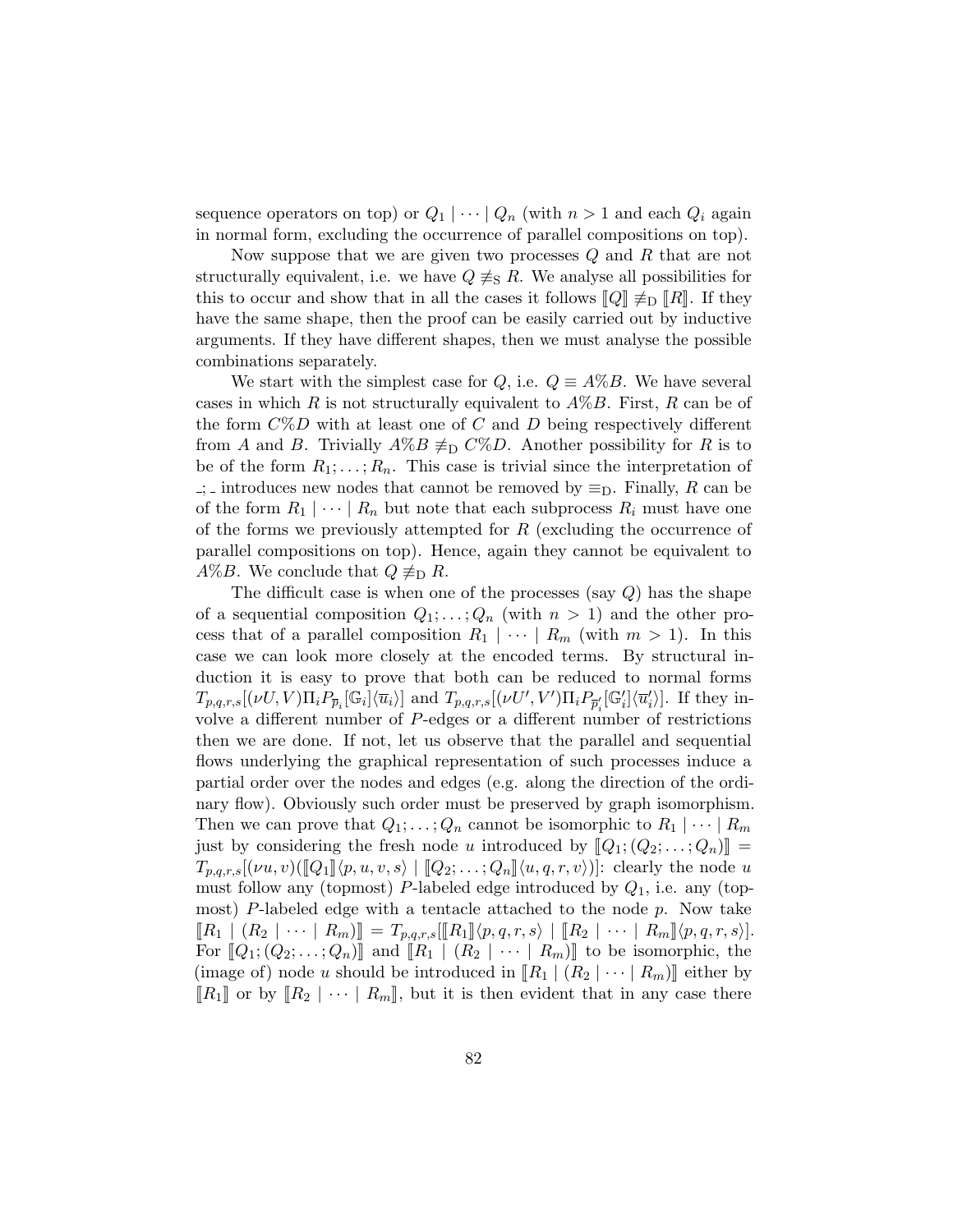would be P-labeled edges (at least one) provided by the other term which are attached directly to node  $p$  but are independent w.r.t.  $u$  (at the algebraic level, this is made clear by the scoping rules for restricted names).  $\Box$ 

# 7 A calculus with nested structures and communication: CaSPiS

This section presents the graphical representation of CaSPiS [1], a sessioncentered calculus. We have chosen this calculus since it represents a nontrivial example of the interplay between nesting and linking introduced by nested sessions, pipelines and communication.

#### 7.1 CaSPiS

We briefly overview CaSPiS and we refer the interested readers to [1] for an exhaustive description. We remark that we focus here on the closefree fragment of the calculus and we present a slightly different syntax. Both decisions are for the sake of a convenient and clean presentation and constitute no limitation.

**Definition 20 (CaSPIS syntax)** Let  $\mathcal Z$  be a set of session names,  $\mathcal S$  a set of service names and  $\mathcal V$  a set of value names. The set  $\mathcal P$  of processes is the set of terms of sort P generated by the grammar

$$
\begin{array}{lll}\nP & ::= & 0 & |r \triangleright P & |P > Q & | \ ( \nu w)P & |P | & P & | A.P \\
A & ::= & s & | \overline{s} & | \ ( ?x) & | \ \langle u \rangle & | \ \langle u \rangle^{\uparrow}\n\end{array}
$$

where  $s \in \mathcal{S}, r \in \mathcal{Z}, u \in \mathcal{V}, w \in \mathcal{V} \cup \mathcal{Z}$  and x is a value variable.

Service definitions and invocations are written like input and output prefixes in CCS. Thus  $s.P$  defines a service s that can be invoked by  $\bar{s}.Q$ . Synchronisation of s.P and  $\overline{s}Q$  leads to the creation of a new session, identified by a fresh name  $r$  that can be viewed as a private, synchronous channel binding caller and callee. Since client and service may be far apart, a session naturally comes with two sides, written  $r \triangleright P$ , and  $r \triangleright Q$ , with r bound somewhere above them by  $(\nu r)$ . Rules governing creation and scoping of sessions are based on those of the restriction operator in the  $\pi$ -calculus. Note that nested invocations to services yield separate sessions and thus hierarchies of nested sessions.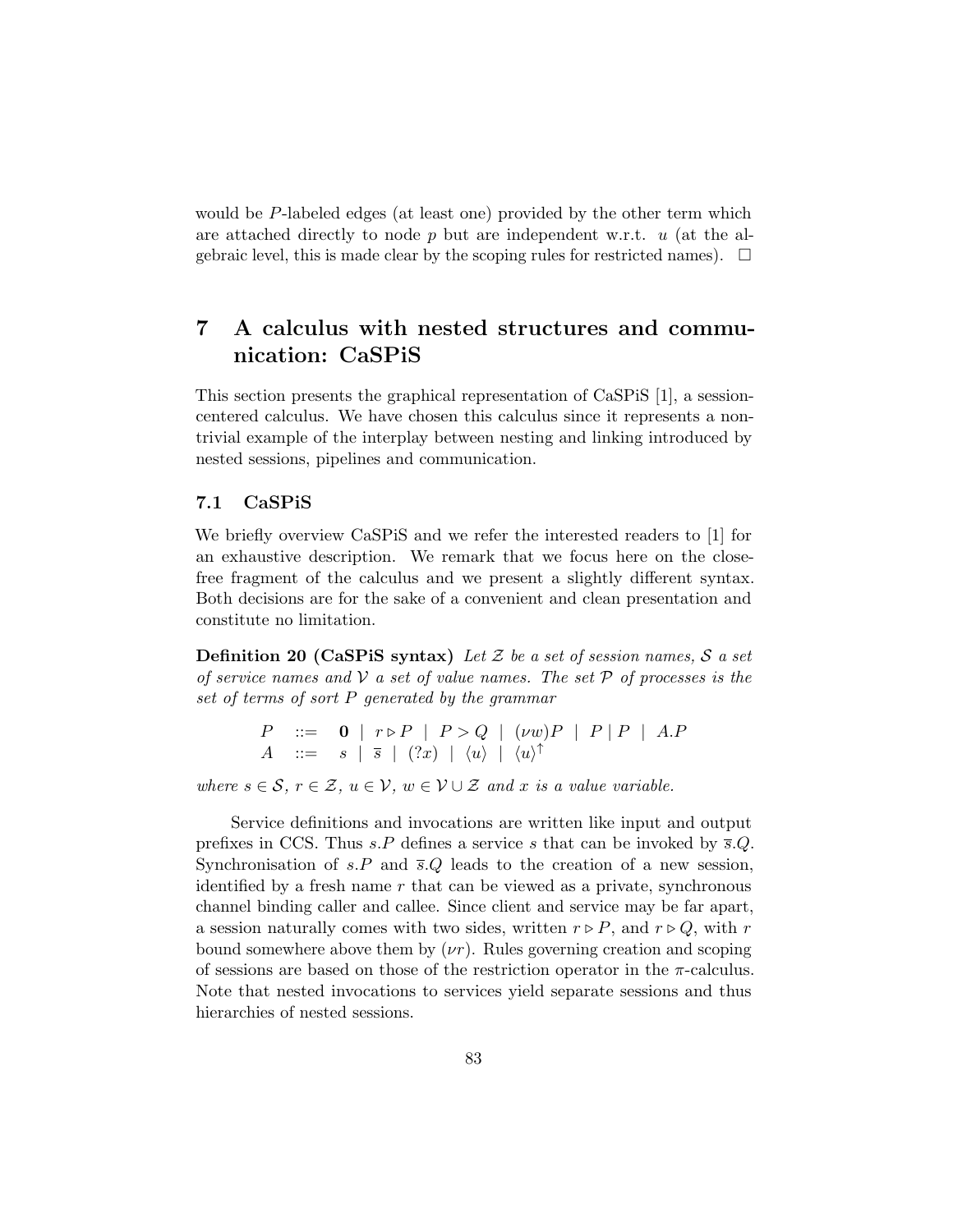When two partner sides  $r \triangleright P$  and  $r \triangleright Q$  are deployed, intra-session communication is done via input and output actions  $\langle u \rangle$  and  $(?x)$ : values produced by  $P$  can be consumed by  $Q$ , and vice-versa.

Values can be returned outside a session to the enclosing environment using the return operator  $\langle \cdot \rangle^{\uparrow}$ . Return values can be consumed by other sessions sides, or used locally to invoke other services, to start new activities. Local consumption is achieved using the pipeline operator  $P > Q$ . Here, a new instance of process  $Q$  is activated each time  $P$  emits a value that  $Q$  can consume. Notably, the new instance of Q runs within the same session as  $P > Q$ , not in a fresh one.

Summarising all the above, each CaSPiS process can be thought of as running inside an environment providing it different means of communication: one channel for "standard" input, one channel for "standard" output and one channel for returning values one level up.

*Example 8.* Consider the process:  $(\nu a)(\nu b)(a \triangleright (P_1|b \triangleright P_2)|a \triangleright P_3|b \triangleright P_4)$ . This situation is typical: two sessions  $a$  and  $b$  have been created (as the result of two service invocations). Agent  $a \triangleright (P_1|b \triangleright P_2)$  participates to sessions a and b (assume  $P_1$  is the protocol for a and  $P_2$  the one for b), with the b side nested in a. The counter-party protocols for a and b are  $P_3$  and  $P_4$ , respectively, and they run separately. Notably, values returned one level up by  $P_2$  can be consumed by  $P_3$ .

Example 9. As another illustrative, typical example consider processes  $P_1 > (P_2 > P_3)$ , where each time  $P_1$  emits a value an instance of  $(P_2 > P_3)$ is generated (with  $P_3$  being inactive). In any such instance, again, each value emitted by  $P_2$  yields a new instance of  $P_3$ .

Next, we present the structural congruence for CaSPiS processes.

Definition 21 (CaSPiS structural congruence) The structural congru-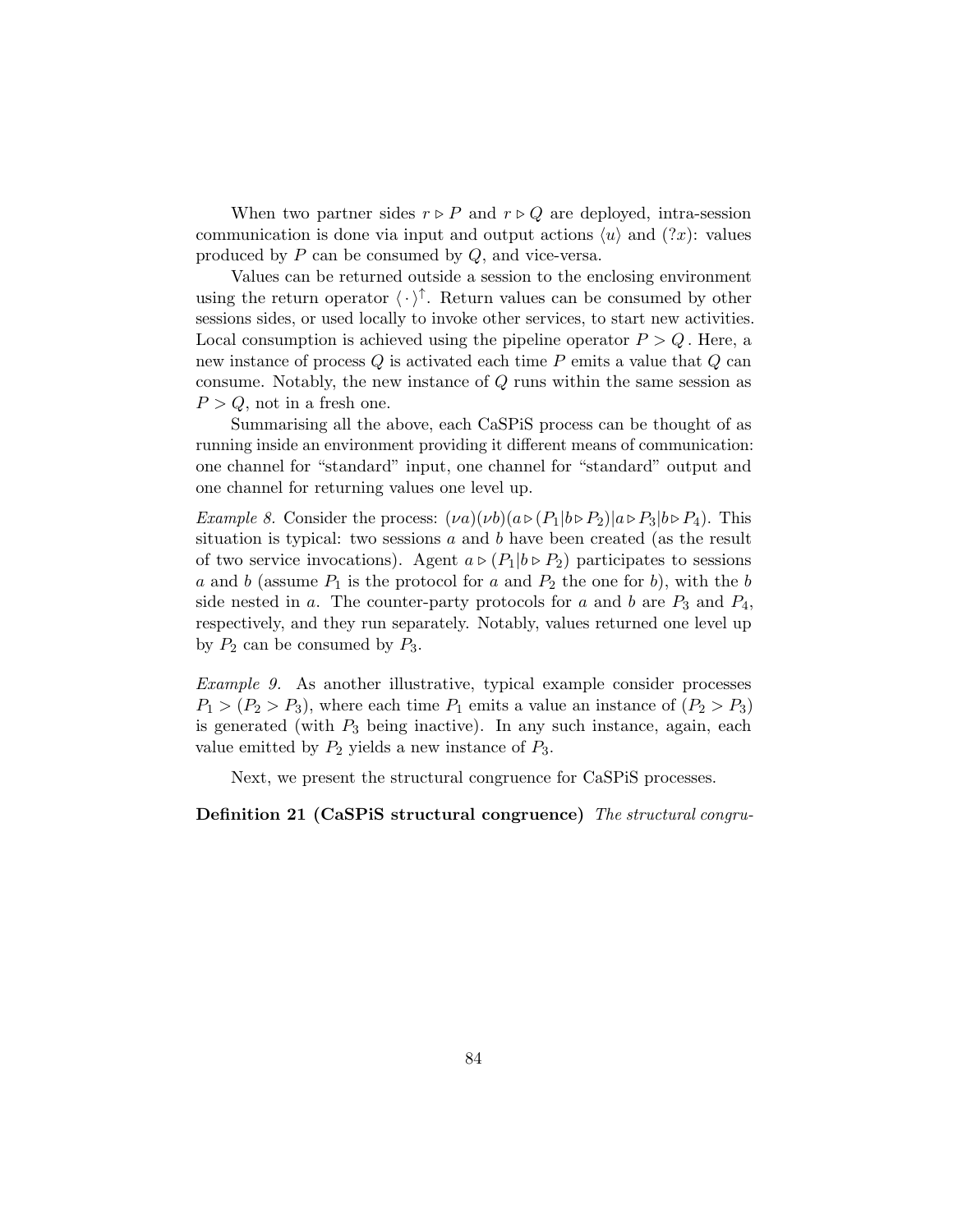

Figure 12: Type graph for CaSPiS.

ence for CaSPiS processes  $\equiv_C \subseteq \mathcal{P} \times \mathcal{P}$  is the least congruence satisfying

$$
P | (Q | R) = (P | Q) | R)
$$
\n
$$
P | Q = Q | P
$$
\n
$$
(CA1)
$$
\n
$$
P | Q = P
$$
\n
$$
(Vn)(vm)P = (vm)(vn)P
$$
\n
$$
P | (vn)Q = 0
$$
\n
$$
P | (vn)Q = (vn)(P | Q)
$$
\n
$$
f n \notin f n(P)
$$
\n
$$
F (vn)Q \succ P = (vn)A.P
$$
\n
$$
F \succ (vn)P = (vn)A.P
$$
\n
$$
F \succ (vn)P = (vn)r \succ P
$$
\n
$$
f n \notin f n(P)
$$
\n
$$
F \succ (vn)P = (vn)r \succ P
$$
\n
$$
f n \notin f n(P)
$$
\n
$$
F \succ (vn)P = (vm)P{^m/{}_{n}} \quad if n \notin f n(P)
$$
\n
$$
F \succ (r n)P = (vm)P{^m/{}_{n}} \quad if m \notin f n(P)
$$
\n
$$
F \succ (r n)P = (r n)P{^m/{}_{n}} \quad if n \notin f n(P)
$$
\n
$$
F \succ (r n)P = (r n)P{^m/{}_{n}} \quad if n \notin f n(P)
$$
\n
$$
F \succ (r n)P = (r n)P{^m/{}_{n}} \quad if n \notin f n(P)
$$
\n
$$
F \succ (r n)P = (r n)P{^m/{}_{n}} \quad if n \notin f n(P)
$$
\n
$$
F \succ (r n)P = (r n)P{^m/{}_{n}} \quad if n \notin f n(P)
$$
\n
$$
F \succ (r n)P = (r n)P{^m/{}_{n}} \quad if n \notin f n(P)
$$
\n
$$
F \succ (r n)P = (r n)P{^m/{}_{n}} \quad if n \notin f n(P)
$$
\n
$$
F \succ (r n)P = (r n)P{^m/{}_{n}} \quad if n \notin f n(P)
$$
\n
$$
F \succ (r n)P = (r n)P{^m/{}_{n}} \quad if n \notin f n(P) \quad (r n n)P = (r n)P{^m/{}_{n}} \quad (r n n)P = (r n)P{^m/
$$

#### 7.2 Encoding CaSPiS

We first define the alphabets of edge labels and nodes. The set  $D$  of design labels is composed by  $P$ ,  $S$ ,  $D$ ,  $I$ ,  $F$  and  $T$  which respectively stand for Parallel processes, Sessions, service Definitions, service Invocations and pipes (From and To). The set  $\mathcal E$  of edge labels contains def (service definition), inv (service invocation), in (input), out (output) and ret (return). The node sorts considered are  $\circ$  (channels),  $\bullet$  (control points),  $*$  (service names, i.e. S) and  $\Box$  (values, i.e. V). We assume that for each session name r there is a corresponding channel node.

The graphical representation of each design and edge label and their respective types can be found in Figure 12. For instance, designs of type P are all of the form  $P_{p,t,o,i}[\mathbb{G}]$  where p is the control point representing the process start of execution, t is the returning channel, o is the output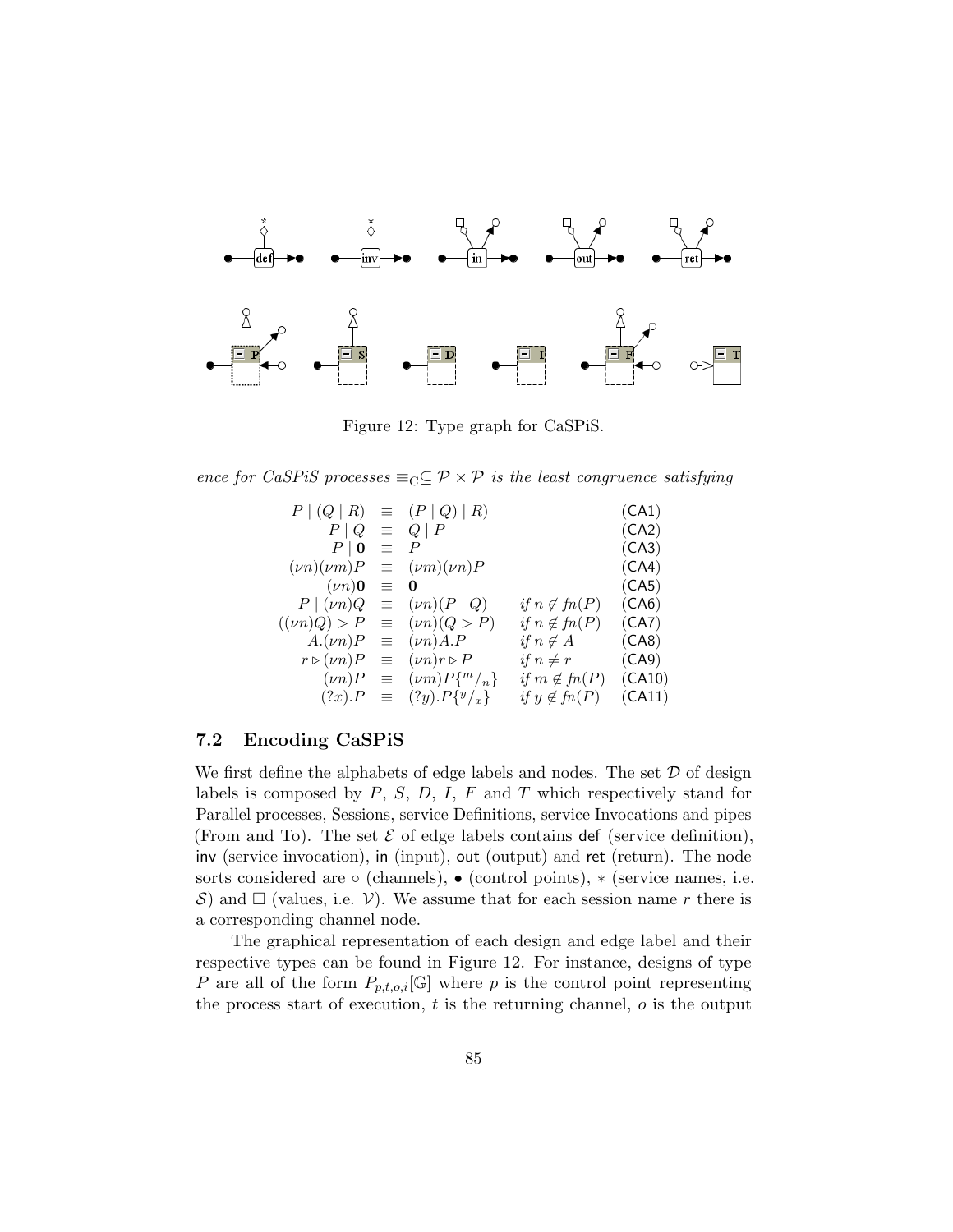channel and  $i$  is the input channel. Vice versa, designs of type  $D$  and  $I$  only expose the starting point of execution: they are not strictly necessary for the encoding, but can be very useful for visualisation purposes (they enclose the interaction protocols between service callers and callees).

Definition 22 (CaSPiS encoding) The interpretation of CaSPiS operators over the design algebra is given by

 $s.Q \stackrel{\text{def}}{=} \; \; P_{p,t,o,i}[\; t|o|i|\, D_{\langle p \rangle}[\, (\nu q,t',o',i') (\text{def} \langle p,s,q \rangle | Q \langle q,t',o',i' \rangle )\,] \; ]$  $\overline{s}.Q \quad \stackrel{{\mathsf{def}}}{=}\quad P_{p,t,o,i}[\ t|o|i]\ I_{\langle p\rangle}[\ (\nu q,t',o',i')({\mathsf{inv}}\langle p,s,q\rangle|Q\langle q,t',o',i'\rangle)\ ]\ ]$  $r \triangleright Q \stackrel{\text{def}}{=} P_{p,t,o,i} \left[ \right. t \vert i \vert \left. S_{\langle p,o \rangle} \right[ Q \langle p,o,r,r \rangle \left. \right] \left. \right]$  $Q > R \stackrel{\text{def}}{=} P_{p,t,o,i} [\ o \ | \ ( \nu m) ( \ F_{\langle p,t,m,i \rangle} [\ Q \langle p,t,m,i \rangle \ ]$  $|T_{\langle m \rangle}[\langle \nu q, t', o' \rangle R \langle q, t', o', m \rangle] )]$  $Q|R \triangleq P_{p,t,o,i}[Q\langle p,t,o,i\rangle|R\langle p,t,o,i\rangle]$  $(\nu w) Q \stackrel{\text{def}}{=} P_{p,t,o,i}[(\nu w) Q \langle p,t, o, i \rangle]$ 0  $\overset{\mathrm{def}}{=} \quad P_{p,t,o,i}[\, p|t|o|i\,]$  $\langle u \rangle . Q \stackrel{\text{def}}{=} P_{p,t,o,i}[(\nu q)(\text{out}\langle p,q,u,o\rangle|Q\langle q,t,o,i\rangle)]$  $\langle u \rangle^{\uparrow}.P \stackrel{\text{def}}{=} P_{p,t,o,i}[\left(\nu q\right)\left(\text{ret}\langle p,q,u,t\rangle|Q\langle q,t,o,i\rangle\right)]$  $(?x).P \stackrel{\text{def}}{=} P_{p,t,o,i}[(\nu q, x)(\text{in}\langle p, q, x, i\rangle)Q\langle q, t, o, i\rangle)]$ 

together with axioms flatp, extrs, extr $_D$ , extr $I$  and extr $F$ .

Part of the above definition is graphically represented in Figure 13. As in our previous examples we use different arrow types to denote the different (ordered, typed) tentacles of each edge. For example, for a design representing a process, an outgoing empty arrow represents its returning channel, an outgoing filled arrow its output channel, an incoming arrow its input channel and a plain arrow its control point. Again, arguments of an operation are denoted by annotating the corresponding graph item with a variable name.

We introduce the only flattening axiom flat pinto  $\equiv_D$ , and extrusion axioms extr $S$ , extr $D$ , extri, extr $F$ . Hence, edges of type  $P$  are immaterial (they can be considered as type annotations) and edges of type  $T$  define the only *rigid* hierarchy w.r.t. containment and name scoping. Other explicit hierarchies for edge containment are given by session nesting  $(S)$ , service definition  $(D)$ , service invocation  $(I)$  and pipelining  $(F)$ . The explicit embedding of sessions is not strictly necessary but it provides an intuitive visual representation. As usual, flattening processes allows for getting rid of the axioms for parallel composition (see [18]). The presence of extrusion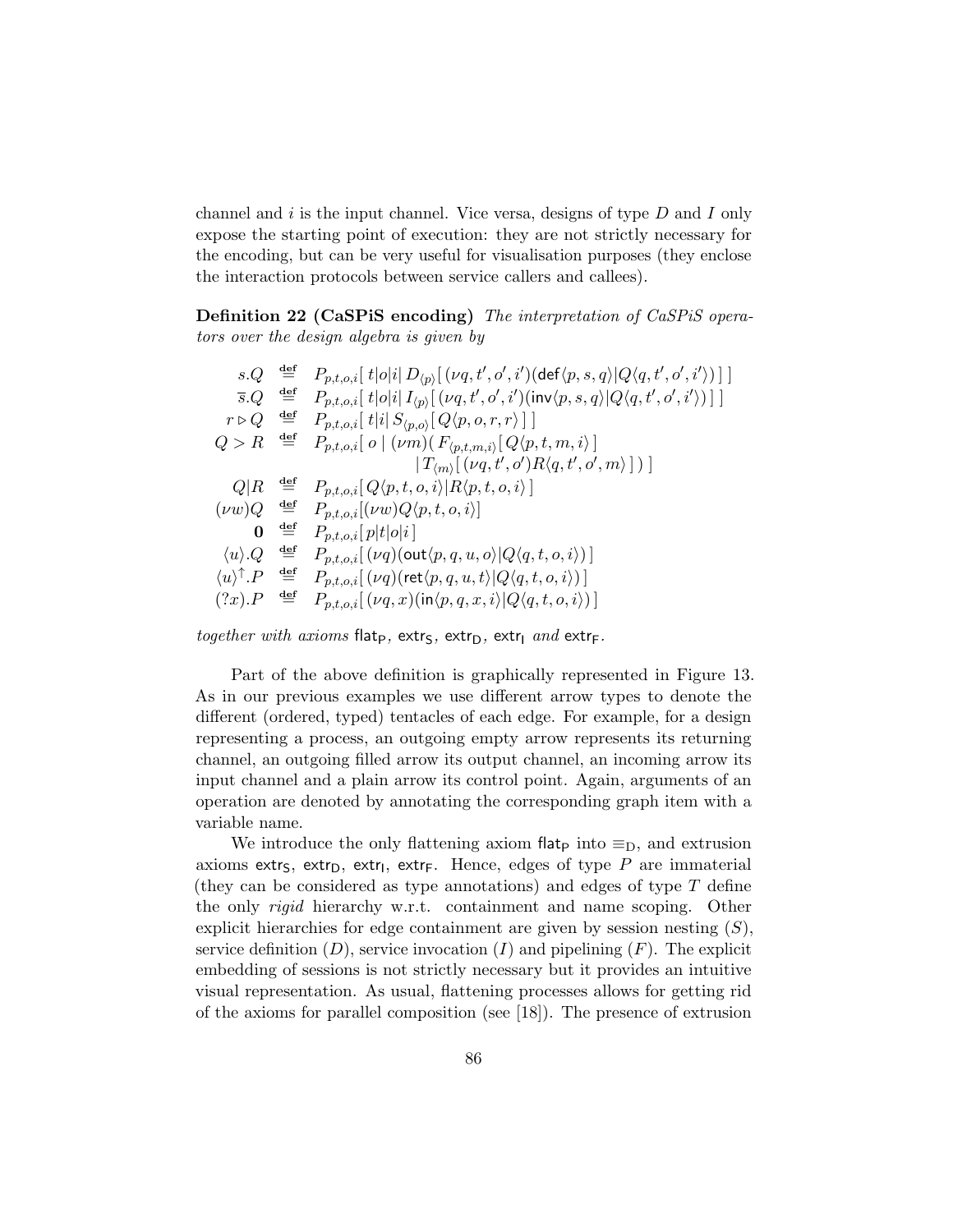

Figure 13: Graphical interpretation for CaSPiS.

axioms is motivated by the structural congruence axioms of CaSPiS, namely  $C$ A7 motivates extr<sub>F</sub>,  $C$ A8 motivates both extr<sub>D</sub> and extr<sub>I</sub>, and  $C$ A9 motivates extr<sub>S</sub>. Note that we use dashed border for designs for which the extrusion axiom hold, while designs to be flattened are depicted with dashed borders.

We explain just a few representative operations in detail. The session operations are interpreted as graph operations that wrap a process into a hierarchical S-typed graph which exposes the control point and a return channel. The first is associated to the control point of the resulting P-typed design, while the second is connected to its output channel. Note how session embedding hides the input and output channels of the embedded process: they are connected directly to the dedicated inter-communication node of the session. Another interesting operation is the pipeline. Here, the source and target processes of the pipeline are embedded in  $F$ - and  $T$ -typed designs. It is worth noting how the input and output channels of each process are connected in a complementary way. The target process hides its control point and communication channels to denote that it is a non-active process. When the source of the pipe is ready to send a value, a copy of the target process is created and the control and channel nodes are connected as expected. A main difference w.r.t. the encoding we provided in [5], where the extrusion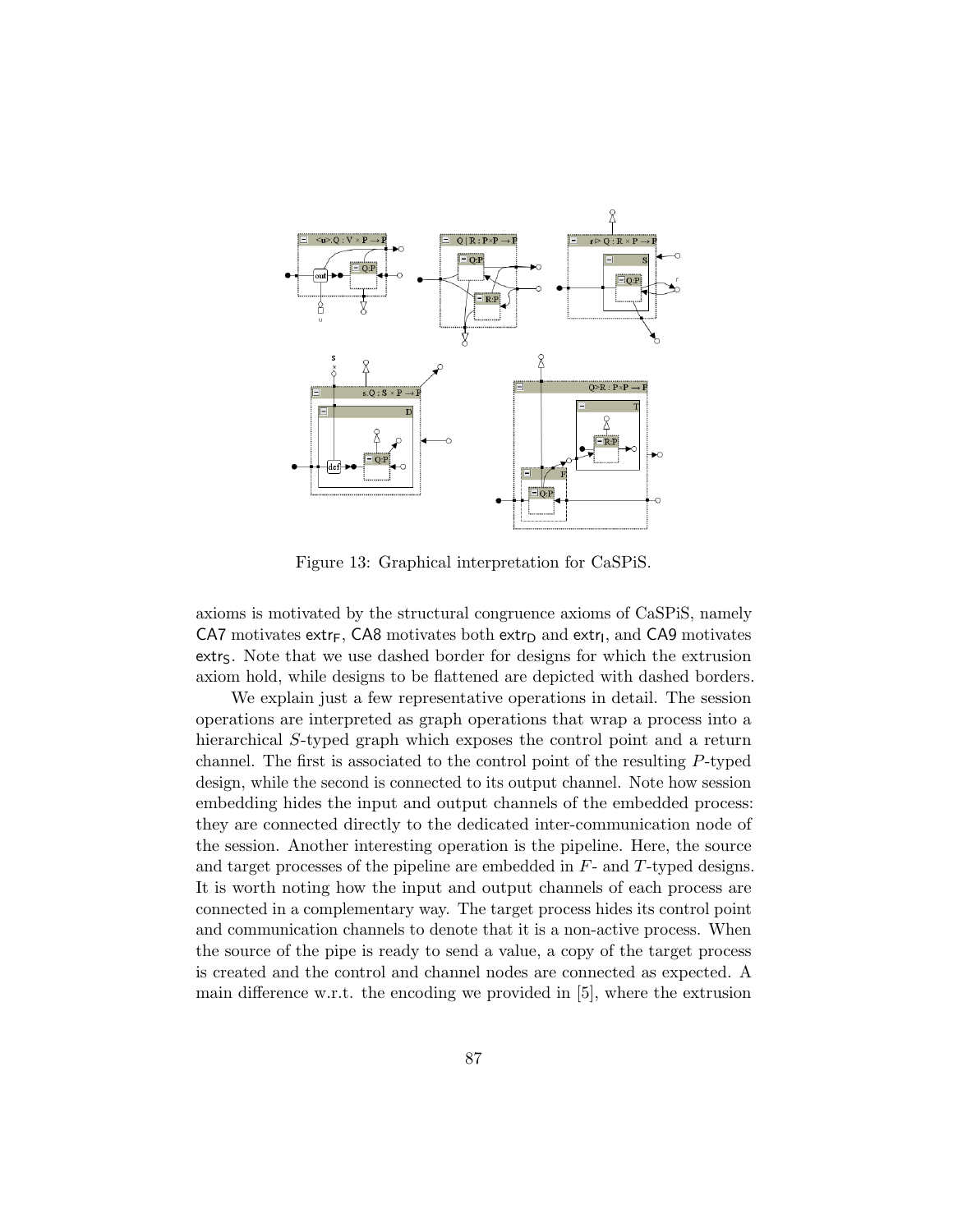axiom was considered to hold implicitly for all the edges, is that it is no longer necessary to retain the target-pipe operator parametric w.r.t. the free names of the enclosed process: this was necessary in [5] to keep distinct the (non-congruent) CaSPiS processes  $(\nu w)(Q > R)$  and  $Q > (\nu w)R$  when  $w \in fn(R)$ , but now their corresponding graphs are clearly distinct because in the former case  $(\nu w)$  appears above the T-typed edge, while in the latter case  $(\nu w)$  appears below the T-typed edge.

Note that the encoding we adopted for the pipe operators actually suggests how to overcome the restriction to their finite fragment for those calculi we presented. Indeed, dealing with replication operators is by no means difficult, by exploiting the hierarchical structure. Of course, the axiom  $P \equiv P | P$  would not hold, since the two terms would have different graphical encoding. However, it would suffice to introduce an unfolding operation, exactly as it happens for the encoding of pipe operators in CaSPiS.

Example 10. Recall the typical session nesting situation presented in Example 8. Figure 14 depicts the graphical representation of our example, where the graph has been simplified (e.g. fusing nodes, removing isolated nodes and irrelevant tentacles) to focus on the main issues and make immediate the correspondence with the process term. The figure evidences the hierarchy introduced by session nesting and how it is crossed by intra-session communication. It is also worth to note that the graph highlights the fact that the return channel of a nested session is pipelined into the output channel of the enclosing session. More precisely, the return channel of the immediate session where  $P_2$  lives (i.e. b) is connected to the output channel of the session containing it, i.e. the session channel  $a$ .

Example 11. Recall the typical pipeline situation presented in Example 9. Its graphical representation is presented in Figure 15 and highlights various aspects of interest: the flow of the information via the input and output channels, the fact that  $P_2$  and  $P_3$  are *inactive* protocols, and the pipe nesting. Since > is not associative  $P_1 > (P_2 > P_3)$  and  $(P_1 > P_2) > P_3$  are not structurally equivalent and this is faithfully reflected in the graphs.

Once more, structural congruence amounts to design equivalence, i.e. equivalent processes are mapped into isomorphic graphs.

Proposition 6 (correctness of CaSPiS encoding) For any  $Q, R \in \mathcal{P}$ we have  $P \equiv_{\text{C}} Q$  iff  $P \equiv_{\text{D}} Q$ .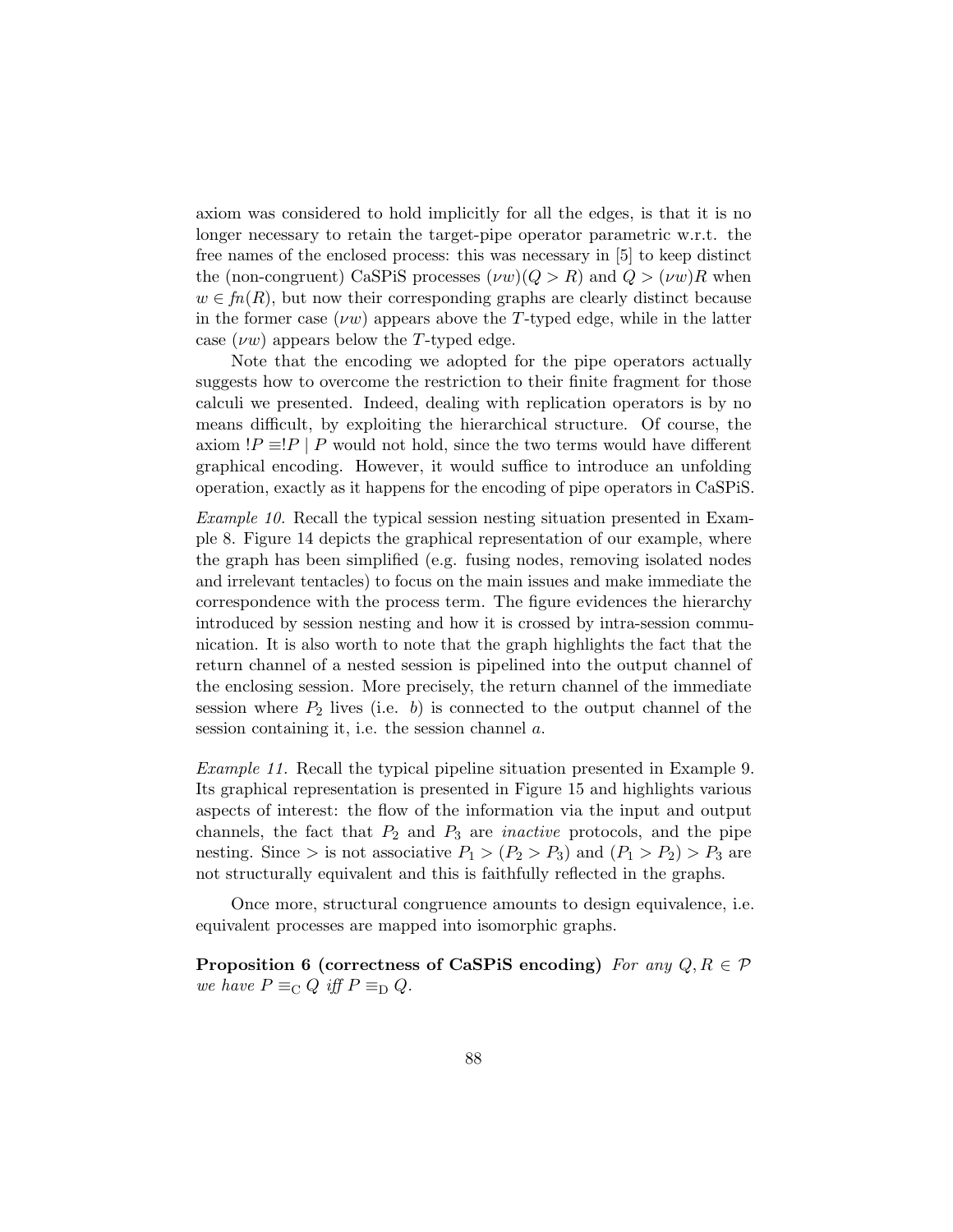

Figure 14: Example of session nesting.

**Proof:** Soundness of our encoding is reduced to show that for each axiom of  $\equiv_D$  (see Definition 21) we have that the left- and right-hand sides are interpreted as equivalent designs terms (according to  $\equiv_D$ ). The proof for AC1 axioms for parallel and non-deterministic composition of processes in  $\equiv_C$  is straightforward as we have similar axioms for parallel composition of graphs in  $\equiv_{\mathcal{D}}$ . A similar reasoning can be applied for the axioms regarding the order of name restrictions and the restriction of an empty process as we have equivalent axioms for node restriction in our design algebra. Let us now consider name extrusion for pipelines, services and actions. For axiom  $((\nu n)Q) > P \equiv (\nu n)(Q > P)$  we observe that both sides are interpreted as  $P_{(p,t,i,o)}[(\nu u)P(p,t,i,o) | Q(p,t,i,o)]$  (after flattening). The proof for name extrusion in sessions is similar but based on flattening and node extrusion for designs. Moving name restriction over action prefixes is similarly shown.

The proof of completeness is along the line of the one provided for  $\pi$ -calculus: taken  $P \not\equiv_{\mathcal{C}} P'$  we want to show that  $P \not\equiv_{\mathcal{D}} P'$ . The normal form of CaSPiS processes is  $(\nu W)(\Pi_i R_i > Q_i | \Pi_j r_j \triangleright S_j | \Pi_k A_k.M_k)$ , where each name in W is used at least once and each  $R_i, Q_i, S_j, M_k$  is also in normal form. If  $P$  and  $P'$  have the same outermost shape then a simple inductive argument allows us to conclude that  $P \not\equiv_D P'$ . If they have different shapes, then we compare all the possibilities for this to happen to conclude that  $P \not\equiv_{\text{D}} P'$ . The comparison can be carried out similarly to the case of  $\pi$ -calculus: it is rather long because several cases must be considered, but not particularly difficult, because the encoding of each construct (besides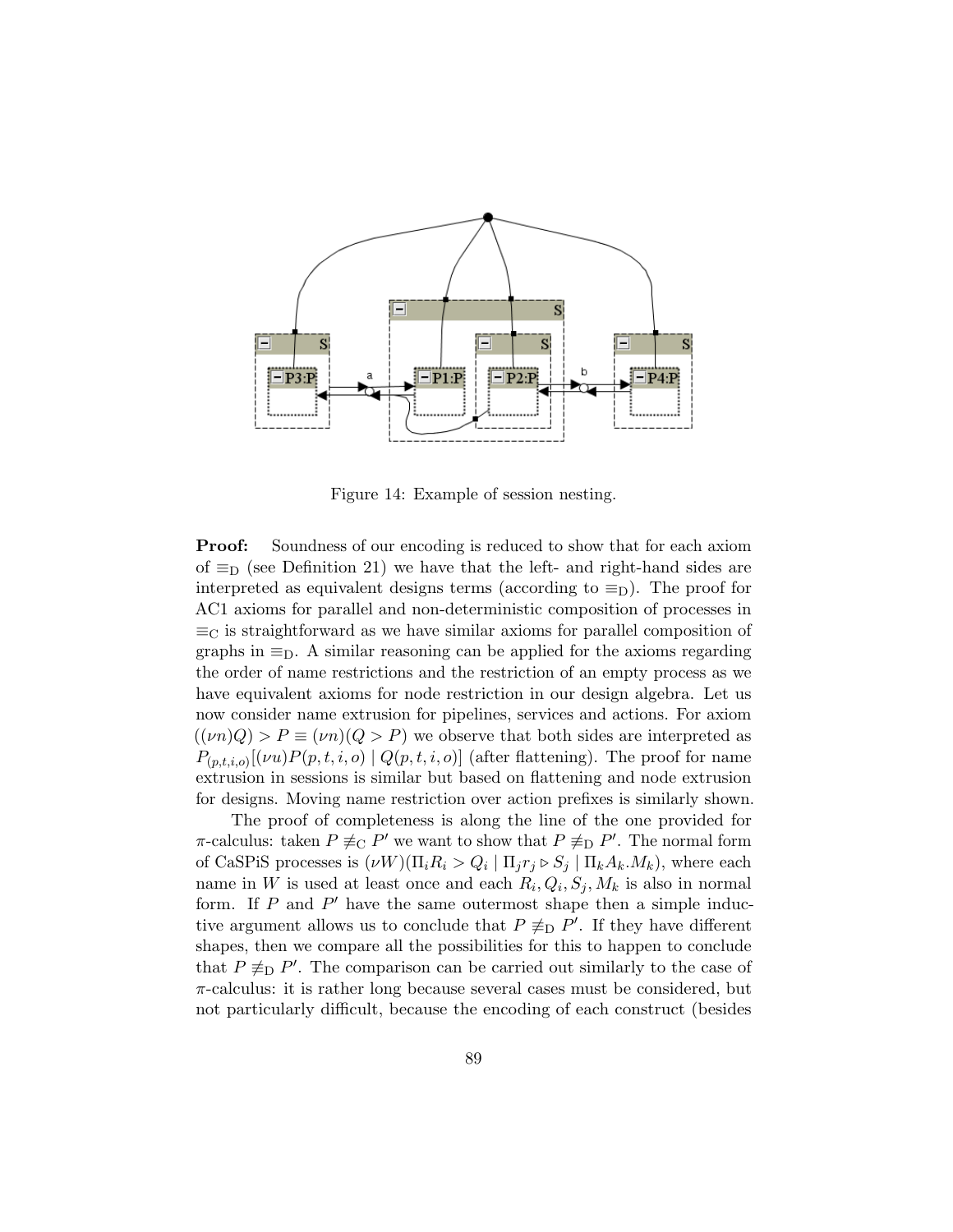

Figure 15: Example of pipelining.

ordinary parallel composition and restriction) introduces an edge or a design that will not be flattened.  $\Box$ 

## 8 Related Work

On the algebra of graphs. Our most direct source of inspiration is an approach for the reconfiguration of software architectures called Architectural Design Rewriting (ADR) [7], where architectures are encoded as terms of a particular graph algebra and reconfigurations are defined using standard term rewriting techniques. Our model of hierarchical graphs extends ADR graphs with node sharing and our algebra equips ADR with a suitable syntax. In particular, original ADR specifications can be seen as rewrite theories over a signature formed by derived operations defined by terms closed with respect to nodes. Our algebra, hence, inherits the characteristics of ADR, like the ability to nicely model style-preserving architectural reconfigurations [7].

Our syntax is inspired by the graph algebra proposed in [12]. The main idea there was to have constructors such as the empty graph, single edges, and parallel composition, and axioms like associativity and commutativity of such composition, in order to consider graphs up to isomorphism. Our richer design algebra includes hierarchical features and it is intended to enable a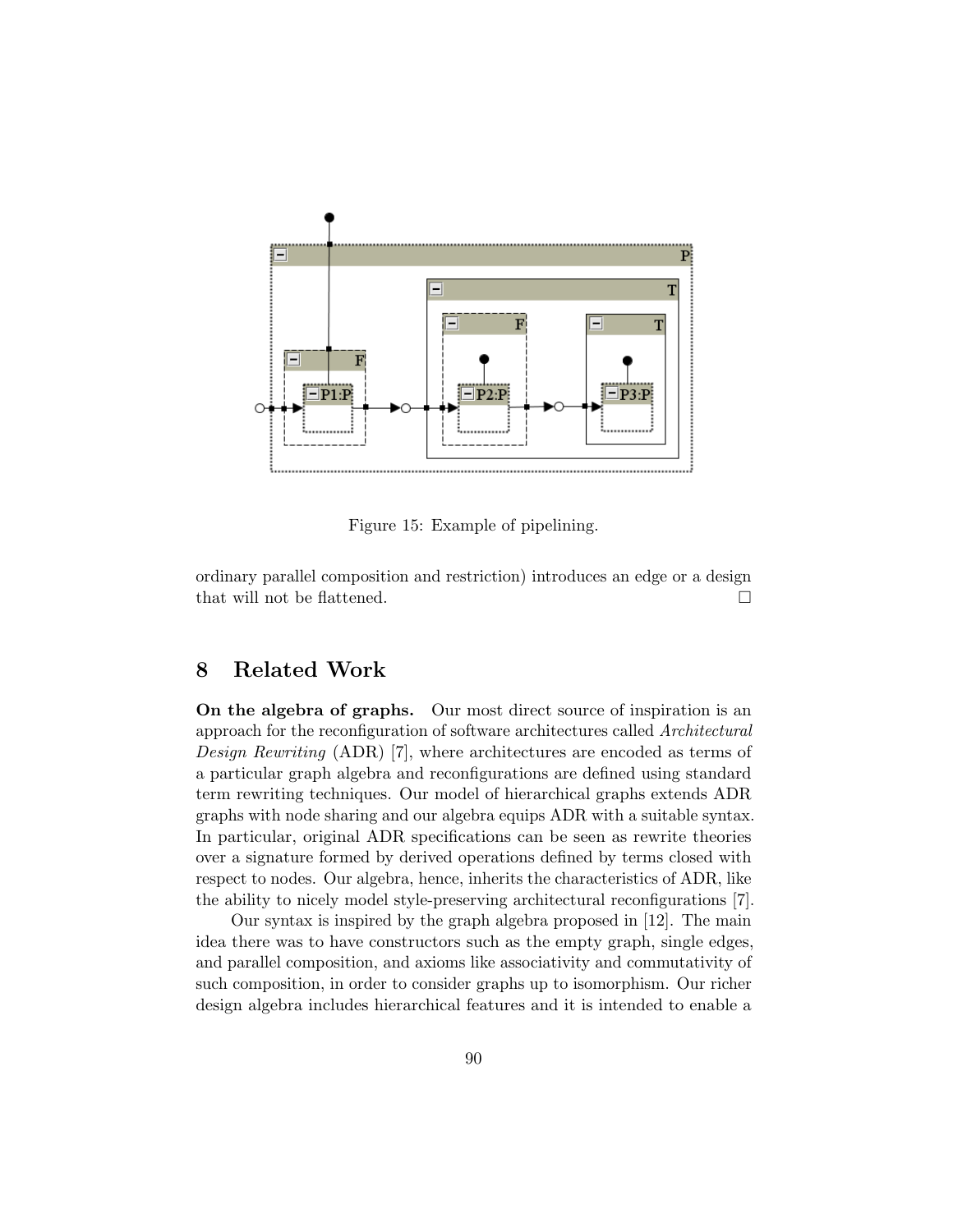more suitable representation for nominal calculi and their behaviour.

Concerning set-theoretical formalisms, a direct reference is the framework for hierarchical graph transformation introduced in [14], of which our proposal can be considered an extension, dealing with free names, along the lines of so-called graphs with interfaces discussed in e.g. [18]. Indeed, as far as the mapping of processes is concerned, our solution follows closely [18]: the operators verifying the AC1 axioms basically disappear, while name restriction is dealt with by handling the interfaces. The encoding in [18] actually deals with flat graphs, which suffices for the finite fragment of the calculus. It is however noteworthy that, for the finite fragment, the two proposal coincide (process are mapped into isomorphic graphs by the two encodings). Other set-theoretical models of hierarchical graphs exist in the line of [14] (e.g. [10, 24]), but most of them lack an algebraic syntax and an associated set of axioms.

On structured graphical models. Our approach is closely related to other formalisms that adopt a graphical representation of concurrent systems. Among those, we mention Synchronized Hyperedge Replacement (SHR) [17] and Bigraphical Reactive Systems (BRSs) [23].

The syntax of SHR is basically the one of [12], and it is subsumed by our algebra. Instead, the SHR approach focuses on the description of the operational behaviour of a system by a set of suitably labelled inference rules, which may involve complex synchronisations. We discuss later some of the rewriting features we intend to add to our approach. However, we can safely say that so far the concerns of the two proposals have been orthogonal.

A bigraph is given by the superposition of two independent graphs, representing the locality and the connectivity structure of a system, respectively. In our terms, the first specifies the hierarchical structure of the system, while the second the naming topology. We believe that the two approaches have the same expressiveness, but argue for the better usability of our syntax and the small, intuitive set of axioms. Most importantly, BRSs have been mostly studied in connection with the relative pushout (RPO) technique [21], in order to distill a bisimilarity congruence from a set of rewrite rules. Our hierarchical graphs form a category with pushouts (indeed, possibly an adhesive one), and the DPO approach could be then lifted, as in [14]. Hence, they should be amenable to the borrowed context technique for distilling RPOs [16]. Our proposal thus fits in the standard graph-theoretic mold, while its slender syntax provide a simple intermediate language between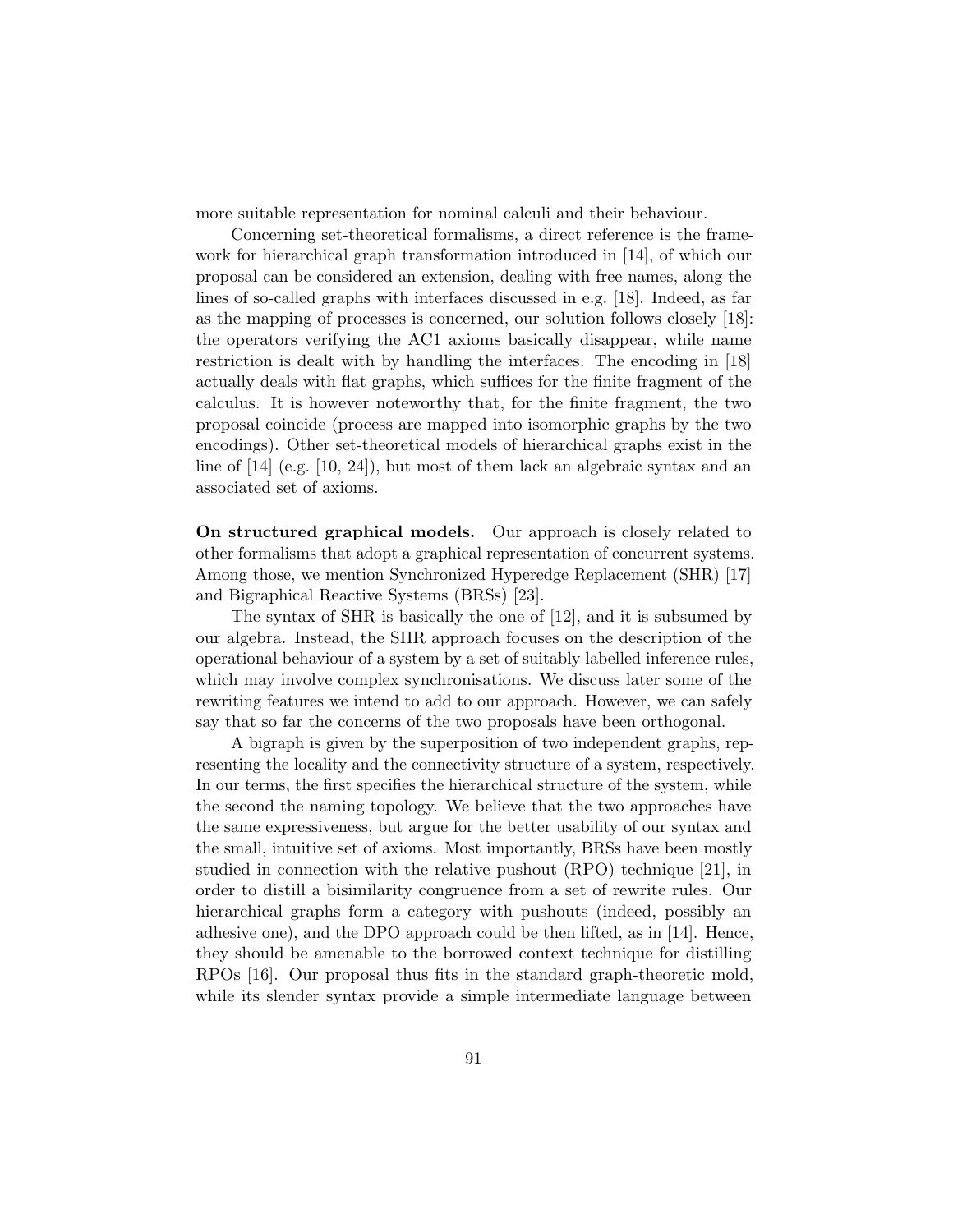process calculi and their graphical models. Obviously, a possible integration is to use our syntax in order to characterise certain classes of bigraphs (e.g. pure bigraphs). Such an integration is suggested in [20], where the authors propose an algebraic syntax for denoting bigraphs and present type systems to characterise those terms that correspond to particular sub-classes.

On rewriting mechanisms. Concerning the operational behaviour of our specifications, we would like to find a term rewriting-like technique for the reconfiguration of designs, and prove it compatible with a graph theoretical approach for rewriting hierarchical graphs. In other words, the correspondence holding between designs and hierarchical graphs should be lifted at the level of rewriting. The standard notions of term rewriting can be applied to our algebra of designs, simply considering sets of (name and design) variables. The corresponding technique for graph rewriting is more complex, since most of these techniques are eminently local, thus making it difficult to simulate the replication of an unspecified design. Nevertheless, since our category admits pushouts, a clear path is laid down by the use of rule schemata in the DPO approach, as in [14].

### 9 Conclusions

We introduced a novel specification formalism based on a convenient algebra of hierarchical graphs: its features make it well-suited for the specification of systems with inherently hierarchical aspects and in particular, process calculi with notions of scopes and containments (like ambients, membranes, sessions and transactions). Some advantages of our approach are due to the graph algebra, whose syntax resembles standard algebraic specifications and, in particular, it is close to the syntax found in nominal calculi. The key point is to exploit the algebraic structure of both designs and graphs when proving properties of an encoding, facilitating proofs by structural induction. Indeed, the main result of the paper already guarantees that equivalent terms correspond to isomorphic graphs.

Summing up, we believe that our approach can serve as an inspiration to equip well-known graphical models of communication with syntactical notations that facilitate the definition of intuitive and correct encodings of structured specifications, such as those obtained by using process calculi.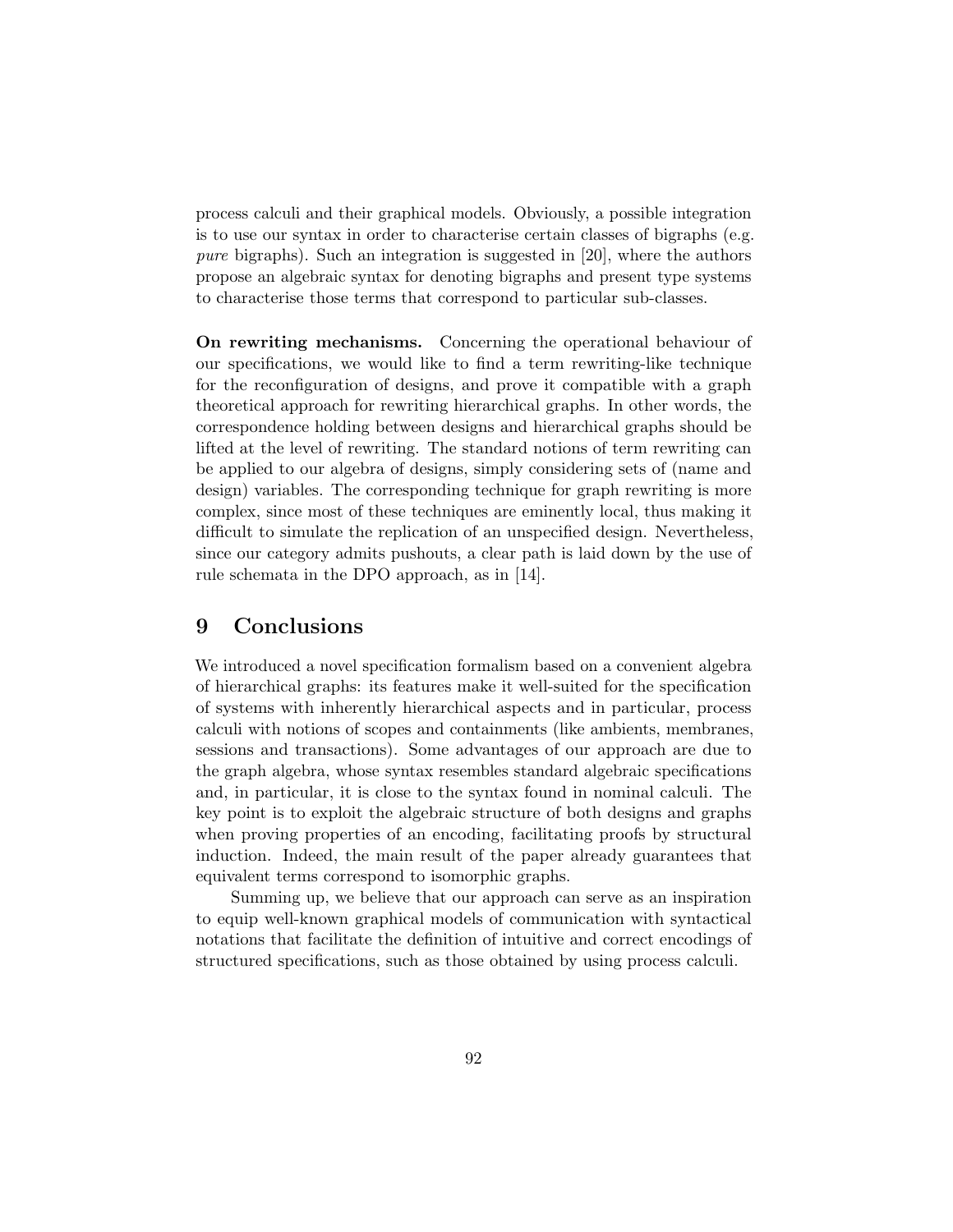Applications. We are applying our technique to various languages, focusing on process calculi exhibiting nested features. A preliminary proof of the flexibility of our approach for this purpose is found in [5]. Another focus is on metamodels: we plan to develop a technique to distill algebraic specifications out of MOF metamodels, along the lines of [3] but capturing composition as nesting. Some preliminary results in this direction are in [2].

An implementation of our approach and its integration in our prototypical implementation of ADR [6] in the rewrite engine Maude is under current work. A preliminary version is available (at http://www.albertolluch. com/adr2graphs/) as a visualiser that considers our design algebra and encodings of process calculi like the  $\pi$ -calculus and CaSPiS, among others.

#### Acknowledgements

Research supported by the EU FET integrated project Sensoria, IST-2005- 016004.

## References

- [1] M. Boreale, R. Bruni, R. De Nicola, and M. Loreti. Sessions and pipelines for structured service programming. In G. Barthe and F. S. de Boer, editors, Proceedings of the 10th IFIP International Conference on Formal Methods for Open Object-based Distributed Systems (FMOODS'08), volume 5051 of Lecture Notes in Computer Science, pages 19–38. Springer Verlag, 2008.
- [2] A. Boronat, R. Bruni, A. Lluch Lafuente, U. Montanari, and G. Paolillo. Exploiting the hierarchical structure of rule-based specifications for decision planning. In J. Hatcliff and E. Zucca, editors, Proceedings of the IFIP International Conference on Formal Techniques for Distributed Systems (FMOODS/FORTE'10), volume 6117 of Lecture Notes in Computer Science, pages 2–16. Springer Verlag, 2010.
- [3] A. Boronat and J. Meseguer. An algebraic semantics for MOF. In J. Fiadeiro and P. Inverardi, editors, Proceedings of the 11th International Conference on Fundamental Aspects of Software Engineering (FASE'08), volume 4961 of Lecture Notes in Theoretical Computer Science, pages 377–391. Springer Verlag, 2008.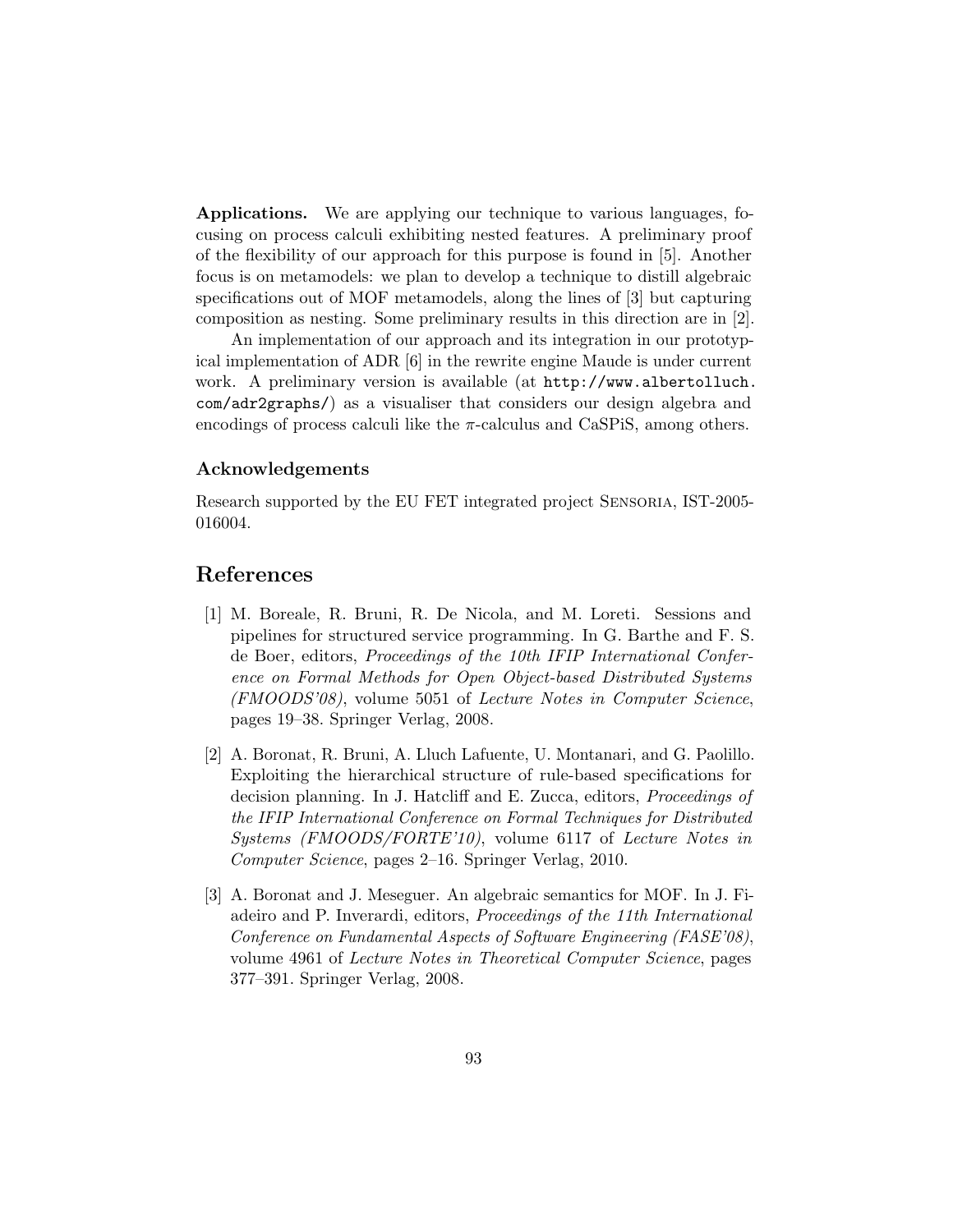- [4] R. Bruni, F. Gadducci, and A. Lluch Lafuente. An algebra of hierarchical graphs. In M. Hofmann and M. Wirsing, editors, Proceedings of the 5th International Symposium on Trustworthy Global Computing (TGC'10), Lecture Notes in Computer Science. Springer Verlag, 2010. To appear.
- [5] R. Bruni, F. Gadducci, and A. Lluch Lafuente. A graph syntax for processes and services. In J. Su and C. Laneve, editors, Proceedings of the 6th International Workshop on Web Services and Formal Methods (WS-FM'09), volume 6194 of Lecture Notes in Computer Science, pages 46–60. Springer Verlag, 2010.
- [6] R. Bruni, A. Lluch Lafuente, and U. Montanari. Hierarchical design rewriting with Maude. In G. Rosu, editor, Proceedings of the 7th International Workshop on Rewriting Logic and its Applications (WRLA'08), volume 238 (3) of Electronic Notes in Theoretical Computer Science, pages 45–62. Elsevier, 2009.
- [7] R. Bruni, A. Lluch Lafuente, U. Montanari, and E. Tuosto. Style Based Architectural Reconfigurations. Bulletin of the European Association for Theoretical Computer Science (EATCS), 94:161–180, February 2008.
- [8] R. Bruni, H. C. Melgratti, and U. Montanari. Theoretical foundations for compensations in flow composition languages. In J. Palsberg and M. Abadi, editors, Proceedings of the 32nd International Symposium on Principles of Programming Languages (POPL'05), pages 209–220. ACM, 2005.
- [9] M. Bundgaard and V. Sassone. Typed polyadic pi-calculus in bigraphs. In A. Bossi and M. J. Maher, editors, Proceedings of the 8th International Symposium on Principles and Practice of Declarative Programming (PPDP'06), pages 1–12. ACM, 2006.
- [10] G. Busatto, H.-J. Kreowski, and S. Kuske. Abstract hierarchical graph transformation. Mathematical Structures in Computer Science, 15(4):773–819, 2005.
- [11] A. Corradini and F. Gadducci. An algebraic presentation of term graphs, via gs-monoidal categories. Applied Categorical Structures, 7(4):299–311, 1999.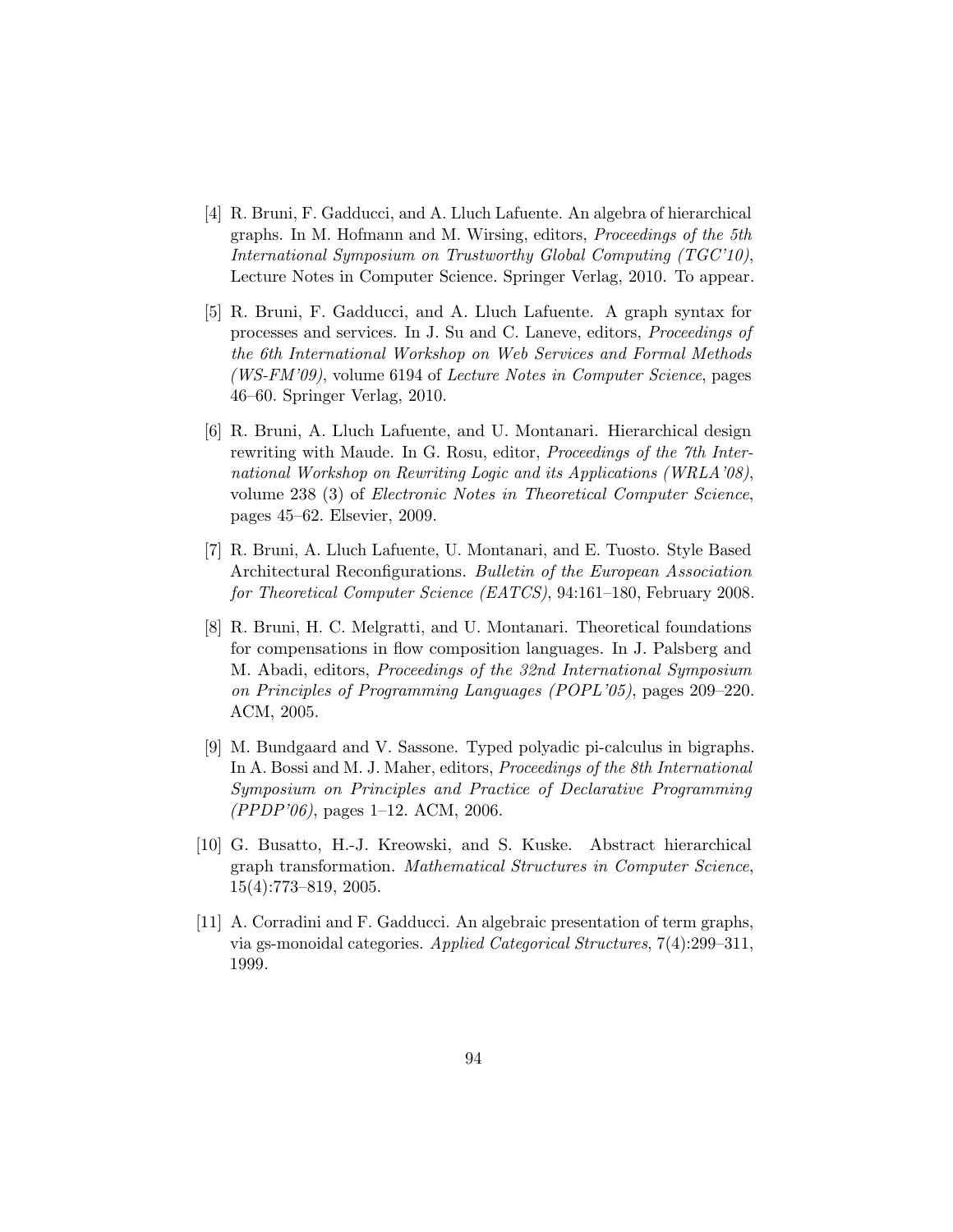- [12] A. Corradini, U. Montanari, and F. Rossi. An abstract machine for concurrent modular systems: CHARM. Theoretical Computer Science, 122(1-2):165–200, 1994.
- [13] A. Corradini, U. Montanari, F. Rossi, H. Ehrig, R. Heckel, and M. Löwe. Algebraic Approaches to Graph Transformation - Part I: Basic Concepts and Double Pushout Approach. In G. Rozenberg, editor, Handbook of Graph Grammars and Computing by Graph Transformations, Volume 1: Foundations, pages 163–246. World Scientific, 1997.
- [14] F. Drewes, B. Hoffmann, and D. Plump. Hierarchical graph transformation. Journal on Computer and System Sciences, 64(2):249–283, 2002.
- [15] F. Drewes, H.-J. Kreowski, and A. Habel. Hyperedge replacement graph grammars. In G. Rozenberg, editor, Handbook of Graph Grammars and Computing by Graph Transformations, Volume 1: Foundations, pages 95–162. World Scientific, 1997.
- [16] H. Ehrig and B. König. Deriving bisimulation congruences in the DPO approach to graph rewriting with borrowed contexts. Mathematical Structures in Computer Science, 16(6):1133–1163, 2006.
- [17] G. L. Ferrari, D. Hirsch, I. Lanese, U. Montanari, and E. Tuosto. Synchronised hyperedge replacement as a model for service oriented computing. In F. S. de Boer, M. M. Bonsangue, S. Graf, and W. P. de Roever, editors, Proceedings of the 4th International Symposium on Formal Methods for Components and Objects (FMCO'05), volume 4111 of Lecture Notes in Computer Science, pages 22–43. Springer Verlag, 2006.
- [18] F. Gadducci. Term graph rewriting for the pi-calculus. In A. Ohori, editor, Proceedings of the 1st Asian Symposium on Programming Languages and Systems (APLAS'03), volume 2895 of Lecture Notes in Computer Science, pages 37–54. Springer Verlag, 2003.
- [19] F. Gadducci and G. V. Monreale. A decentralized implementation of mobile ambients. In H. Ehrig, R. Heckel, G. Rozenberg, and G. Taentzer, editors, Proceedings of the 4th International Conference on Graph Transformation (ICGT'08), volume 5214 of Lecture Notes in Computer Science, pages 115–130. Springer, 2008.